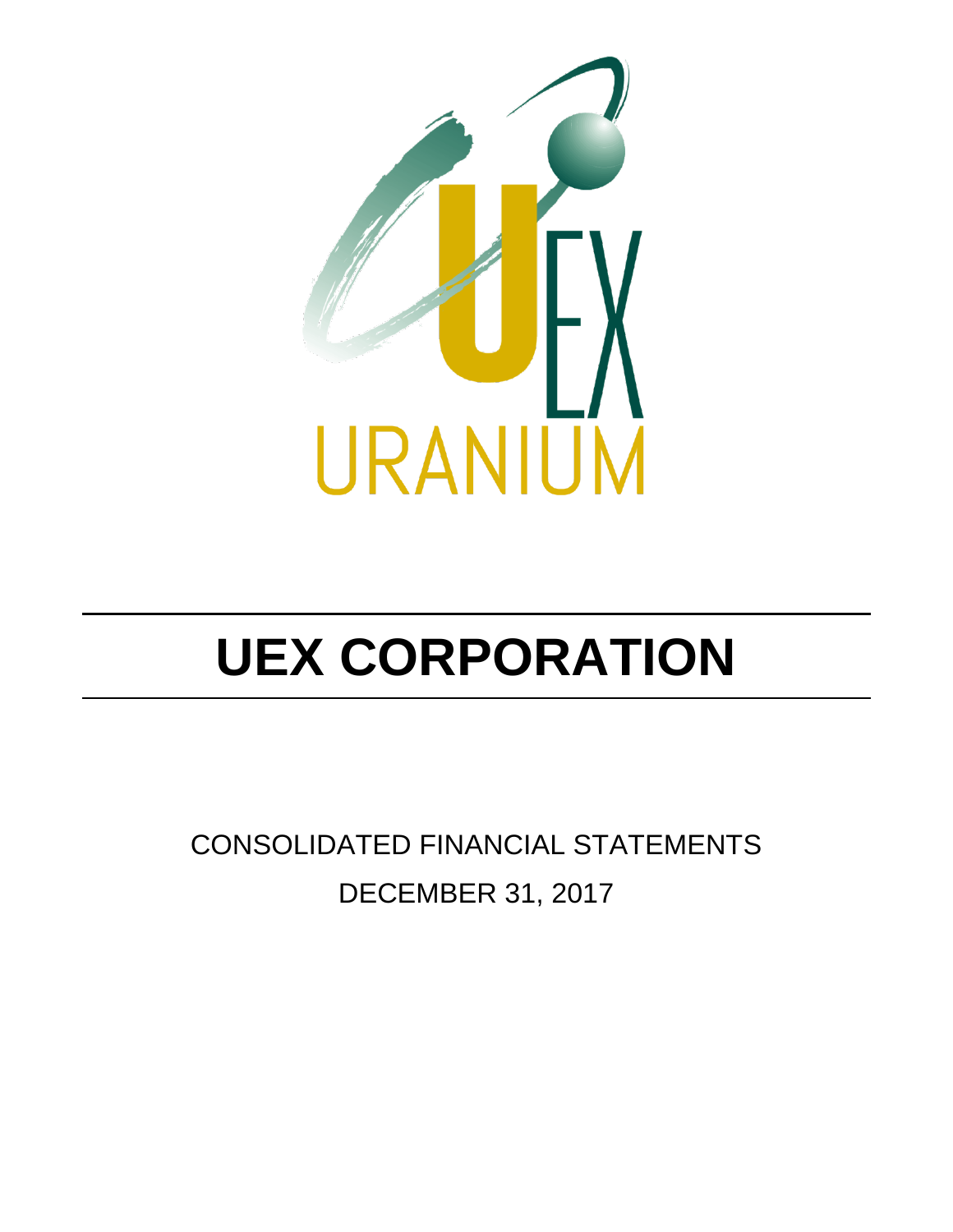

**KPMG LLP Chartered Professional Accountants** PO Box 10426 777 Dunsmuir Street Vancouver BC V7Y 1K3 Canada

Telephone (604) 691-3000 Fax (604) 691-3031 Internet www.kpmg.ca

### **Independent Auditors' Report**

To the Shareholders of UEX Corporation

We have audited the accompanying consolidated financial statements of UEX Corporation, which comprise the consolidated balance sheets as at December 31, 2017 and December 31, 2016, the consolidated statements of operations and comprehensive loss, changes in equity and cash flows for the years ended December 31, 2017 and December 31, 2016, and notes, comprising a summary of significant accounting policies and other explanatory information.

#### *Management's Responsibility for the Consolidated Financial Statements*

Management is responsible for the preparation and fair presentation of these consolidated financial statements in accordance with International Financial Reporting Standards, and for such internal control as management determines is necessary to enable the preparation of consolidated financial statements that are free from material misstatement, whether due to fraud or error.

#### *Auditors' Responsibility*

Our responsibility is to express an opinion on these consolidated financial statements based on our audits. We conducted our audits in accordance with Canadian generally accepted auditing standards. Those standards require that we comply with ethical requirements and plan and perform the audits to obtain reasonable assurance about whether the consolidated financial statements are free from material misstatement.

An audit involves performing procedures to obtain audit evidence about the amounts and disclosures in the consolidated financial statements. The procedures selected depend on our judgment, including the assessment of the risks of material misstatement of the consolidated financial statements, whether due to fraud or error. In making those risk assessments, we consider internal control relevant to the entity's preparation and fair presentation of the consolidated financial statements in order to design audit procedures that are appropriate in the circumstances, but not for the purpose of expressing an opinion on the effectiveness of the entity's internal control. An audit also includes evaluating the appropriateness of accounting policies used and the reasonableness of accounting estimates made by management, as well as evaluating the overall presentation of the consolidated financial statements.

We believe that the audit evidence we have obtained in our audits is sufficient and appropriate to provide a basis for our audit opinion.

> KPMG LLP is a Canadian limited liability partnership and a member firm of the KPMG network of independent member firms affiliated with KPMG International Cooperative ("KPMG International"), a Swiss entity. KPMG Canada provides services to KPMG LLP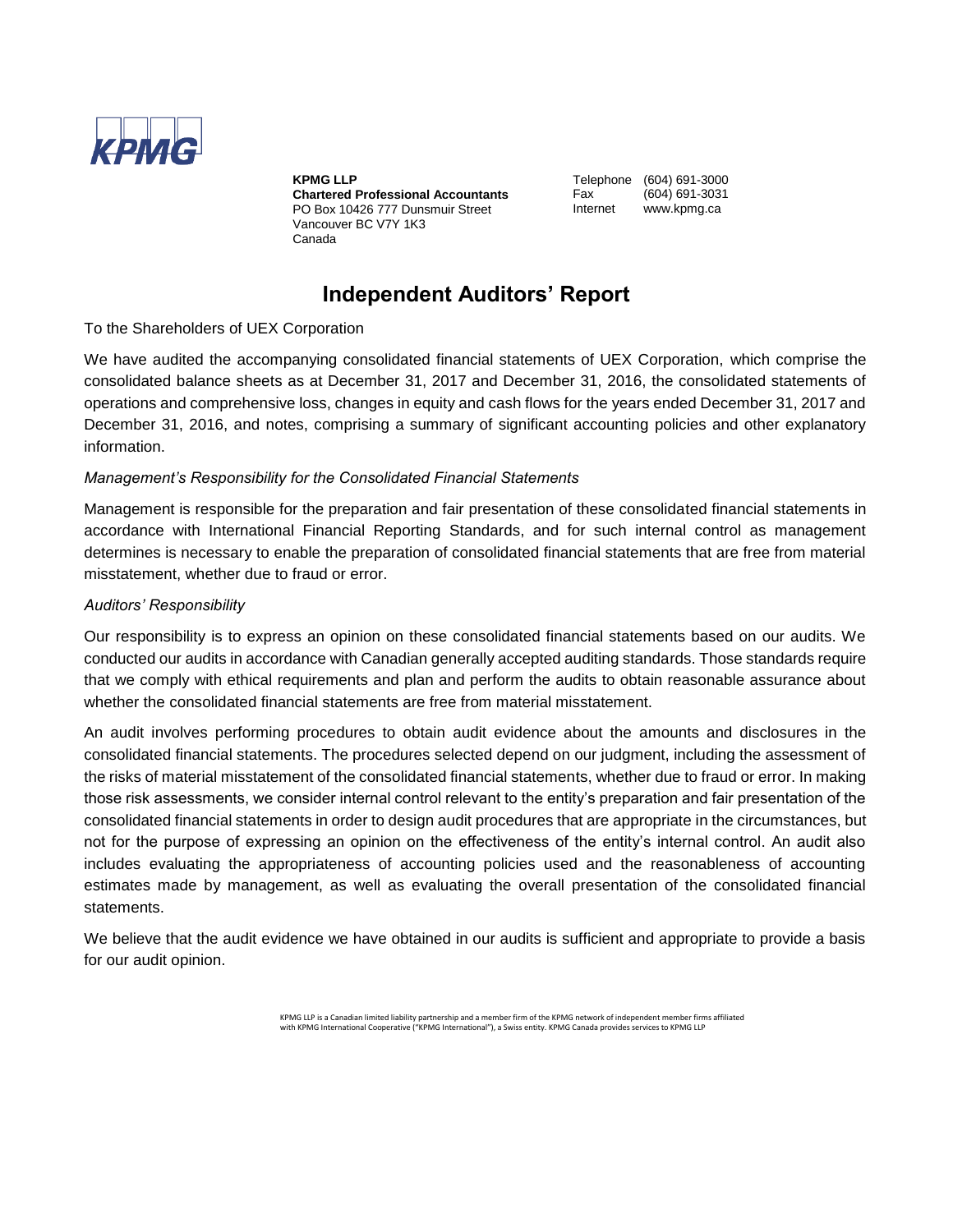

*Opinion*

In our opinion, the consolidated financial statements present fairly, in all material respects, the consolidated financial position of UEX Corporation as at December 31, 2017 and December 31, 2016 and its consolidated financial performance and its consolidated cash flows for the years ended December 31, 2017 and December 31, 2016 in accordance with International Financial Reporting Standards.

 $KPMS$   $\mu P$ 

Chartered Professional Accountants

Vancouver, Canada March 19, 2018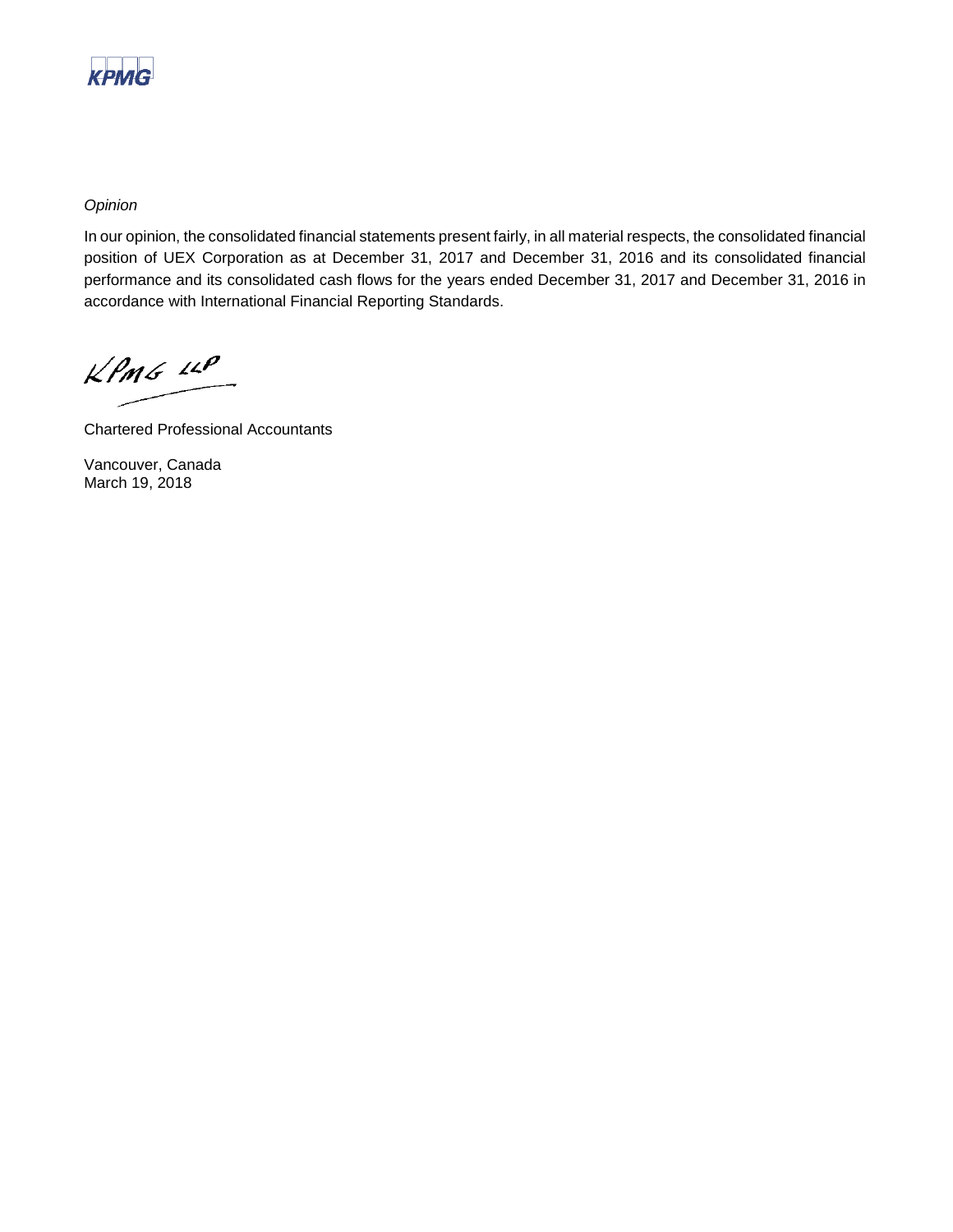Consolidated Balance Sheets

As at December 31, 2017 and 2016



|                                                                        | <b>Notes</b>      | 2017               | 2016                     |
|------------------------------------------------------------------------|-------------------|--------------------|--------------------------|
| <b>Assets</b>                                                          |                   |                    |                          |
| <b>Current assets</b>                                                  |                   |                    |                          |
|                                                                        |                   |                    |                          |
| Cash and cash equivalents                                              | 3                 | \$<br>5,106,761    | \$<br>4,136,636          |
| Amounts receivable                                                     | 4                 | 38,033             | 106,036                  |
| Prepaid expenses                                                       | 5                 | 171,049            | 142,357                  |
| Investments - current portion                                          | 15                |                    | 144                      |
|                                                                        |                   | 5,315,843          | 4,385,173                |
| <b>Non-current assets</b>                                              |                   |                    |                          |
| Deposits                                                               | 6                 | 52,867             | 44,377                   |
| Equipment                                                              | 7                 | 244,021            | 267,184                  |
| Mineral properties                                                     | 8                 | 10,247,505         | 9,233,565                |
| Investments                                                            | 9, 15             | 8,750              | 21,000                   |
| <b>Total assets</b>                                                    |                   | \$<br>15,868,986   | \$<br>13,951,299         |
|                                                                        |                   |                    |                          |
| <b>Liabilities and Shareholders' Equity</b>                            |                   |                    |                          |
| <b>Current liabilities</b>                                             |                   |                    |                          |
| Accounts payable and other liabilities                                 | 10                | \$<br>359,111      | \$<br>532,975            |
| <b>Non-current liabilities</b>                                         |                   |                    |                          |
| Security deposits                                                      |                   | 20,864             |                          |
| <b>Total liabilities</b>                                               |                   | 379,975            | 532,975                  |
|                                                                        |                   |                    |                          |
| Shareholders' equity                                                   |                   |                    |                          |
| Share capital                                                          | 12(b)             | 193,850,256        | 186,603,862<br>3,231,238 |
| Share-based payments reserve<br>Accumulated other comprehensive income | 12(c)<br>15       | 2,544,760<br>1,750 | 14,000                   |
| Deficit                                                                |                   | (180, 907, 755)    | (176, 430, 776)          |
|                                                                        |                   |                    |                          |
|                                                                        |                   | 15,489,011         | 13,418,324               |
| Total liabilities and shareholders' equity                             |                   | \$<br>15,868,986   | \$<br>13,951,299         |
|                                                                        |                   |                    |                          |
| Nature and continuance of operations<br>Commitments                    | 1<br>$12(d)$ , 13 |                    |                          |
| Subsequent events                                                      | $12(e)$ , 21      |                    |                          |
| Contingencies                                                          | 22                |                    |                          |

See accompanying notes to the consolidated financial statements.

Approved on behalf of the Board and authorized for issue on March 19, 2018.

| "signed"          | Director | "signed"         | Director |
|-------------------|----------|------------------|----------|
| Roger M. Lemaitre |          | Emmet A. McGrath |          |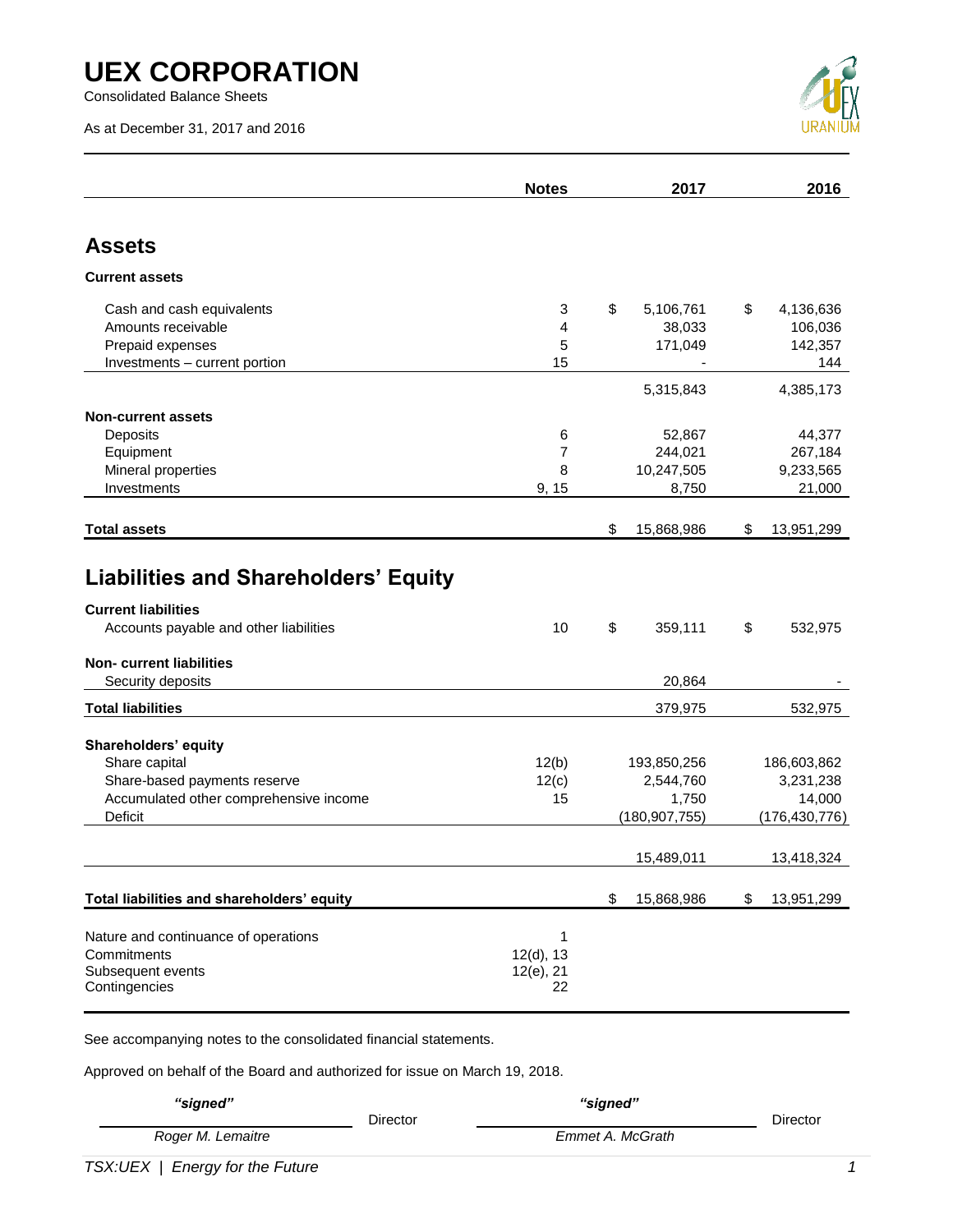Consolidated Statements of Operations and Comprehensive Loss

Years ended December 31, 2017 and 2016



|                                                                    | <b>Notes</b> | 2017          | 2016              |
|--------------------------------------------------------------------|--------------|---------------|-------------------|
|                                                                    |              |               |                   |
| <b>Revenue</b><br>Interest income                                  | \$           | 66,539        | \$<br>91,839      |
|                                                                    |              |               |                   |
| <b>Expenses</b>                                                    |              |               |                   |
| Bank charges and interest                                          |              | 4,471         | 4,126             |
| Depreciation                                                       |              | 29,197        | 30,109            |
| Exploration and evaluation expenditures                            | 17           | 4,224,084     | 4,825,953         |
| Filing fees and stock exchange                                     |              | 106,837       | 78,743            |
| Gain on sale of mineral property                                   |              |               | (17, 184)         |
| Legal and audit                                                    |              | 125,760       | 140,181           |
| Loss on disposal of equipment                                      |              | 12,347        | 278               |
| Maintenance                                                        |              | 8,419         | 13,679            |
| Office expenses                                                    | 18           | 333,913       | 189,035           |
| Project investigation                                              |              | 4,782         |                   |
| Rent                                                               |              | 143,338       | 139,259           |
| Salaries, net of project management fees                           | 19           | 556,830       | 513,933           |
| Share-based compensation                                           | 12(c)        | 483,085       | 367,808           |
| Travel and promotion                                               |              | 134,855       | 119,925           |
| Unrealized fair value loss on held-for-trading financial assets    | 15           | 144           | 164               |
| Write-down of mineral properties                                   | 8            | 900           | 1,500             |
|                                                                    |              | 6,168,962     | 6,407,509         |
| Loss before income taxes                                           |              | (6, 102, 423) | (6,315,670)       |
| Deferred income tax recovery                                       | 11           | 236,680       | 334,572           |
| Loss for the year                                                  | \$           | (5,865,743)   | \$<br>(5,981,098) |
| Other comprehensive income (loss)                                  |              |               |                   |
| Available-for-sale financial assets net change in fair value       | 9, 15        | (12,250)      | 14,000            |
| Comprehensive loss for the year                                    | \$           | (5,877,993)   | \$<br>(5,967,098) |
| Basic and diluted loss per share                                   | \$           | (0.02)        | \$<br>(0.02)      |
| Basic and diluted weighted-average number of shares<br>outstanding |              | 315,987,328   | 284,020,404       |

See accompanying notes to the consolidated financial statements.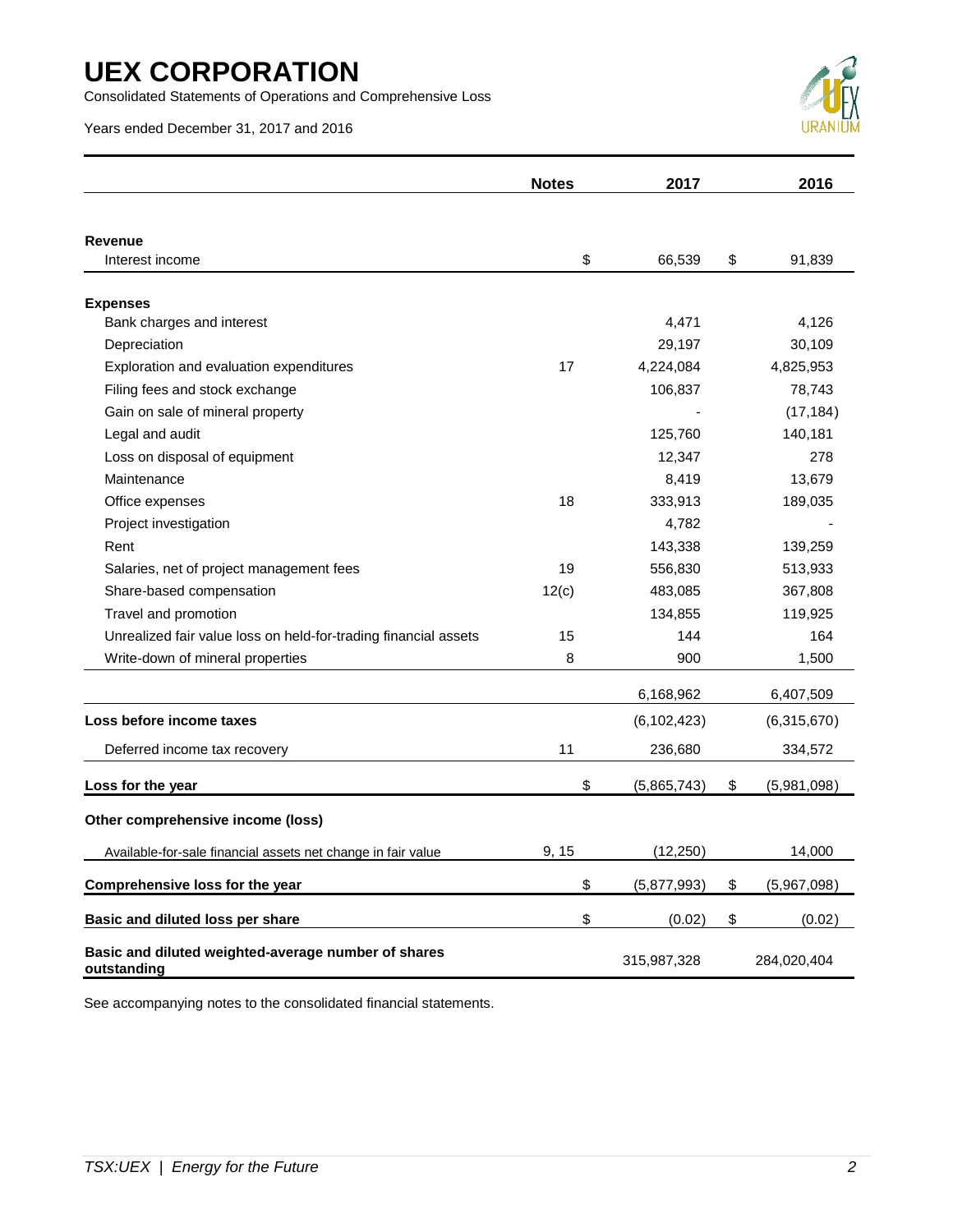Consolidated Statements of Changes in Equity

Years ended December 31, 2017 and 2016



|                                                             | <b>Number of</b><br>common<br>shares | <b>Share</b><br>capital | Share-based     | <b>Accumulated</b><br>other<br>payments reserve comprehensive<br>income | <b>Deficit</b>             | <b>Total</b>     |
|-------------------------------------------------------------|--------------------------------------|-------------------------|-----------------|-------------------------------------------------------------------------|----------------------------|------------------|
| December 31, 2015                                           | 246,015,069 \$                       | 178,279,744             | \$<br>3,067,912 | \$                                                                      | $$$ (170,692,913)          | \$<br>10,654,743 |
| Loss for the year                                           |                                      |                         |                 |                                                                         | (5,981,098)                | (5,981,098)      |
| Issued pursuant to private<br>placements                    | 50,523,810                           | 9,250,000               |                 |                                                                         |                            | 9,250,000        |
| Share issuance costs                                        |                                      | (505, 882)              |                 |                                                                         |                            | (505, 882)       |
| Value attributed to flow-<br>through premium on<br>issuance |                                      | (420,000)               |                 |                                                                         |                            | (420,000)        |
| Other comprehensive income<br>(loss)                        |                                      |                         |                 |                                                                         |                            |                  |
| Fair value change in AFS<br>financial assets                |                                      |                         |                 | 14,000                                                                  |                            | 14,000           |
| Share-based payment<br>transactions                         |                                      |                         | 406,561         |                                                                         |                            | 406,561          |
| Transfer to deficit on expiry<br>of share purchase options  |                                      |                         | (243, 235)      |                                                                         | 243,235                    |                  |
| December 31, 2016                                           | 296,538,879 \$                       | 186,603,862             | \$<br>3,231,238 | \$<br>14,000                                                            | $(176, 430, 776)$ \$<br>\$ | 13,418,324       |
| Loss for the year                                           |                                      |                         |                 |                                                                         | (5,865,743)                | (5,865,743)      |
| Issued pursuant to private<br>placements                    | 28,259,994                           | 8,011,599               |                 |                                                                         |                            | 8,011,599        |
| Share issuance costs                                        | 389,200                              | (765, 205)              | 135,274         |                                                                         |                            | (629, 931)       |
| Other comprehensive income<br>(loss)                        |                                      |                         |                 |                                                                         |                            |                  |
| Fair value change in AFS<br>financial assets                |                                      |                         |                 | (12, 250)                                                               |                            | (12, 250)        |
| Share-based payment<br>transactions                         |                                      |                         | 567,012         |                                                                         |                            | 567,012          |
| Transfer to deficit on expiry<br>of share purchase options  |                                      |                         | (1,388,764)     |                                                                         | 1,388,764                  |                  |
| December 31, 2017                                           | 325, 188, 073 \$                     | 193,850,256             | \$<br>2,544,760 | \$<br>1,750                                                             | \$ (180,907,755)           | \$<br>15,489,011 |

See accompanying notes to the consolidated financial statements.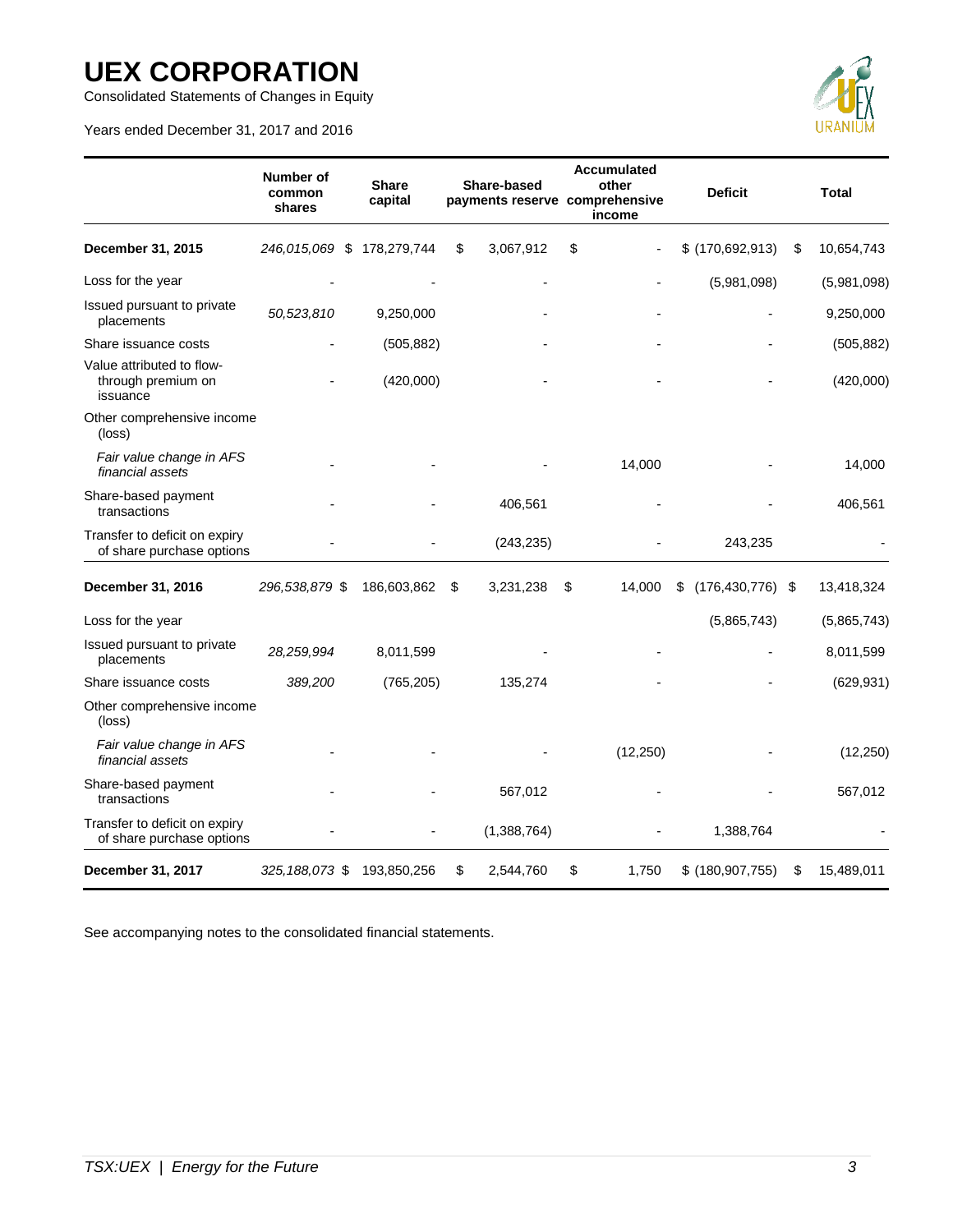Consolidated Statements of Cash Flows

Years ended December 31, 2017 and 2016



|                                                                                                                                                                                           | <b>Notes</b>   | 2017                                         | 2016                                              |
|-------------------------------------------------------------------------------------------------------------------------------------------------------------------------------------------|----------------|----------------------------------------------|---------------------------------------------------|
| Cash provided by (used for):                                                                                                                                                              |                |                                              |                                                   |
| <b>Operating activities</b><br>Loss for the year                                                                                                                                          |                | \$<br>(5,865,743)                            | \$<br>(5,981,098)                                 |
| Adjustments for:<br>Depreciation<br>Deferred income tax recovery<br>Equipment charged to exploration on disposal<br>Interest income<br>Loss on disposal of equipment                      |                | 99,629<br>(236, 680)<br>(66, 539)<br>12,347  | 81,678<br>(334, 572)<br>1,522<br>(91, 839)<br>278 |
| Part XII.6 tax<br>Share-based compensation<br>Unrealized fair value loss on held-for-trading financial assets<br>Write-down of mineral properties                                         | 12(d)<br>8(i)  | 4,249<br>567,012<br>144<br>900               | (2,043)<br>406,561<br>164<br>1,500                |
| Changes in:<br>Amounts receivable<br>Prepaid expenses and deposits<br>Accounts payable and other liabilities<br>Security deposit liability                                                |                | 21,544<br>(37, 182)<br>62,816<br>20,864      | (35, 377)<br>(41, 853)<br>(28,990)                |
|                                                                                                                                                                                           |                | (5,416,639)                                  | (6,024,069)                                       |
| <b>Investing activities</b><br>Interest received<br>Investment in mineral properties<br>Purchase of equipment<br>Proceeds on sale of furniture or equipment                               |                | 108,749<br>(1,014,840)<br>(93, 113)<br>4,300 | 85,233<br>(3,750,000)<br>(58, 737)<br>277         |
|                                                                                                                                                                                           |                | (994, 904)                                   | (3,723,227)                                       |
| <b>Financing activities</b><br>Proceeds from common shares issued<br>Share issuance costs                                                                                                 | 12(b)<br>12(b) | 8,011,599<br>(629, 931)                      | 9,250,000<br>(505, 882)                           |
|                                                                                                                                                                                           |                | 7,381,668                                    | 8,744,118                                         |
| Increase (decrease) in cash and cash equivalents during the year                                                                                                                          |                | 970,125                                      | (1,003,178)                                       |
| Cash and cash equivalents, beginning of year                                                                                                                                              |                | 4,136,636                                    | 5,139,814                                         |
| Cash and cash equivalents, end of year                                                                                                                                                    |                | \$<br>5,106,761                              | 4,136,636                                         |
| <b>Supplementary information</b><br>Non-cash transactions                                                                                                                                 |                |                                              |                                                   |
| Increase in other liabilities due to flow-through premiums<br>Decrease in other liabilities due to partial extinguishment of flow-<br>through premiums on December 31, 2016 renouncements |                | \$                                           | 420,000<br>(183, 320)                             |
| Decrease in other liabilities due to partial extinguishment of flow-<br>through premiums on December 31, 2017 and 2016<br>renouncements                                                   |                | (236, 680)                                   | (151, 252)                                        |
| Non-cash share-based compensation included in exploration and<br>evaluation expenditures                                                                                                  |                | 83,927                                       | 38,753                                            |
| Depreciation included in exploration and evaluation expenditures                                                                                                                          |                | 70,431                                       | 53,092                                            |

See accompanying notes to the consolidated financial statements.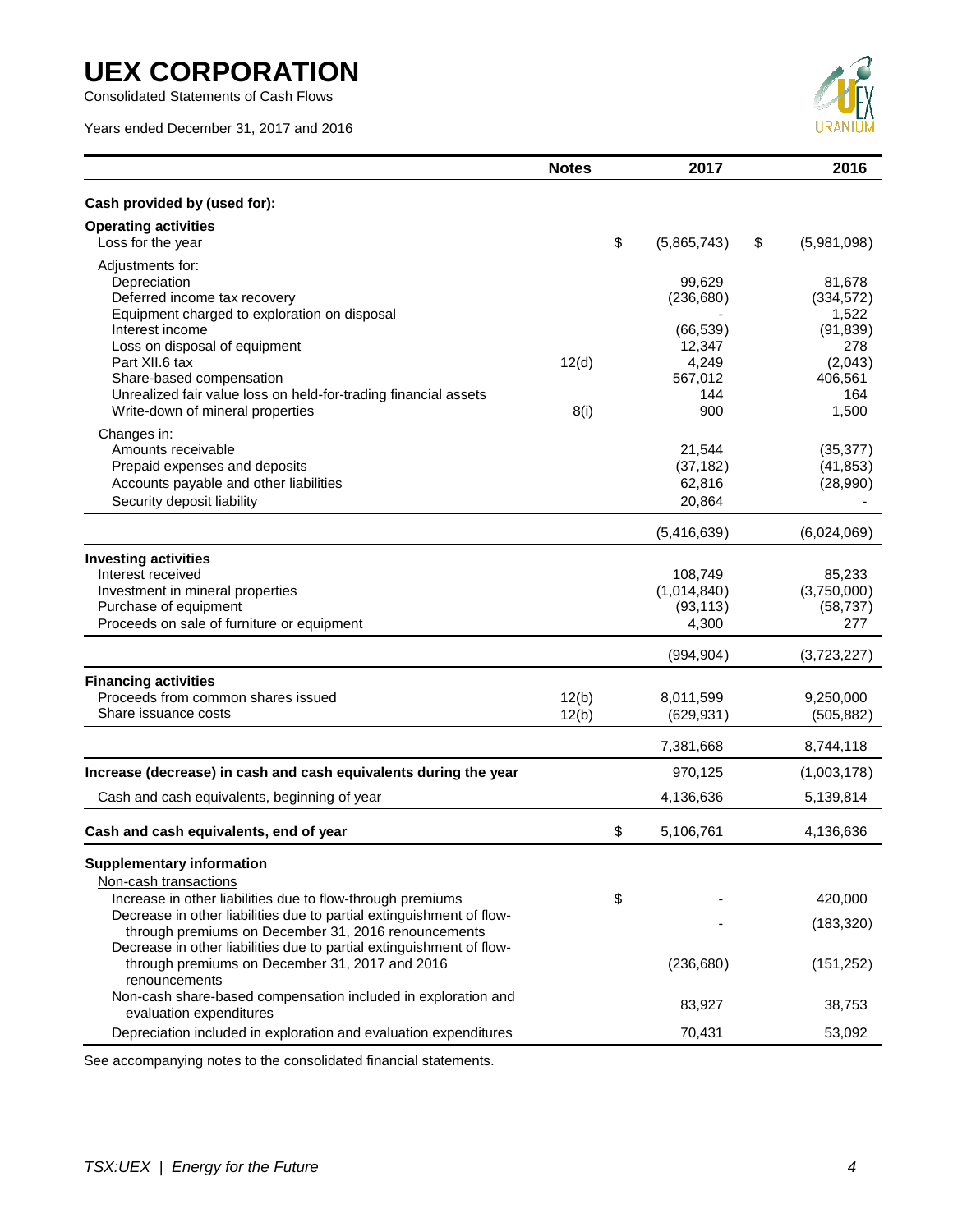Notes to the Consolidated Financial Statements

For the years ended December 31, 2017 and 2016



#### **1. Nature and continuance of operations**

UEX Corporation (the "Company") was incorporated under the Canada Business Corporations Act on October 2, 2001. The Company entered into an agreement with Pioneer Metals Corporation ("Pioneer") and Cameco Corporation ("Cameco") to establish the Company as a public uranium exploration company. On July 17, 2002, under a plan of arrangement with Pioneer, Pioneer transferred to the Company its uranium exploration properties and all related assets, including the Riou Lake and Black Lake projects. On the same date, Cameco transferred its Hidden Bay uranium exploration property and certain related assets, in exchange for shares of the Company.

The Company is currently engaged in the exploration and evaluation of its mineral properties located in the province of Saskatchewan. The Company's shares are listed on the Toronto Stock Exchange under the symbol UEX. The head office and principal address is located at Unit 200 – 3530 Millar Avenue, Saskatoon, Saskatchewan, Canada S7P 0B6. The Company's registered office is 885 West Georgia Street, 19<sup>th</sup> Floor, Vancouver, British Columbia, Canada V6C 3H4.

The Company is exploring and evaluating its mineral properties and has not yet determined whether its mineral properties contain mineral resources that are economically recoverable. The recoverability of amounts shown for mineral properties is dependent upon the discovery of economically recoverable mineral resources, the ability of the Company to obtain the necessary financing to complete exploration programs and development and upon future profitable production or proceeds from the disposition of its mineral properties. The Company performed an evaluation of impairment indicators under IFRS 6 for its mineral properties as at December 31, 2017 and has concluded that there are no indicators of impairment.

The Company has sufficient financial resources for exploration, evaluation, and administrative costs for at least, but not limited to, twelve months from the end of the reporting period. The Company will require additional financing and although it has been successful in the past, there is no assurance that it will be able to obtain adequate financing in the future or that such financing will be available on acceptable terms.

#### **2. Basis of preparation and significant accounting policies**

(a) Statement of compliance

These consolidated financial statements, including comparative figures have been prepared in accordance with International Financial Reporting Standards ("IFRS"), as issued by the International Accounting Standards Board ("IASB"). The accounting policies set out below have been applied consistently to all periods presented in these consolidated financial statements. The consolidated financial statements of UEX Corporation were reviewed by the Audit Committee and approved and authorized for issue by the Board of Directors on March 19, 2018.

(b) Functional and presentation currency

These consolidated financial statements are presented in Canadian dollars, which is the functional currency of the Company. Transactions in currencies other than the entity's functional currency are recorded at the rate of exchange prevailing on the date of the transaction. Monetary assets and liabilities denominated in foreign currencies at the reporting date are retranslated to the functional currency at the exchange rate at that date. Translation gains and losses are recorded in profit or loss.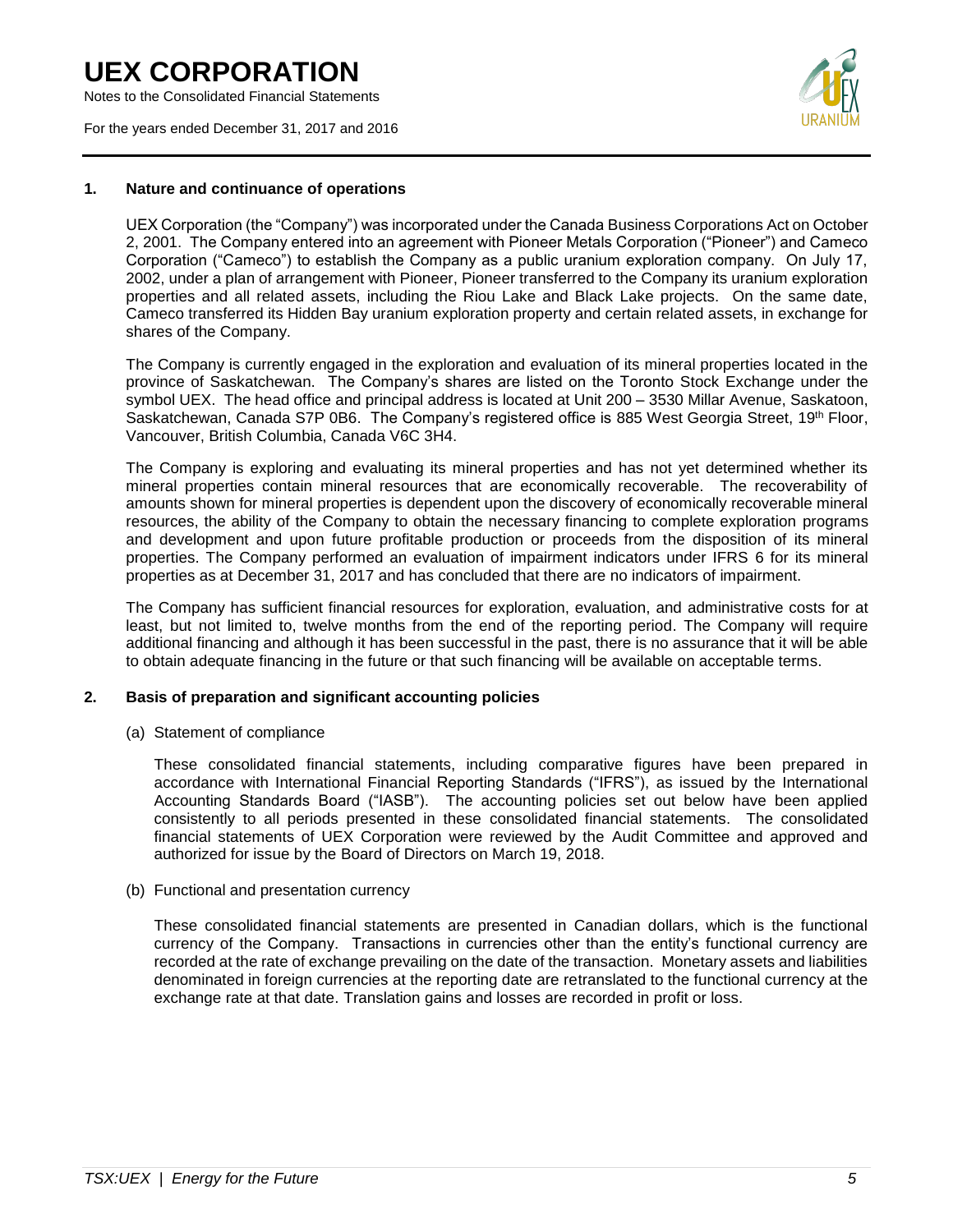Notes to the Consolidated Financial Statements

For the years ended December 31, 2017 and 2016



#### **2. Basis of preparation and significant accounting policies (continued)**

(c) Basis of consolidation:

These consolidated financial statements include the accounts of the Company and its subsidiaries. Subsidiaries are entities controlled by the Company. Control is having power over the entity, rights to variable returns from its involvement with the entity, and the ability to use its power to affect the amount of returns. All intercompany transactions and balances are eliminated on consolidation.

(d) Use of estimates and judgments

The preparation of consolidated financial statements requires management to make accounting estimates and assumptions requiring judgment in applying the Company's accounting policies. These estimates and assumptions may affect the reported amounts of assets and liabilities and the disclosure of contingent assets and liabilities at the date of the consolidated financial statements and the reported amounts of revenue and expenses during the reporting period. Estimates and underlying assumptions are reviewed on an ongoing basis. Revisions to accounting estimates are recognized in the period in which the estimates are revised and in any future periods affected. Actual amounts may differ from such estimates. Information about judgment and estimates is contained in the notes to the consolidated financial statements, with the key areas summarized below.

Significant areas requiring the use of critical judgments in applying accounting policies that have the most significant effect on the amounts recognized in the consolidated financial statements relate to:

- (i) Ongoing review for the support of the carrying value of mineral properties, including: consideration of ongoing and anticipated expenditures on the mineral properties; evaluation of the success of exploration to date and other general factors such as commodity prices and outlook; evaluation of UEX's market capitalization compared to the net assets of the Company (which are primarily mineral properties); and comparison to recent arm's length transactions for similar assets in order to evaluate the appropriateness of the carrying value presented in the consolidated financial statements (see Note 1 *Nature and continuance of operations*, Note 2(k) *Mineral properties* and Note 8 *Mineral properties*).
- (ii) Review of asset carrying values and impairment assessments for the Company considering whether circumstances have occurred which have impacted the estimated useful life of the assets such as damage or obsolescence, as well as the timing of impairments and the determination of recoverable amounts (see Note 2(j) *Equipment* and Note 7 *Equipment*).
- (iii) Evaluating company-specific facts and circumstances to determine whether accruals or recognition of liabilities may be required with respect to asset retirement obligations or other circumstances (see Note 2(l) *Provisions*).
- (iv) Interpretation of new accounting guidelines and assessing their potential impact on the Company's consolidated financial statements requires judgment with respect to company-specific facts and circumstances.
- (v) Ongoing review of the Company's ability to continue to operate as a going concern. These consolidated financial statements have been prepared on a going concern basis, which contemplates the realization of assets and the settlement of liabilities in the normal course of business.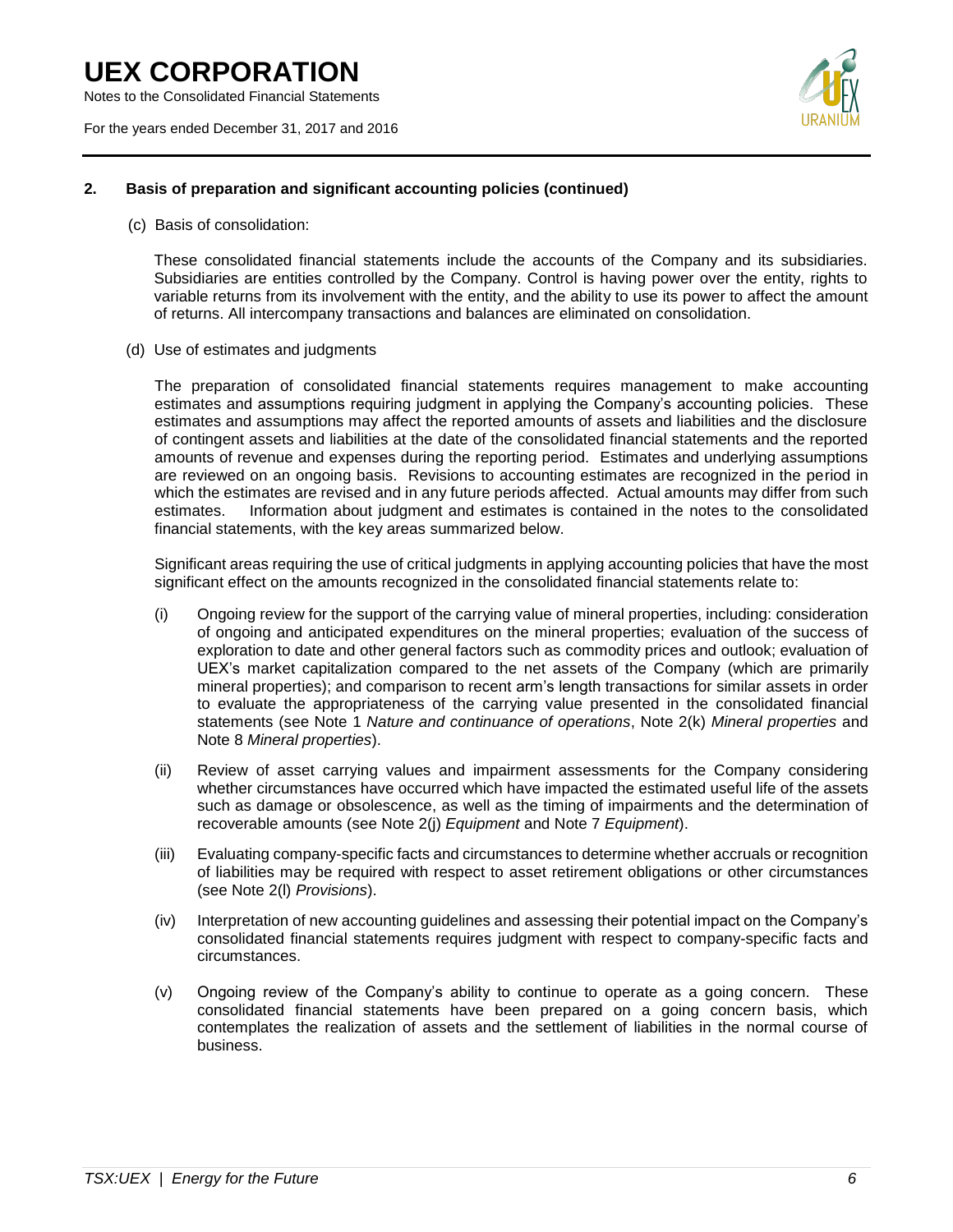Notes to the Consolidated Financial Statements

For the years ended December 31, 2017 and 2016



#### **2. Basis of preparation and significant accounting policies (continued)**

(d) Use of estimates and judgments (continued)

Significant areas requiring assumptions and estimation that have a significant risk of resulting in a material adjustment within the next financial year relate to:

- (i) Estimates and/or assumptions used in determining the fair value of share-based compensation, including Black-Scholes inputs such as the expected forfeiture rate, volatility and life of sharepurchase options (see Note 12(c) *Share-based compensation*).
- (ii) Assumptions used to estimate the useful lives of property, plant and equipment for determining appropriate depreciation rates (see Note 2(j) *Equipment* and Note 7 *Equipment*).
- (iii) Estimates that would be used, should the recording of a rehabilitation provision or asset retirement obligation be required in the consolidated financial statements in the future. Estimates would relate to the expected inflation rate, estimated mine life and the discount rates applied (see Note 2(l) *Provisions*).
- (e) Joint arrangements

Joint arrangements are arrangements of which the Company has joint control, established by contracts requiring unanimous consent for decisions about the activities that significantly affect the arrangements' returns. They are classified and accounted for as follows:

- (i) *Joint operation* when the Company has rights to the assets, and obligations for the liabilities, relating to an arrangement, it accounts for each of its assets, liabilities and transactions, including its share of those held or incurred jointly, in relation to the joint operation.
- (ii) *Joint venture* when the Company has rights only to the net assets of the arrangement, it accounts for its interest using the equity method.

The Company has an interest in several joint operations relating to the exploration and evaluation of various properties in the western and northern Athabasca Basin. The consolidated financial statements include the Company's proportionate share of the joint operations' assets, liabilities, revenue and expenses with items of a similar nature on a line-by-line basis from the date that the joint arrangement commences until the date that the joint arrangement ceases. These interests are governed by contractual arrangements but have not been organized into separate legal entities or vehicles.

The Company does not have any joint arrangements that are classified as joint ventures.

(f) Cash and cash equivalents

Cash and cash equivalents consist of cash on hand, deposits in banks and highly liquid investments with an original maturity of three months or less.

(g) Financial assets

The Company classifies its financial assets in the following categories:

- (i) Financial assets at fair value through profit or loss ("FVTPL");
- (ii) Held-to-maturity investments;
- (iii) Available-for-sale financial assets; and
- (iv) Loans and receivables.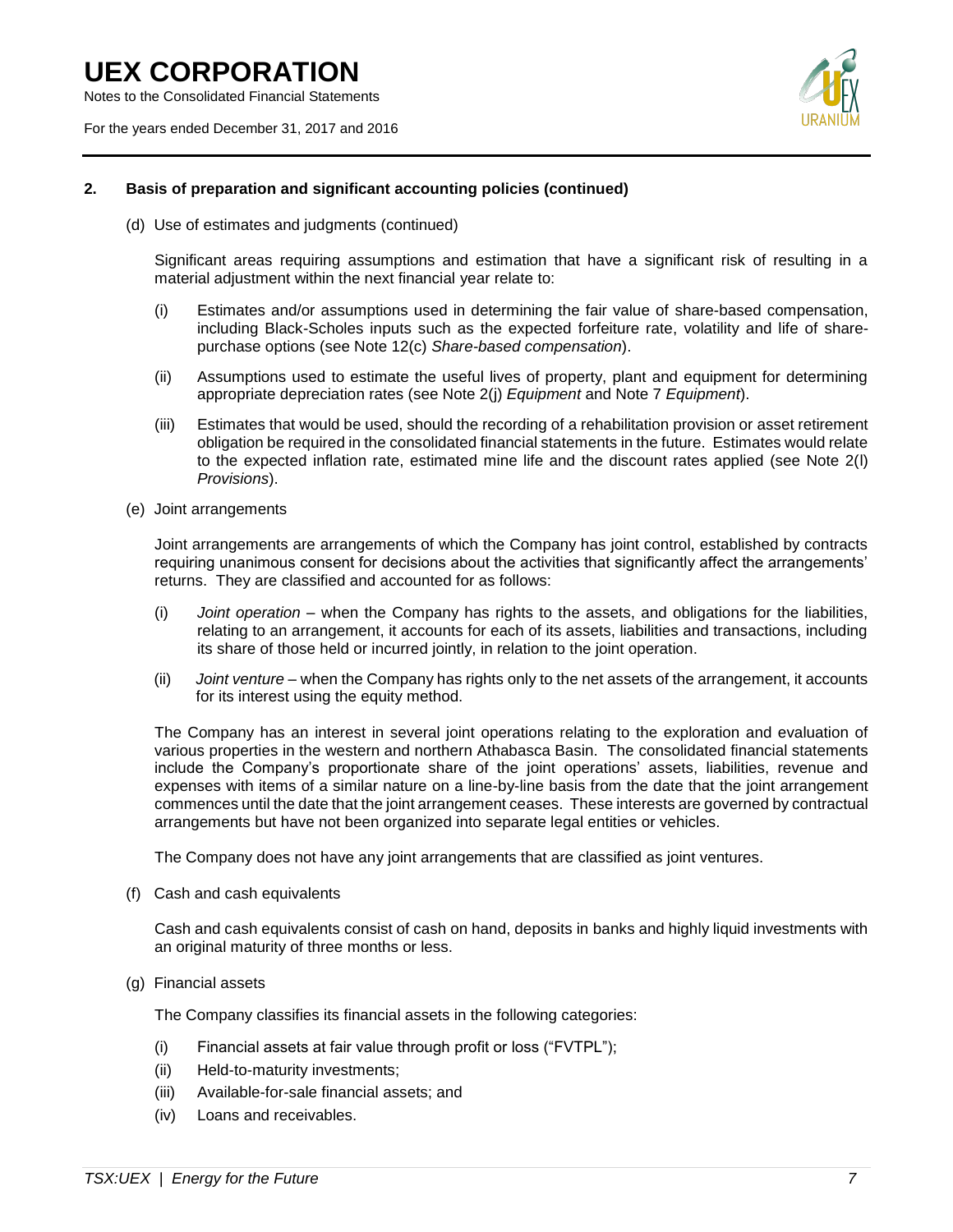Notes to the Consolidated Financial Statements

For the years ended December 31, 2017 and 2016



#### **2. Basis of preparation and significant accounting policies (continued)**

#### (g) Financial assets (continued)

The classification depends on the purpose for which the financial assets were acquired. Management determines the classification of financial assets at initial recognition.

#### *Financial assets at FVTPL*

Financial assets are classified as FVTPL when the financial asset is held for trading or is designated as FVTPL. A financial asset is classified as held for trading when it is purchased and incurred with the intention of generating profits in the near term, part of an identified portfolio of financial instruments that the Company manages and has an actual pattern of short-term profit-taking; or a derivative that is not designated as a hedging instrument.

Financial assets classified as FVTPL are stated at fair value with any resultant gain or loss recognized in profit or loss. The net gain or loss recognized incorporates any dividend or interest earned on the financial asset. Financial assets at FVTPL include warrants in other public companies (classified as held-fortrading) which are presented as non-current assets unless management intends to dispose of these assets within 12 months of the end of the reporting period.

#### *Held-to-maturity investments*

Investments are measured at amortized cost using the effective interest rate method. Transaction costs are added and amortized to the statement of operations over the life of the financial instrument on an effective yield basis. The Company does not have any assets classified as held-to-maturity investments.

#### *Available-for-sale ("AFS") financial assets*

Short-term investments are classified as available-for-sale and are carried at fair value (where determinable based on market prices of actively traded securities) with changes in fair value recorded in other comprehensive income ("OCI"). When financial assets classified as available-for-sale are sold or determined to be impaired, the cumulative fair value adjustments recognized in accumulated other comprehensive income are recognized in profit and loss. AFS assets are included in non-current assets unless the investment matures or management intends to dispose of it within 12 months of the end of the reporting period. The Company's AFS assets include marketable securities that are not held for the purpose of trading.

#### *Loans and receivables*

Loans and receivables are financial assets with fixed or determinable payments that are not quoted in an active market. Such assets are classified as current or non-current assets based on their maturity date and are measured initially at fair value and subsequently at amortized cost using the effective interest rate method. The Company has cash and cash equivalents, as well as trade and other amounts receivable and deposits classified as loans and receivables.

#### *De-recognition of financial assets*

A financial asset is de-recognized when the contractual right to the asset's cash flows expires or if the Company transfers the financial asset and substantially all risks and rewards of ownership to another entity.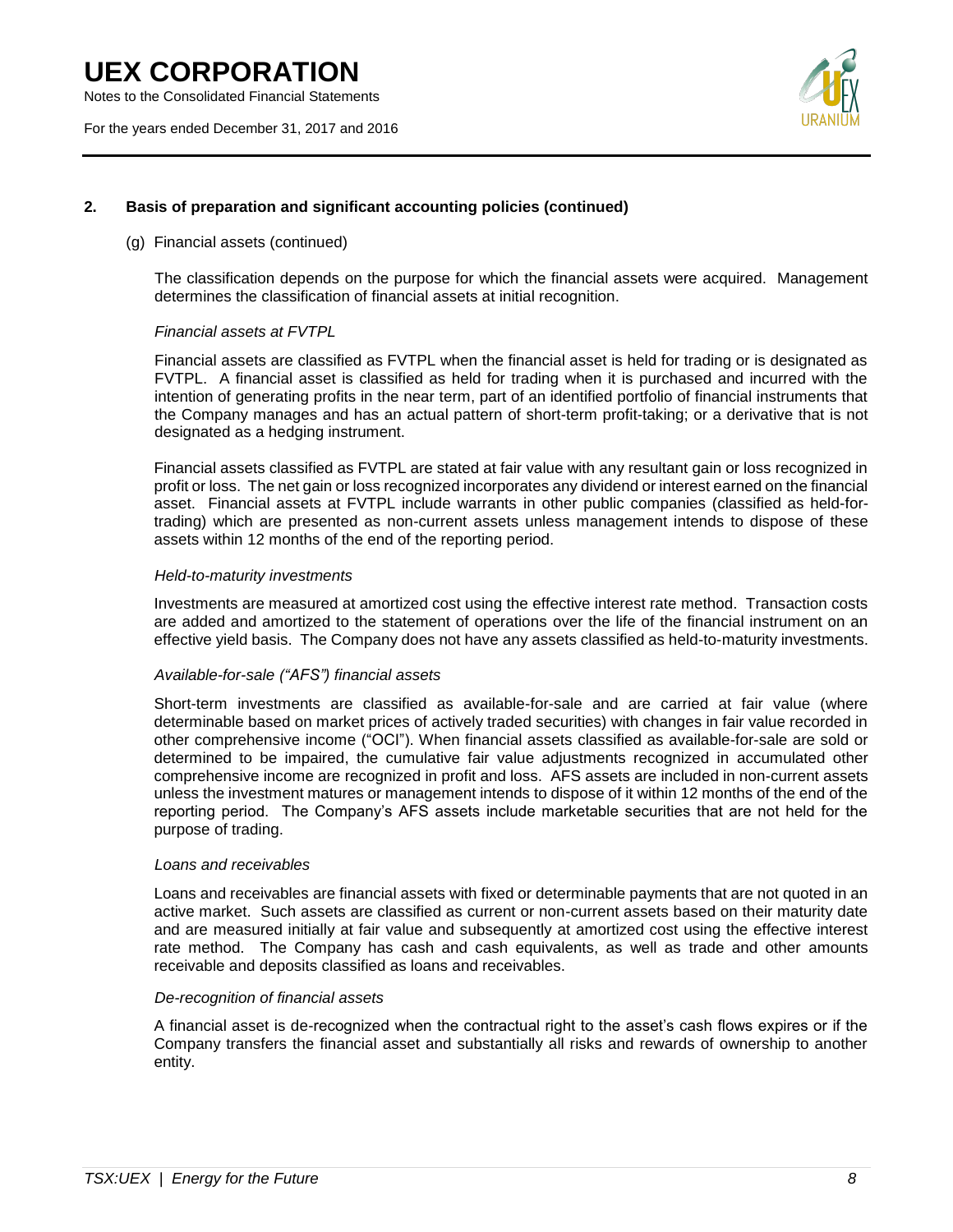Notes to the Consolidated Financial Statements

For the years ended December 31, 2017 and 2016



#### **2. Basis of preparation and significant accounting policies (continued)**

#### (g) Financial assets (continued)

#### *Impairment of financial assets*

Financial assets, other than those at FVTPL, are assessed for indicators of impairment at each period end. Financial assets are impaired when there is objective evidence that, as a result of one or more events that occurred after the initial recognition of the financial asset, the estimated future cash flows of the investment have been impacted.

#### (h) Financial liabilities

Financial liabilities are classified as either financial liabilities at fair value through profit or loss or financial liabilities at amortized cost.

#### *Financial liabilities*

Financial liabilities at amortized cost are initially measured at fair value, net of transaction costs incurred and subsequently measured at amortized cost. Any difference between the amounts originally received, net of transaction costs, and the redemption value is recognized in profit or loss over the period to maturity using the effective interest method.

Financial liabilities are classified as current or non-current based on their maturity dates. The Company has classified accounts payable and other liabilities as other financial liabilities.

#### *De-recognition of financial liabilities*

The Company de-recognizes financial liabilities when, and only when, the Company's obligations are discharged, cancelled or they expire.

#### (i) Impairment of non-financial assets

Non-financial assets are evaluated at least annually by management for indicators that carrying value is impaired and may not be recoverable. When indicators of impairment are present, the recoverable amount of an asset is evaluated at the level of a cash generating unit ("CGU"), the smallest identifiable group of assets that generates cash inflows that are largely independent of the cash inflows from other assets or groups of assets. The recoverable amount of a CGU is the greater of the CGU's fair value less costs to sell and its value in use. An impairment loss is recognized in profit or loss to the extent the carrying amount exceeds the recoverable amount.

#### (j) Equipment

Equipment is stated at cost less accumulated depreciation and accumulated impairment losses. Cost comprises the fair value of consideration given to acquire or construct an asset and includes the direct charges associated with bringing the asset to the location and condition necessary for putting it into use, along with the future cost of dismantling and removing the asset.

When parts of an item of equipment have different useful lives, they are accounted for as separate items (major components) of equipment. The costs of the day-to-day servicing of equipment are recognized in profit or loss as incurred.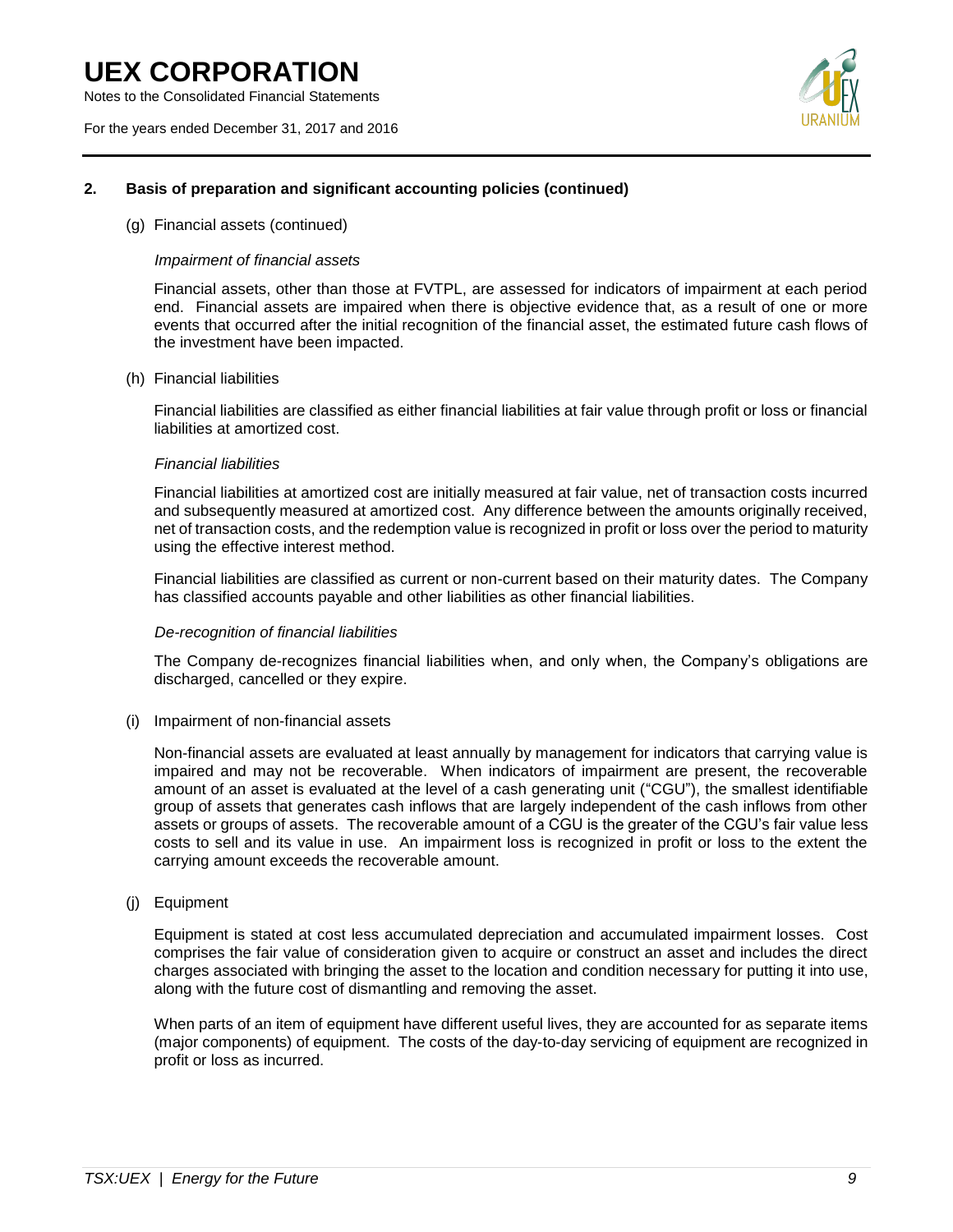Notes to the Consolidated Financial Statements

For the years ended December 31, 2017 and 2016



#### **2. Basis of preparation and significant accounting policies (continued)**

(j) Equipment (continued)

#### *Depreciation*

Depreciation is based on the cost of an asset less its residual value. Depreciation is provided over the expected useful lives of the assets.

Depreciation methods and expected useful lives are reviewed at each reporting date and adjusted as required. All assets are depreciated on a straight-line basis over their useful lives as follows:

| <b>Asset</b>                 | <b>Basis</b>  | <b>Useful Life</b>                  |
|------------------------------|---------------|-------------------------------------|
| Exploration camp             | Straight line | 5 - 20 years                        |
| <b>Exploration equipment</b> | Straight line | $3 - 5$ years                       |
| Computer equipment           | Straight line | 1 - $5$ years                       |
| Office furniture             | Straight line | $3 - 5$ years                       |
| Leasehold improvements       | Straight line | Lesser of term of lease or 10 years |

#### (k) Mineral properties

*Exploration and evaluation assets and expenses*

The Company capitalizes all costs relating to the acquisition of mineral claims. All exploration and evaluation costs are expensed until properties are determined to have economically recoverable reserves. Once a decision to proceed with development has been approved, all subsequent costs incurred for development will be capitalized as a component of property and equipment. Expenditures incurred before the Company has obtained the legal rights to explore a specific area are expensed as incurred.

The recovery of amounts shown for mineral properties is dependent upon the discovery of economically recoverable reserves, the ability of the Company to obtain financing to complete exploration and development of the properties and on future profitable production or proceeds of disposition. The underlying value of all properties is dependent on the existence and economic recovery of mineral resources in the future which includes acquiring the necessary permits and approvals. The Company recognizes in income costs recovered on mineral properties when amounts received or receivable are in excess of the carrying amount.

All capitalized mineral properties are monitored for indications of impairment. Where a potential impairment is indicated, assessments are performed for each area of interest. To the extent that the capitalized acquisition cost is determined to be impaired, this amount is recorded as a write-down of interest in mineral properties in the statement of operations and comprehensive loss in the period.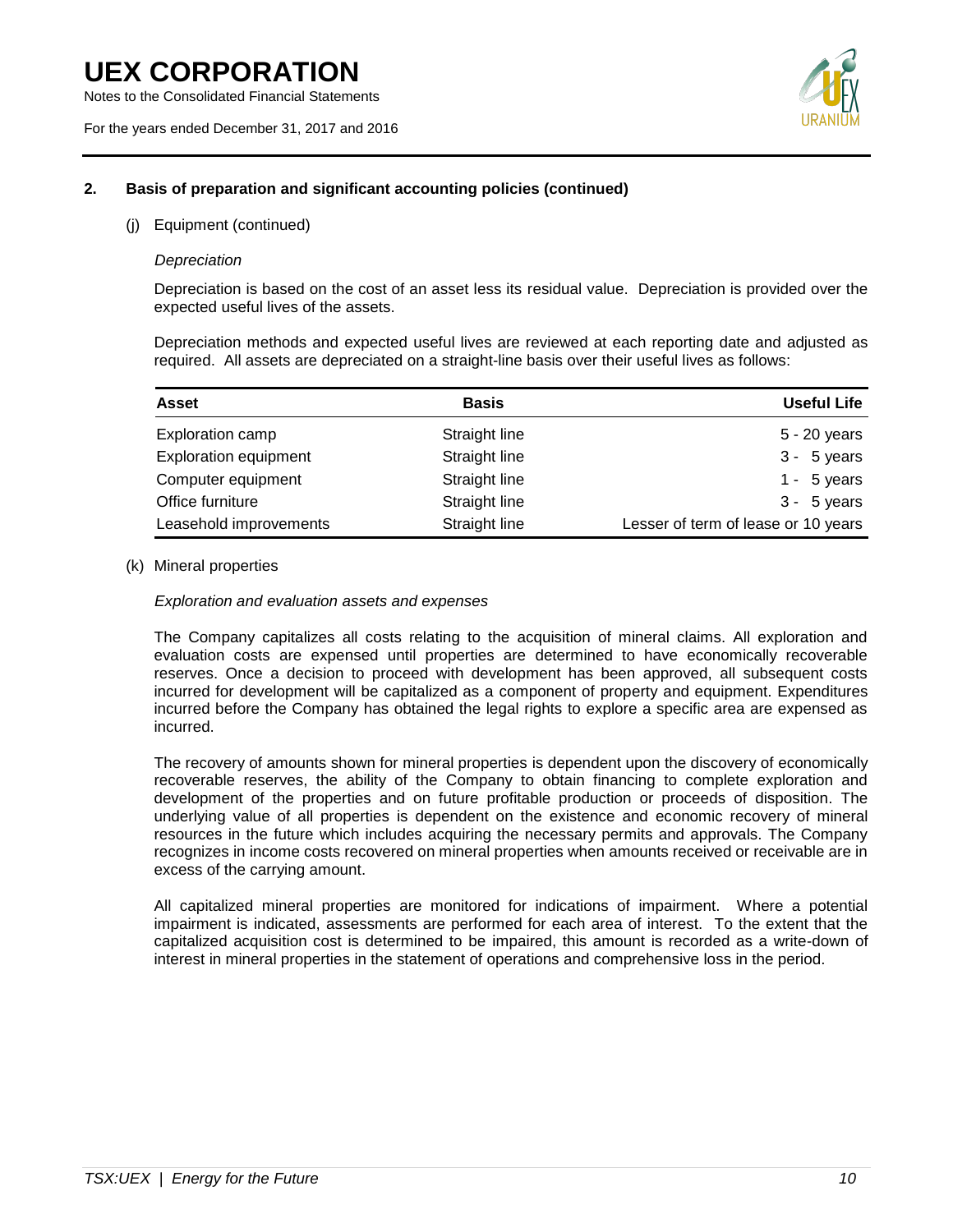Notes to the Consolidated Financial Statements

For the years ended December 31, 2017 and 2016



#### **2. Basis of preparation and significant accounting policies (continued)**

#### (k) Mineral properties (continued)

#### *Development properties*

When mineral reserves have been determined and the decision to proceed with development has been approved, capitalized mineral property costs are tested for impairment then reclassified as a component of property, plant and equipment. The expenditures related to development and construction are capitalized as construction-in-progress. Costs associated with the testing of new assets incurred in the period before they are operating in the manner intended by management are capitalized. Development expenditures are net of the proceeds of the sale of metals from ore extracted during the development phase (before the assets are operating in the manner intended by management). Interest on borrowings related to the construction and development of assets are capitalized as pre-production costs and classified as a component of property, plant and equipment. Upon reaching commercial production (operating in the manner intended by management), these capitalized costs are amortized over the estimated reserves on a unit-of-production basis.

#### *Reserve and resource estimates*

The Company estimates its reserves and mineral resources based on information compiled by Qualified Persons as defined in accordance with Canadian Securities Administrators National Instrument 43-101 (Standards for Disclosure of Mineral Projects). Reserves are used when performing impairment assessments on the Company's mineral properties once they have moved from Exploration and Evaluation to Development. There are numerous uncertainties inherent in the estimation of mineral reserves and assumptions that are valid at the time of estimation may change significantly when new information becomes available. Changes in the forecasted prices of commodities, exchange rates, production costs or recovery rates may change the economic status of reserves and may, ultimately, result in the reserves being revised.

(l) Provisions

#### *General*

Provisions are recorded when a present legal or constructive obligation exists as a result of past events where it is probable that an outflow of resources embodying economic benefits will be required to settle the obligation and a reliable estimate of the amount of the obligation can be made. The expense relating to any provision is presented in profit or loss net of any reimbursement.

#### *Environmental rehabilitation provision*

The Company recognizes the fair value of a liability for environmental rehabilitation in the period in which the Company is legally or constructively required to remediate, if a reasonable estimate of fair value can be made, based on an estimated future cash settlement of the environmental rehabilitation obligation, discounted at a pre-tax rate that reflects the current market assessments of the time value of money and the risks specific to the obligation.

The environmental rehabilitation obligation is recorded as a liability and the offset is capitalized as part of the carrying amount of the associated long-lived asset. The capitalized environmental rehabilitation cost is amortized on the same basis as the related asset. The liability is adjusted for the accretion of the discounted obligation and any changes in the amount or timing of the underlying future cash flows. Significant judgments and estimates are involved in forming expectations of the amounts and timing of environmental rehabilitation cash flows. The Company has assessed each of its mineral projects and determined that no material environmental rehabilitations exist as the disturbance to date is minimal.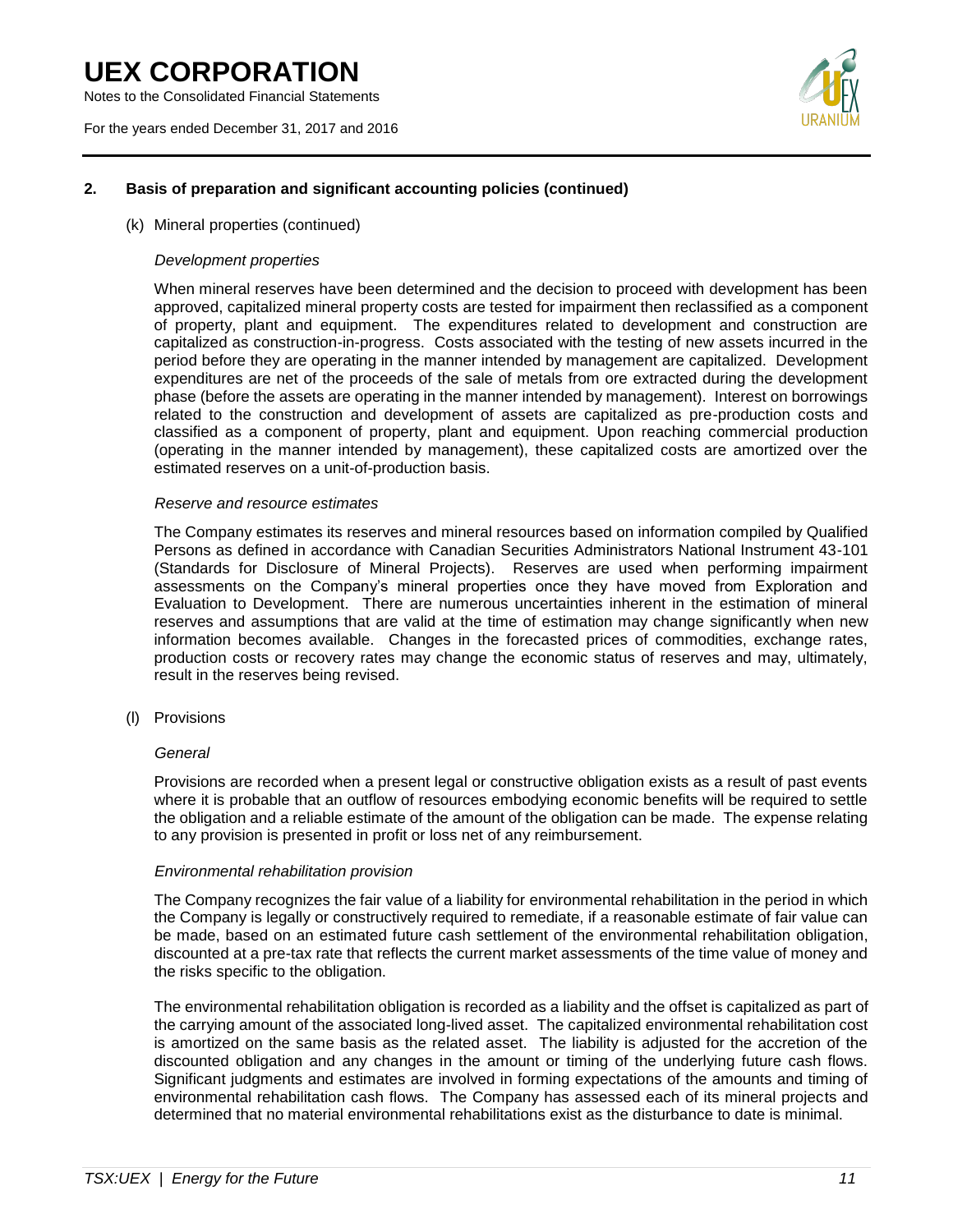Notes to the Consolidated Financial Statements

For the years ended December 31, 2017 and 2016



#### **2. Basis of preparation and significant accounting policies (continued)**

#### (m) Income taxes

Income tax expense comprises current and deferred tax. It is recognized in profit or loss except to the extent that it relates to a business combination, or items recognized directly in equity or in OCI.

Current tax comprises the expected tax payable or receivable on the taxable income or loss for the year and any adjustment to the tax payable or receivable in respect of previous years. It is measured using tax rates enacted or substantively enacted at the reporting date. Current tax also includes any tax arising from dividends. Current tax assets and liabilities are offset only if certain criteria are met.

Deferred tax assets and liabilities are recognized for the future tax consequences attributable to differences between the financial statement carrying amounts of existing assets and liabilities and their respective tax bases. Deferred tax assets and liabilities are measured using substantively enacted tax rates expected to apply to taxable income in the years in which those temporary differences are expected to be recovered or settled. Deferred tax assets also result from unused loss carry-forwards, resourcerelated income tax pools and timing differences for other deductions. A deferred tax asset is recognized for unused tax losses, tax credits and deductible temporary differences to the extent that it is probable that future taxable profits will be available against which they can be utilized. Deferred tax assets are reviewed at each reporting date and are reduced to the extent that it is no longer probable that the related tax benefit will be realized.

(n) Flow-through shares

Under Canadian income tax legislation, a company is permitted to issue shares whereby the company agrees to incur qualifying expenditures and renounce the related income tax deductions to the investors. To account for flow-through shares, the Company allocates total proceeds from the issuance of flowthrough shares between the offering of shares and the sale of tax benefits.

The total amount allocated to the offering of shares is based on the quoted price of the underlying shares. The remaining amount which is allocated to the sale of tax benefits is recorded as a liability and is reversed to profit or loss when the qualifying expenditures are incurred and the tax benefits are renounced. The tax effect of the renunciation is recorded at the time the Company makes the renunciation, which may differ from the effective date of renunciation. If the flow-through shares are not issued at a premium, a liability is not established.

(o) Share capital

Common shares are classified as equity. The Company records proceeds from share issuances net of direct issue costs. Common shares issued for consideration, other than cash, are valued at the quoted market price on the date the shares are issued.

(p) Valuation of warrants

The Company has adopted the residual value method with respect to the measurement of shares and warrants issued as part of units. The residual value method first allocates value to common shares issued in the private placements at their fair value, as determined by the closing quoted bid price on the announcement date or the price protection date, if applicable. The balance remaining, if any, is allocated to the warrants with the value recorded in shareholders' equity under warrant reserve.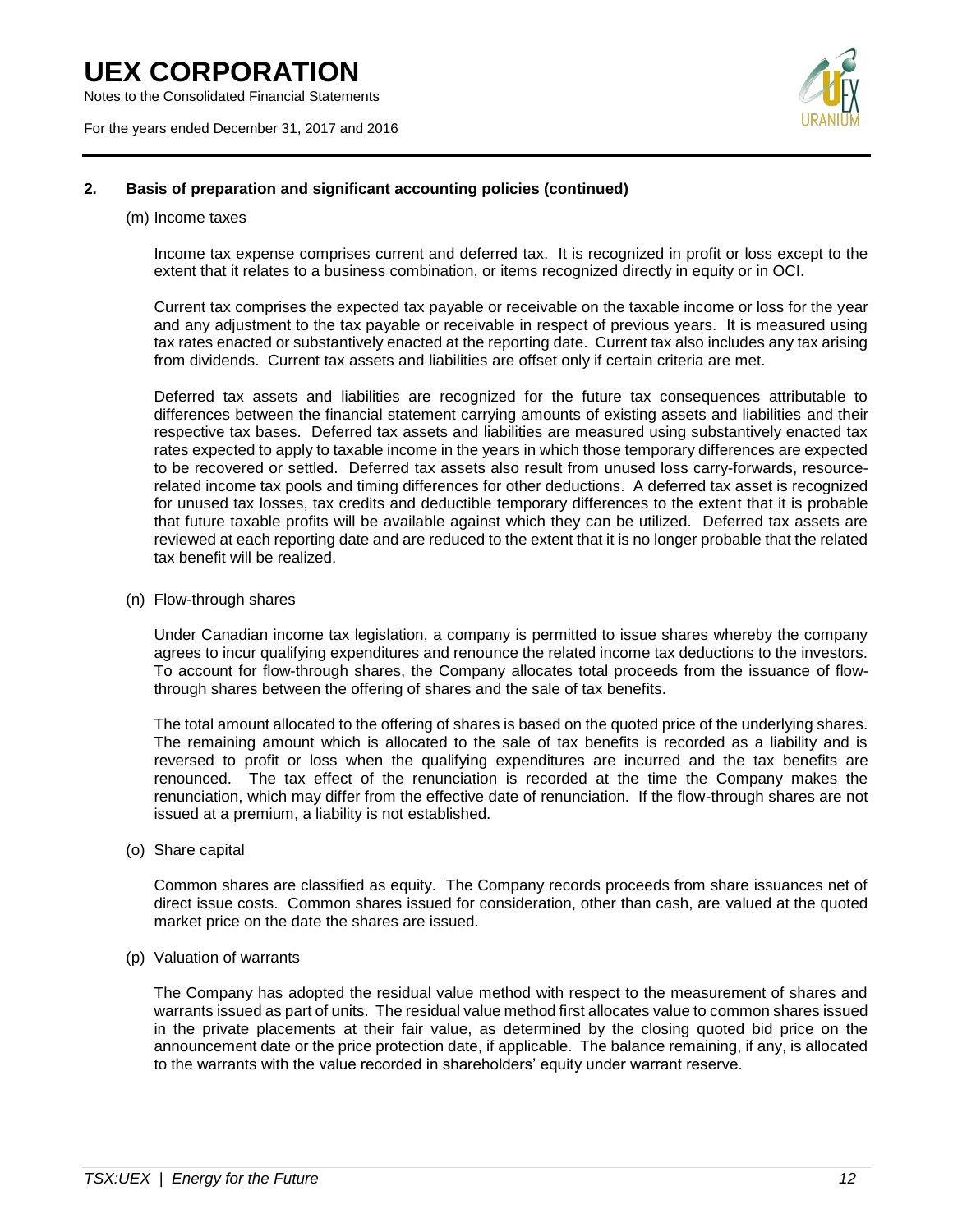Notes to the Consolidated Financial Statements

For the years ended December 31, 2017 and 2016



#### **2. Basis of preparation and significant accounting policies (continued)**

#### (q) Share-based payments

The Company has a share option plan which is described in Note 12(c). The fair value of all share-based awards is estimated using the Black-Scholes option-pricing model at the grant date and amortized over the vesting periods. An individual is classified as an employee when the individual is an employee for legal or tax purposes (direct employee) or provides services similar to those performed by a direct employee, including directors of the Company. Share-based payments to non-employees are measured at the fair value of the goods or services received or the fair value of the equity instruments issued if it is determined the fair value of the goods or services cannot be reliably measured and are recorded at the date the goods or services are received. The amount recognized as an expense is adjusted to reflect the number of awards expected to vest.

None of the Company's awards call for settlement in cash or other assets. Consideration received on the exercise of share purchase options is recorded as share capital and the related share-based payments reserve is transferred to share capital. The offset to the recorded cost is to share-based payments reserve. Charges for share purchase options that are forfeited before vesting are reversed from share-based payments reserve. For those share purchase options that expire or are forfeited after vesting, the amount previously recorded in share-based payments reserve is transferred to deficit.

(r) Earnings (loss) per share

Basic earnings (loss) per share is calculated using the weighted-average number of common shares outstanding and earnings (loss) available to shareholders. For all periods presented, earnings (loss) available to shareholders equals reported earnings (loss). The treasury share method is used to calculate diluted earnings per share. Under the treasury share method, the weighted-average number of common shares outstanding for the calculation of diluted loss per share assumes that the proceeds received on exercise of diluted share purchase options and share purchase warrants are used to repurchase outstanding shares at average market prices during the period. The calculation of diluted earnings (loss) per share excludes the effects of share purchase options and warrants that would be anti-dilutive.

(s) Recent accounting announcements

The International Accounting Standards Board has issued IFRS 9 *Financial Instruments* ("IFRS 9") to replace IAS 39 *Financial Instruments*, which is intended to reduce the complexity in the measurement and classification of financial instruments. The current version of IFRS 9 has a mandatory effective date of January 1, 2018 and is available for early adoption. The Company does not expect IFRS 9 to have a material impact on the consolidated financial statements. The classification and measurement of the Company's financial assets is not expected to change under IFRS 9 because of the nature of the Company's operations and the types of financial assets that it holds.

In January of 2016, the IASB issued IFRS 16 *Leases* ("IFRS 16") which replaces the existing leasing standard, IAS 17 *Leases*. The new standard effectively eliminates the distinction between operating and finance leases for lessees, while lessor accounting remains largely unchanged with the distinction between operating and finance leases retained. IFRS 16 takes effect on January 1, 2019, with earlier application permitted. The Company has not yet evaluated the impact of adopting this standard and does not intend to early adopt.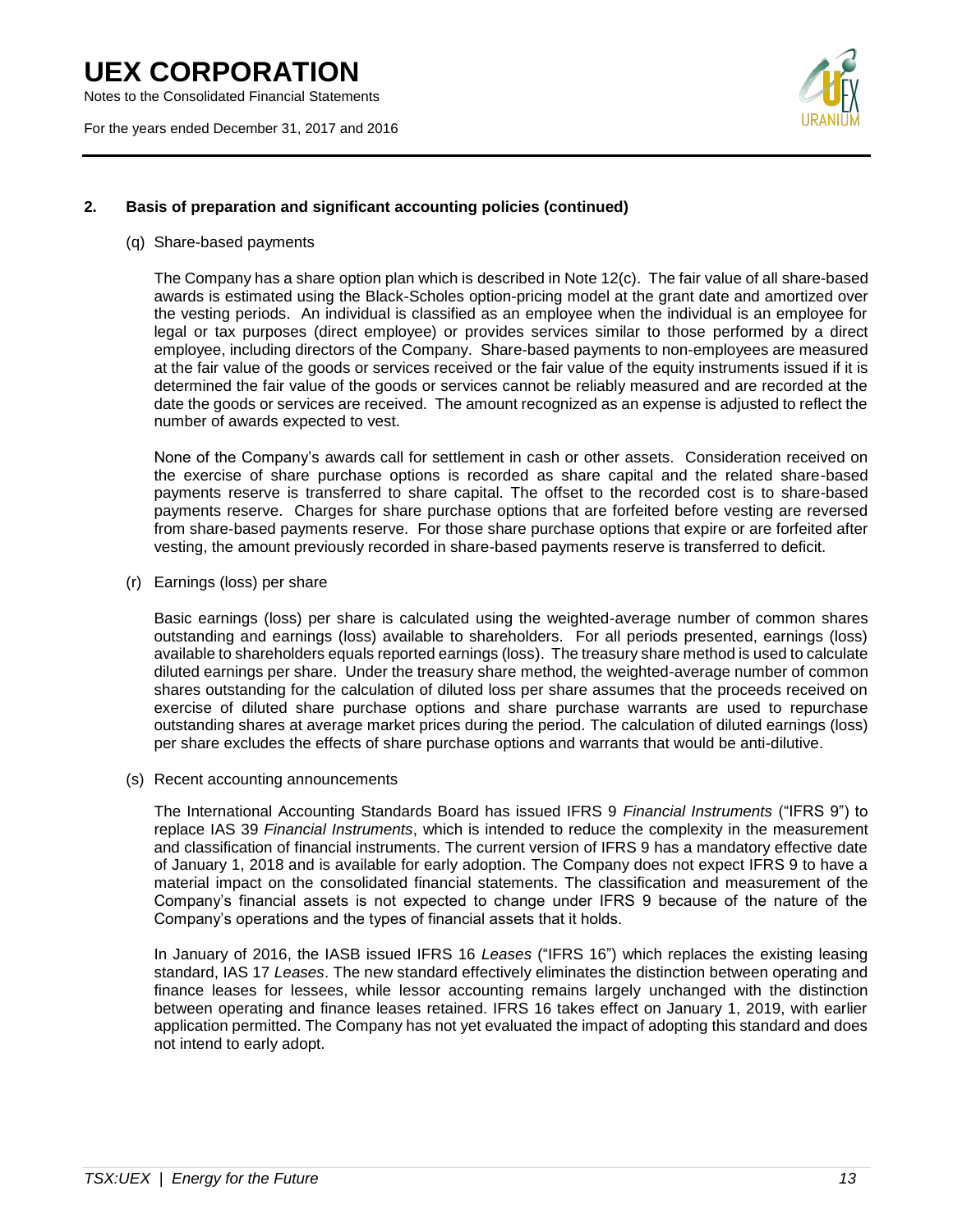Notes to the Consolidated Financial Statements

For the years ended December 31, 2017 and 2016



#### **2. Basis of preparation and significant accounting policies (continued)**

(s) Recent accounting announcements (continued)

On May 28, 2014, the IASB issued IFRS 15 *Revenue from Contracts with Customers* establishes a comprehensive framework for determining whether, how much and when revenue is recognized. It replaces existing revenue recognition guidance, including IAS 18 *Revenue,* IAS 11 *Construction Contracts* and IFRIC 13 *Customer Loyalty Programs.* The effective date is for reporting periods beginning on or after January 1, 2018 with early application permitted. The Company does not expect this standard to have a significant impact to the consolidated financial statements.

(t) Reclassification of Comparative Period Presentation

Certain comparative period amounts have been reclassified to conform with the current year's presentation.

#### **3. Cash and cash equivalents**

|                     |    | December 31 | December 31     |
|---------------------|----|-------------|-----------------|
|                     |    | 2017        | 2016            |
| Cash                | S  | 253,081     | \$<br>290,603   |
| Short-term deposits |    | 4,853,680   | 3,846,033       |
|                     | \$ | 5,106,761   | \$<br>4,136,636 |

#### **4. Amounts receivable**

|                     |    | December 31<br>2016 | December 31<br>2016 |
|---------------------|----|---------------------|---------------------|
| Interest receivable | J. | 15.605              | 53,564              |
| Other receivables   |    | 22.428              | 52,472              |
|                     | S  | 38,033              | 106,036             |

Interest receivable reflects unpaid interest earned on short-term deposits. Other receivables include \$22,428 of Goods and Services Tax (GST) receivable as at December 31, 2017 (December 31, 2016 - \$51,826).

#### **5. Prepaid expenses**

|                     | December 31<br>2017 | December 31<br>2016 |
|---------------------|---------------------|---------------------|
| Advances to vendors | \$<br>109.976       | 50,000              |
| Prepaid expenses    | 61.073              | 92,357              |
|                     | \$<br>171.049       | 142,357             |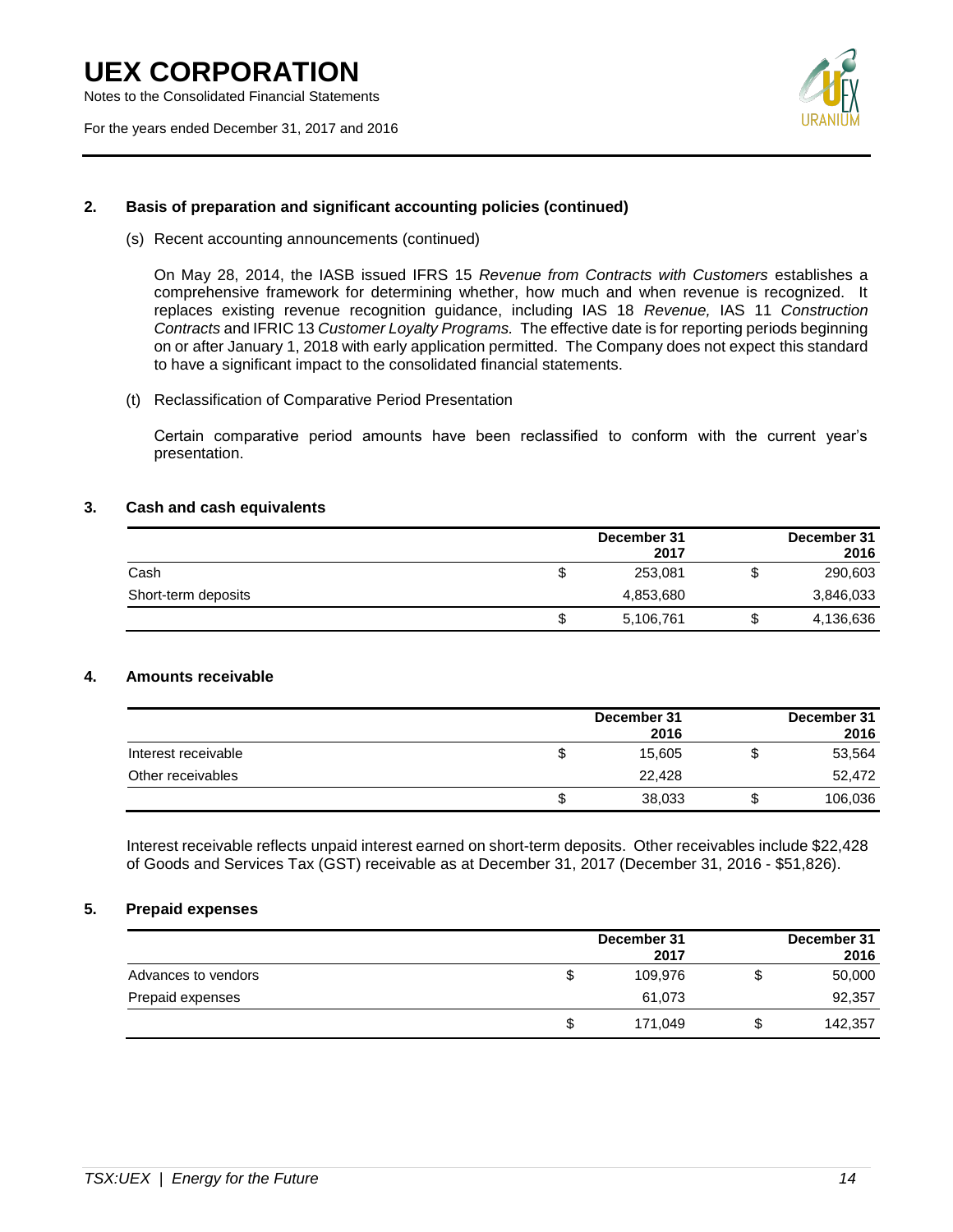Notes to the Consolidated Financial Statements

For the years ended December 31, 2017 and 2016



#### **6. Deposits**

|          |   | December 31<br>2017 |   | December 31<br>2016 |
|----------|---|---------------------|---|---------------------|
| Deposits | ง | 52,867              | ◡ | 44,377              |

The Company paid deposits in 2017 relating to new operating leases for its premises. The leases expire between July 31, 2018 and February 29, 2024 (see Note 13 *Commitments*).

#### **7. Equipment**

|                                            | <b>Exploration</b><br>camp | <b>Exploration</b><br>equipment | Computing<br>equipment |           | <b>Furniture</b><br>and fixtures |           | <b>Total</b>  |
|--------------------------------------------|----------------------------|---------------------------------|------------------------|-----------|----------------------------------|-----------|---------------|
| Cost                                       |                            |                                 |                        |           |                                  |           |               |
| Balance at December 31, 2015               | \$<br>99.327               | \$<br>394.864                   | \$                     | 302.631   | \$                               | 95.332    | \$<br>892,154 |
| Additions                                  |                            | 31,358                          |                        | 12,754    |                                  | 14,625    | 58,737        |
| <b>Disposals</b>                           |                            | (3,811)                         |                        | (1,311)   |                                  | (7, 422)  | (12, 544)     |
| Balance at December 31, 2016               | 99,327                     | 422,411                         |                        | 314,074   |                                  | 102,535   | 938,347       |
| Additions                                  |                            | 76,770                          |                        | 15,319    |                                  | 1,024     | 93,113        |
| <b>Disposals</b>                           |                            | (20, 861)                       |                        | (41, 891) |                                  | (12, 333) | (75,085)      |
| Balance at December 31, 2017               | \$<br>99,327               | \$<br>478,320                   | \$                     | 287,502   | \$                               | 91,226    | \$<br>956,375 |
| Accumulated depreciation and<br>Impairment |                            |                                 |                        |           |                                  |           |               |
| Balance at December 31, 2015               | \$<br>55.994               | \$<br>326,950                   | \$                     | 203,836   | \$                               | 13,172    | \$<br>599,952 |
| Depreciation charge for the year           | 7,883                      | 23.822                          |                        | 30,004    |                                  | 19,969    | 81,678        |
| <b>Disposals</b>                           |                            | (2,288)                         |                        | (1,311)   |                                  | (6,868)   | (10, 467)     |
| Balance at December 31, 2016               | 63.877                     | 348,484                         |                        | 232,529   |                                  | 26.273    | 671,163       |
| Depreciation charge for the year           | 7,218                      | 37.081                          |                        | 35,206    |                                  | 20,124    | 99,629        |
| <b>Disposals</b>                           |                            | (11, 126)                       |                        | (41, 891) |                                  | (5, 421)  | (58, 438)     |
| Balance at December 31, 2017               | \$<br>71,095               | \$<br>374,439                   | \$                     | 225,844   | \$                               | 40,976    | \$<br>712,354 |
| Net book value                             |                            |                                 |                        |           |                                  |           |               |
| Balance at December 31, 2015               | \$<br>43,333               | \$<br>67,914                    | \$                     | 98,795    | \$                               | 82,160    | \$<br>292,202 |
| Balance at December 31, 2016               | \$<br>35,450               | \$<br>73,927                    | \$                     | 81,545    | \$                               | 76,262    | \$<br>267,184 |
| Balance at December 31, 2017               | \$<br>28,232               | \$<br>103,881                   | \$                     | 61,658    | \$                               | 50,250    | \$<br>244,021 |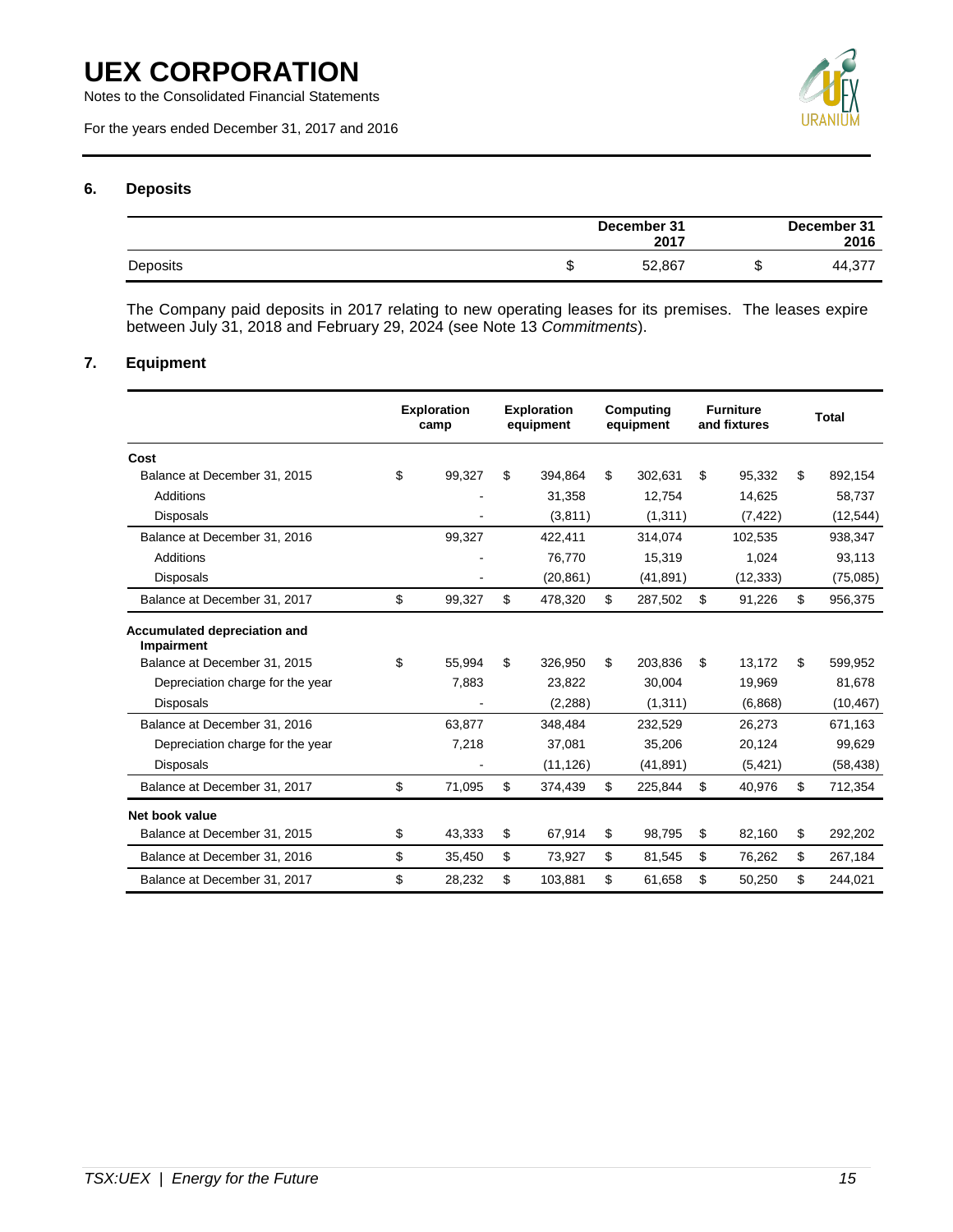Notes to the Consolidated Financial Statements

For the years ended December 31, 2017 and 2016



#### **8. Mineral properties**

Exploration and evaluation assets – acquisition costs

|                                     | <b>Hidden Bay</b> |     | <b>Black Lake</b>        |    | <b>Christie Lake</b> |    | Other  |    | <b>Total</b> |
|-------------------------------------|-------------------|-----|--------------------------|----|----------------------|----|--------|----|--------------|
|                                     | (i) (ii) (iii)    |     | (vii)                    |    | (ix)                 |    | (iv)   |    |              |
| <b>Balance at December 31, 2015</b> | \$<br>4,475,680   | \$  | 759.385                  | \$ | 250,000              | \$ | $\sim$ | \$ | 5,485,065    |
| Additions                           | ۰                 |     | $\blacksquare$           |    | 3.750.000            |    | ۰      |    | 3.750.000    |
| Impairment charge for the year      | (1,500)           |     | ٠                        |    |                      |    |        |    | (1,500)      |
| Balance at December 31, 2016        | 4,474,180         |     | 759.385                  |    | 4.000.000            |    | -      |    | 9,233,565    |
| Additions                           | 3,126             |     | ٠                        |    | 1.000.000            |    | 11.714 |    | 1,014,840    |
| Impairment charge for the year      | (900)             |     | $\overline{\phantom{a}}$ |    |                      |    |        |    | (900)        |
| Balance at December 31, 2017        | \$<br>4,476,406   | \$. | 759.385                  | \$ | 5.000.000            | S  | 11.714 | \$ | 10.247.505   |

The Company's mineral property interests include both 100% owned projects as well as joint operations in which the Company has less than 100% ownership. The joint operations are governed by contractual arrangements but have not been organized into separate legal entities or vehicles.

The joint arrangements that the Company is party to in some cases entitle the Company to a right of first refusal on the projects should one of the partners choose to sell their interest. The joint arrangements are governed by a management committee which sets the annual exploration budgets for these projects. Should the Company be unable to, or choose not to, fund its required contributions as outlined in the agreement, there is a risk that the Company's ownership interest could be diluted. As a result of decisions to fund exploration programs for the joint arrangements, the Company may choose to complete further equity issuances or fund these amounts through the Company's general working capital.

#### *100% owned projects*

(i) Hidden Bay Project

The Company's 100% owned Hidden Bay Project includes exploration areas Tent Seal, Telephone-Shamus, Rabbit West, Wolf Lake, Rhino, Dwyer-Mitchell, and Umpherville River and is located in the eastern Athabasca Basin of northern Saskatchewan, Canada.

The Umpherville River mineral claims that are included as part of the Hidden Bay Project are subject to a 2% NSR royalty on 20% of the project for each mineral produced (equivalent to a 0.4% NSR on the total project) with the NSR on uranium capped at \$10 million.

#### (ii) Horseshoe-Raven Project

The Company's 100% owned Horseshoe-Raven Project includes the Horseshoe and Raven Deposits and is located in the eastern Athabasca Basin of northern Saskatchewan, Canada. Acquisition costs for Horseshoe-Raven Project are included in the Hidden Bay Project and evaluated as a group given their proximity to each other and the ability to spread assessment credits.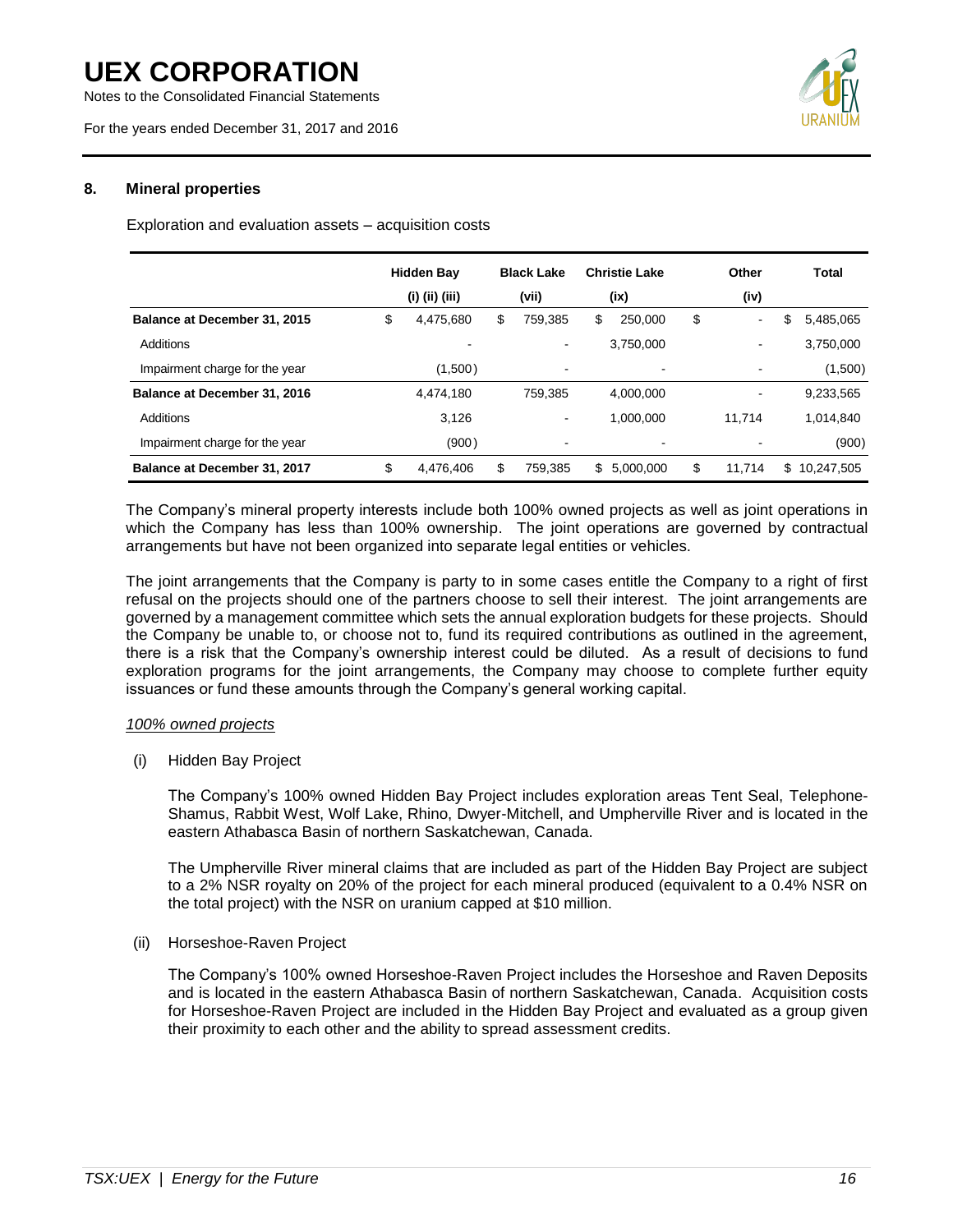Notes to the Consolidated Financial Statements

For the years ended December 31, 2017 and 2016



#### **8. Mineral properties (continued)**

Exploration and evaluation assets (continued)

#### *100% owned projects (continued)*

(iii) West Bear Co-Ni Prospect

The West Bear Co-Ni Prospect lands are 100% owned by UEX with the exception of Mineral Lease 5424 which is a joint venture between UEX (77.575%), Empresa Nacional Del Uranio S.A. (7.680%), Nordostschweizerische Kraftwerke A.G. (7.68%) and Encana (7.066%). West Bear was acquired from Cameco upon UEX's formation in 2001 as part of the Hidden Bay Project, which established Cameco's initial equity position in UEX. Acquisition costs for the West Bear Co-Ni Prospect are included in the Hidden Bay Project and evaluated as a group given their proximity to each other and the ability to spread assessment credits.

(iv) Other Projects

UEX acquired the Parry Lake Project and Laurie North Project via staking.

The Parry Lake Project was acquired due to its proximity to the Patterson Lake Corridor and its potential to host different types of uranium deposits.

The Laurie North Project claims cover the gap between the Laurie and Uchrich projects that is believed to overlie extensions of electromagnetic conductively between the existing projects.

An ownership position in both projects were offered to Orano as per area of interest provisions of the Western Athabasca Option Agreement. Orano elected not to exercise its rights to acquire a stake in the two projects.

(v) Riou Lake Project

The Company holds a 100% interest in the Riou Lake Project located in the northern Athabasca Basin. UEX continues to maintain several Riou Lake claims in good standing. Mineral property acquisition costs associated with the Riou Lake Project were written off previously due to a lack of ongoing exploration activity.

#### *Joint operations*

(vi) Western Athabasca Projects

On April 10, 2013, an agreement was signed with Orano Canada Inc. ("Orano") (formerly AREVA Resources Canada Inc.) which grants UEX the option to increase its ownership interest in the Western Athabasca Projects (the "Projects"), which includes the Shea Creek Project, by 0.9% to a maximum interest of 49.9% by spending \$18.0 million on exploration over the six-year period ending December 31, 2018. UEX is under no obligation to propose a budget in any year of the agreement.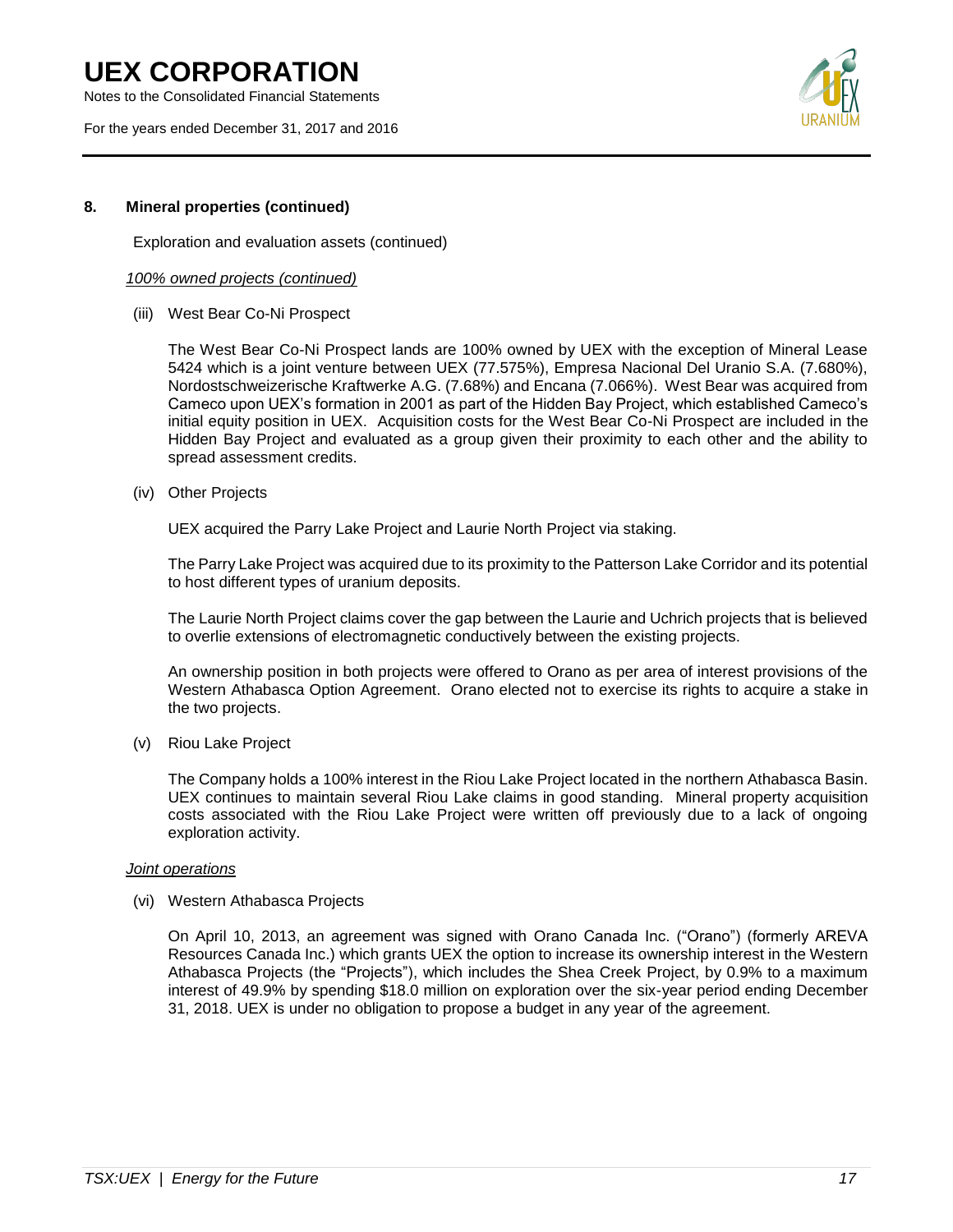Notes to the Consolidated Financial Statements

For the years ended December 31, 2017 and 2016



#### **8. Mineral properties (continued)**

Exploration and evaluation assets (continued)

#### *Joint operations (continued)*

(vi) Western Athabasca Projects (continued)

The Projects, located in the western Athabasca Basin, which include the Kianna, Anne, Colette and 58B Deposits located at the Shea Creek Project, are eight joint ventures with the Company holding an approximate 49.1% interest and Orano holding an approximate 50.9% interest in all projects as at December 31, 2017 and 2016, except for:

- the Laurie Project, where the Company has an approximate 33.0% interest as at December 31, 2017 and 42.2% interest as at December 31, 2016;
- the Mirror River Project, where the Company has an approximate 32.3% interest as at December 31, 2017 and 41.9% interest as at December 31, 2016;
- the Nikita Project where the Company has an approximate 42.0% interest as at December 31, 2017 and 49.1% interest as at December 31, 2016; and
- the Uchrich Project where the Company has an approximate 30.5% interest as at December 31, 2017 and 49.1% interest as at December 31, 2016.

The Kianna, Anne and Colette deposits are subject to a royalty of US\$0.212 per pound of  $U_3O_8$  sold to a maximum royalty of US\$10,000,000.

In 2018, Orano proposed budgets of \$0.6 million on Alexandra and \$2.2 million on Nikita of which UEX has decided not to fund. Interests on these projects are anticipated to drop as follows, should Orano complete the approved programs. This decision does not impact the ownership interest in the Brander, Erica, Laurie, Mirror River, Shea Creek, and Uchrich Projects. Although acquisition costs associated with the Western Athabasca Projects were previously written off, UEX has no intention to abandon these projects.

|                        |         | December 31, 2017 |          | Projected interest, December 31, 2018 |         |          |
|------------------------|---------|-------------------|----------|---------------------------------------|---------|----------|
| Ownership interest (%) | UEX     | Orano             | Total    | <b>UEX</b>                            | Orano   | Total    |
| Alexandra              | 49.0975 | 50.9025           | 100.0000 | 39.6127                               | 60.3873 | 100.0000 |
| Nikita                 | 42.0413 | 57.9587           | 100.0000 | 22.7809                               | 77.2191 | 100.0000 |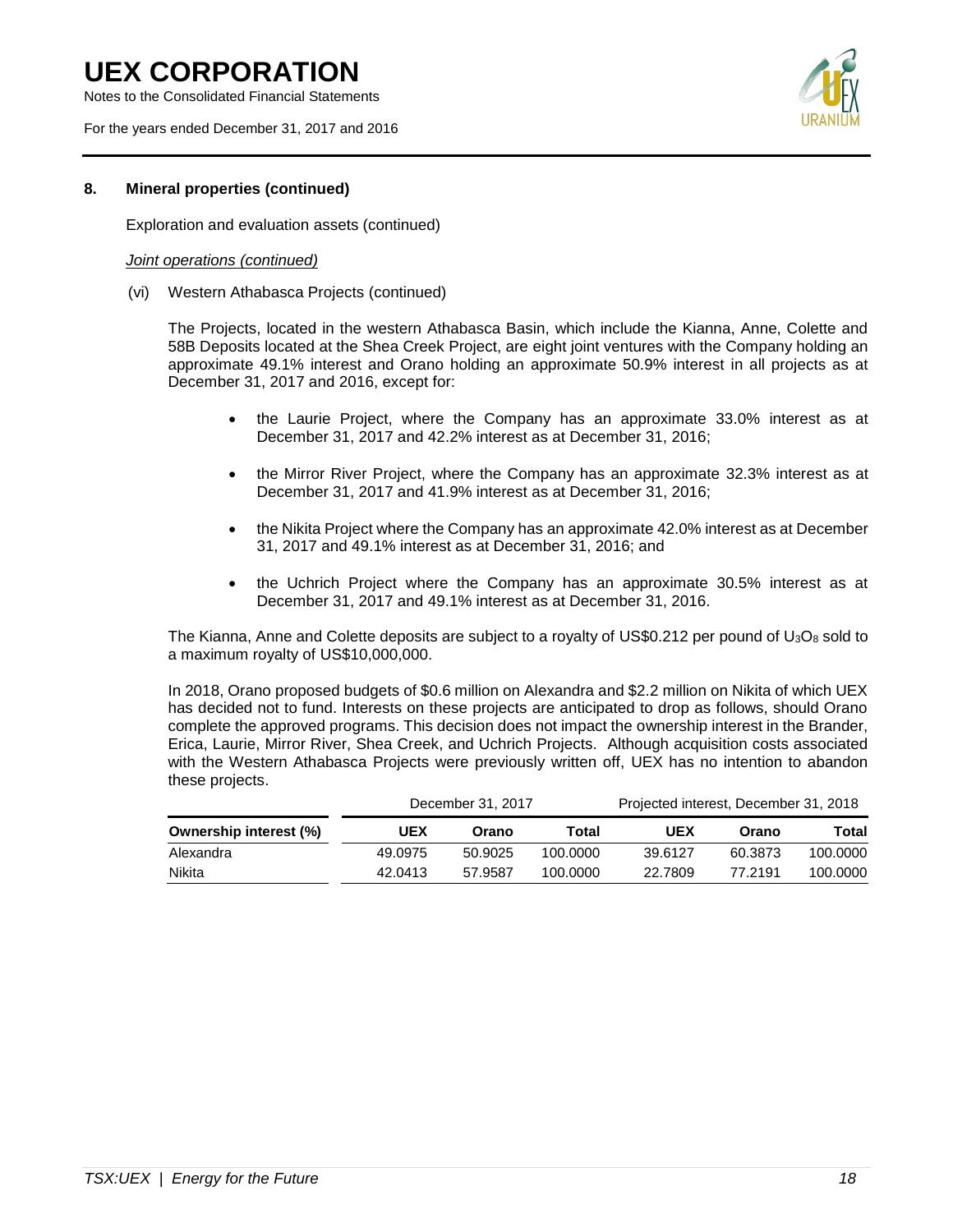Notes to the Consolidated Financial Statements

For the years ended December 31, 2017 and 2016



#### **8. Mineral properties (continued)**

Exploration and evaluation assets (continued)

#### *Joint operations (continued)*

(vii) Black Lake Project

The Black Lake Project ("Black Lake"), located in the northern Athabasca Basin, is a joint venture with the Company holding a 90.92% interest and Orano holding a 9.08% interest as at December 31, 2017 and December 31, 2016.

Uracan Resources Ltd. ("Uracan") had an option to earn into the Black Lake Project but did not meet the exploration expenditures required under the amended Black Lake Project earn-in agreement by December 31, 2016 and UEX did not extend the funding deadline. On January 20, 2017, UEX terminated the earn-in agreement with Uracan, with Uracan earning no interest in the Black Lake Project.

On April 6, 2017, ALX Uranium Corp. ("ALX") entered into a letter of intent ("LOI") with UEX to complete a due diligence review of the Black Lake Project. On July 26, 2017, ALX informed the Company that they had completed their review and wished to proceed with an option to acquire up to a 75% interest in the Project.

On September 5, 2017, ALX and UEX entered into an Option Agreement, under which ALX will have the right to earn a 75% interest in three stages as follows:

- Stage 1 By completing \$1,000,000 in exploration work on the project and issuing to UEX a total of 5,000,000 common shares of ALX to earn an initial 40% interest in the project by September 5, 2018;
- Stage 2 By completing an additional \$2,000,000 (for a cumulative total of \$3,000,000) in exploration work and issuing a further 4,000,000 common shares of ALX to the Company (for a cumulative total of 9,000,000 ALX common shares) to earn an additional 11% interest in the project (cumulative interest of 51%) by March 5, 2020;
- Stage 3 By completing an additional \$3,000,000 (for a cumulative total of \$6,000,000) in exploration work and issuing a further 3,000,000 common shares of ALX to the Company (for a cumulative total of 12,000,000 ALX common shares) to earn an additional 24% interest in the project (cumulative interest of 75%) by September 5, 2021.

Upon signing of the LOI, ALX paid \$25,000 to UEX and were permitted to conduct up to \$100,000 in exploration work. ALX completed \$87,000 of exploration work that will be credited towards the Stage 1 exploration work commitment. Upon vesting any interest, ALX will become a party to the Black Lake Joint Venture.

ALX will be earning its interest in the Black Lake Project exclusively from UEX's 90.92% interest in the Joint Venture. Orano has agreed to waive their first right of refusal on the transfer of any of UEX's ownership interest to ALX.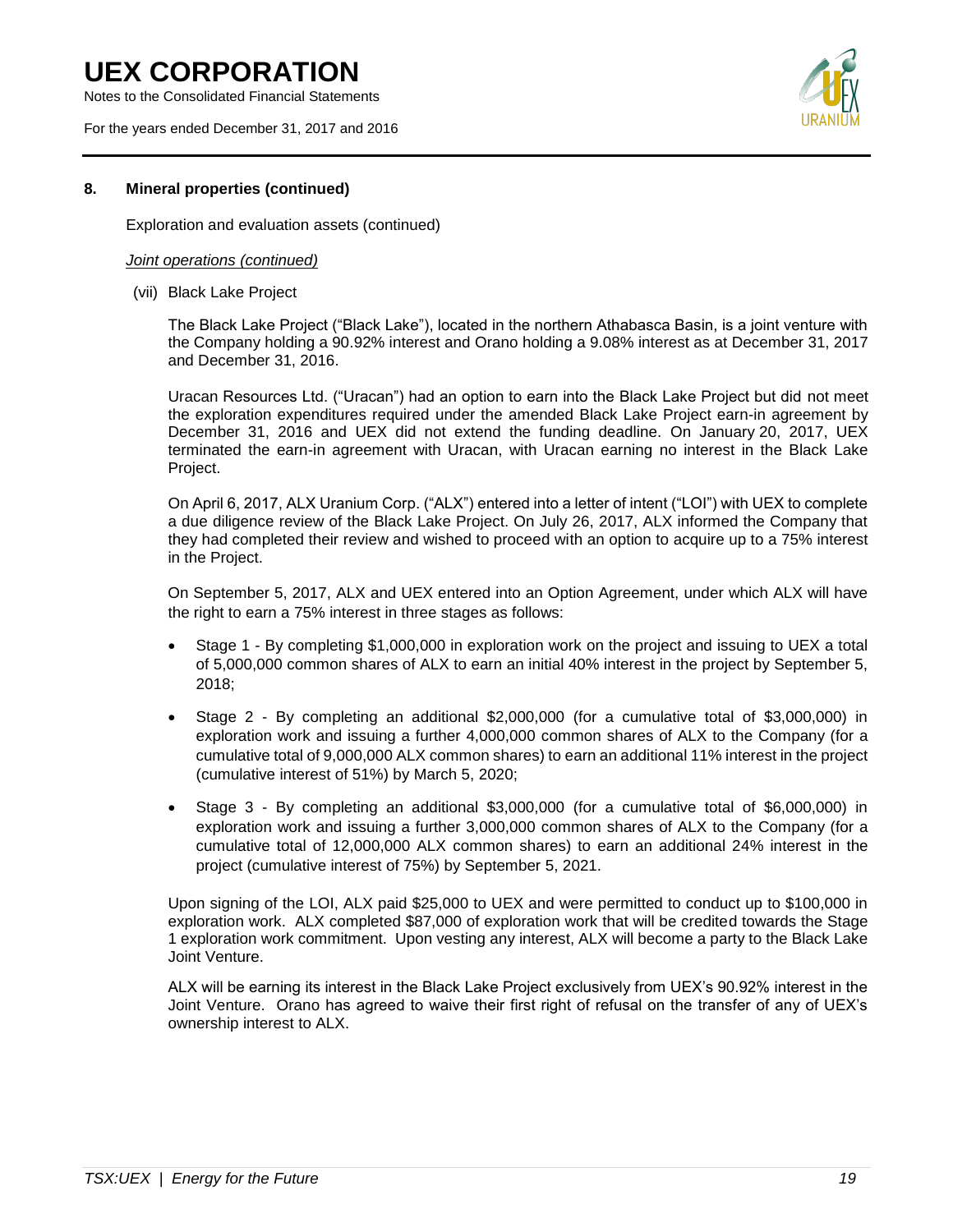Notes to the Consolidated Financial Statements

For the years ended December 31, 2017 and 2016



#### **8. Mineral properties (continued)**

Exploration and evaluation assets (continued)

#### *Joint operations (continued)*

(viii) Beatty River Project

The Company has a 25% interest in the Beatty River Project, which is located in the western Athabasca Basin. Orano is the operator of this project. Although acquisition costs associated with the Beatty River Project were previously written off, UEX has no intention to abandon this project.

#### (ix) Christie Lake Project

The Company has earned a 45% interest in the Christie Lake Project by making \$5 million in cash payments and completing \$8.0 million in exploration work. The Project is located in the eastern Athabasca Basin and JCU (Canada) Exploration Company Limited ("JCU") holds a 55% interest. UEX is the operator of this project and has an option to earn up to a 70% interest in the project by making a total of \$7 million in cash payments and completing a total of \$15 million in exploration on the property. A summary of cash payments and exploration expenditures made to date and commitments remaining is summarized in the table below.

| Date                    | <b>Cash Payments</b> |                   | <b>Exploration Work</b> | <b>UEX Cumulative</b><br><b>Interest Earned</b> |
|-------------------------|----------------------|-------------------|-------------------------|-------------------------------------------------|
| Completed:              |                      |                   |                         |                                                 |
| As at December 31, 2017 | \$<br>5.000.000      |                   | 7,962,022(1)(2)         | 45.00%                                          |
| To be completed:        |                      |                   |                         |                                                 |
| Before January 1, 2019  | 1.000.000            | $2.037.978^{(2)}$ |                         | 60.00%                                          |
| Before January 1, 2020  | 1,000,000            | 5,000,000         |                         | 70.00%                                          |
|                         | \$<br>2.000.000      | \$                | 7,037,978               |                                                 |
| Total                   | \$<br>7,000,000      | \$                | 15,000,000              | 70.00%                                          |

(1) Cumulative exploration work completed does not include \$100,159 of share based compensation relating to the Christie Lake Project, which is not an eligible earn-in expenditure.

(2) Exploration work completed in excess of the minimum yearly commitment is applied to future years' commitments. Exploration work commitments per the earn-in agreement are as follows:

• \$2,500,000 before January 1, 2017 (completed)

• \$2,500,000 before January 1, 2018 (completed),

• \$5,000,000 before January 1, 2019 (\$2,962,022 completed); and

• \$5,000,000 before January 1, 2020.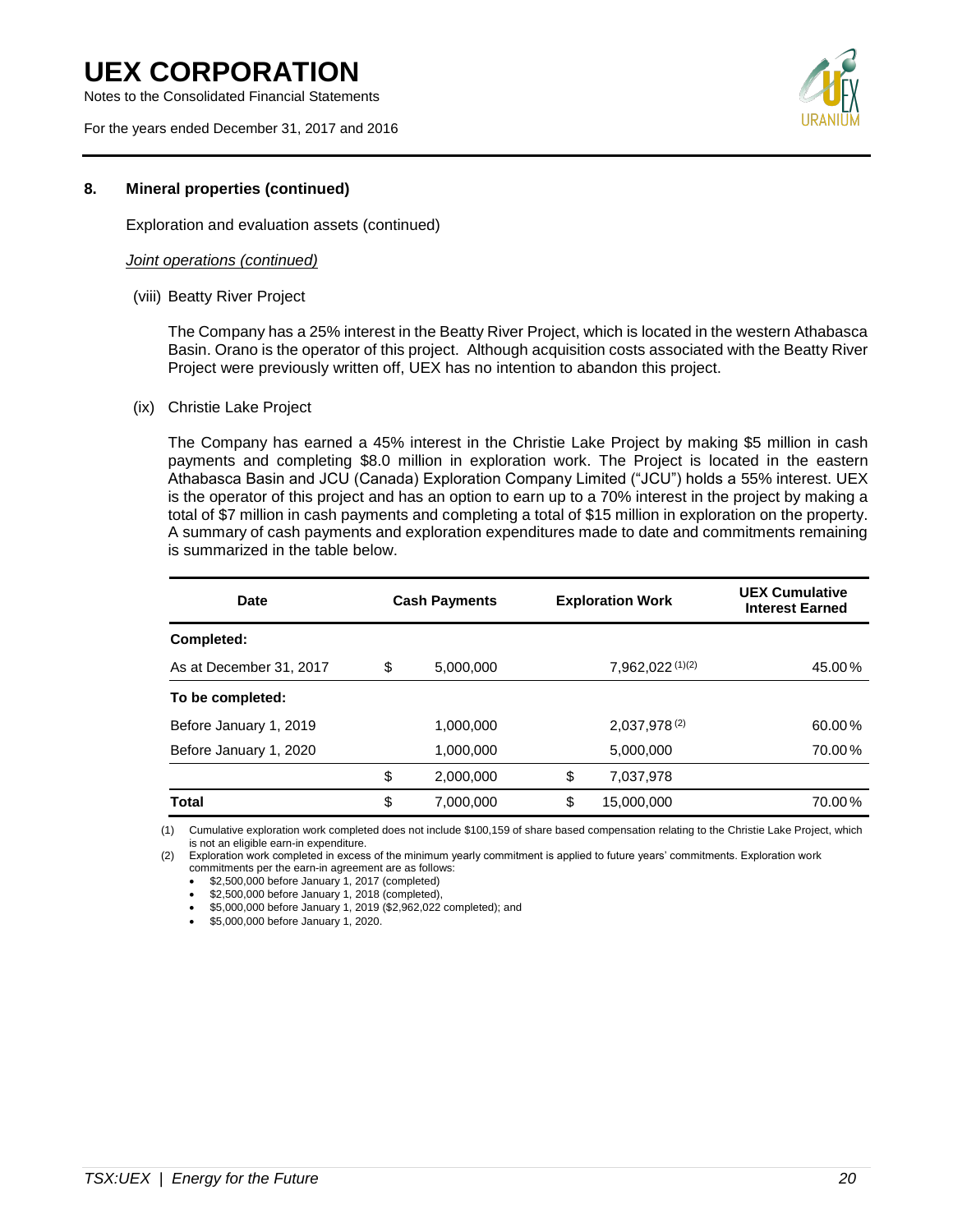Notes to the Consolidated Financial Statements

For the years ended December 31, 2017 and 2016



#### **8. Mineral properties (continued)**

Exploration and evaluation assets (continued)

#### *Joint operations (continued)*

UEX is party to the following joint arrangements:

|                               | December 31, 2017 |                          |            |                  |            | December 31, 2016 |                          |                  |
|-------------------------------|-------------------|--------------------------|------------|------------------|------------|-------------------|--------------------------|------------------|
| <b>Ownership interest (%)</b> | <b>UEX</b>        | Orano                    | <b>JCU</b> | Total            | <b>UEX</b> | Orano             | <b>JCU</b>               | Total            |
| <b>Beatty River</b>           | 25,0000           | 50.7020                  |            | 24.2980 100.0000 | 25.0000    | 50.7020           |                          | 24.2980 100.0000 |
| Black Lake                    | 90.9200           | 9.0800                   |            | $-100.0000$      | 90.9200    | 9.0800            |                          | $-100.0000$      |
| Christie Lake                 | 45,0000           | $\overline{\phantom{0}}$ |            | 55.0000 100.0000 | 30.0000    | $\blacksquare$    |                          | 70.0000 100.0000 |
| Western Athabasca             |                   |                          |            |                  |            |                   |                          |                  |
| Alexandra                     | 49.0975           | 50.9025                  |            | $-100.0000$      | 49.0975    | 50.9025           |                          | $-100.0000$      |
| <b>Brander</b>                | 49.0975           | 50.9025                  |            | $-100.0000$      | 49.0975    | 50.9025           |                          | $-100.0000$      |
| Erica                         | 49.0975           | 50.9025                  |            | $-100.0000$      | 49.0975    | 50.9025           | $\overline{\phantom{0}}$ | 100,0000         |
| Laurie                        | 32,9876           | 67.0124                  |            | $-100.0000$      | 42.1827    | 57.8173           |                          | $-100.0000$      |
| <b>Mirror River</b>           | 32.3354           | 67.6646                  |            | $-100.0000$      | 41.9475    | 58.0525           |                          | $-100.0000$      |
| Nikita                        | 42.0413           | 57.9587                  |            | $-100.0000$      | 49.0975    | 50.9025           |                          | $-100.0000$      |
| <b>Shea Creek</b>             | 49.0975           | 50.9025                  |            | $-100.0000$      | 49.0975    | 50.9025           | $\overline{\phantom{0}}$ | 100.0000         |
| <b>Uchrich</b>                | 30.4799           | 69.5201                  |            | $-100.0000$      | 49.0975    | 50.9025           |                          | $-100.0000$      |

#### **9. Investments**

The Company holds 350,000 common shares of Uracan. In early 2013, UEX received 300,000 common shares and 150,000 common share purchase warrants from Uracan as partial consideration for the signing of an agreement which allows Uracan to earn a 60% interest in the Black Lake Project (see Note 8(vii)). On February 13, 2016, these warrants expired.

On June 23, 2014, UEX entered into an amendment to the earn-in agreement with Uracan which deferred \$422,440 in exploration commitments from 2014 and added these to the 2015 exploration commitments. Upon execution of this agreement, UEX received from Uracan a further 50,000 common shares and 25,000 common share purchase warrants. On June 23, 2017, these warrants expired.

These common shares are being held for long-term investment purposes. The shares have been classified as *Available-for-sale* ("AFS") financial assets and are carried at fair value, with changes in fair value reflected in other comprehensive income.

| Investments                                                           | December 31 | 2017  | December 31 | 2016   |
|-----------------------------------------------------------------------|-------------|-------|-------------|--------|
| Common shares held - Uracan <sup>(1)</sup> (TSX.V: URC) (see Note 15) |             | 8.750 |             | 21.000 |

 $(1)$  The initial fair value of the shares was \$29,750 based on the market closing prices on February 13, 2013 (\$27,000) and June 23, 2014 (\$2,750), the dates the shares were received.

The fair value of the Uracan common shares is based on the market price for these actively traded securities.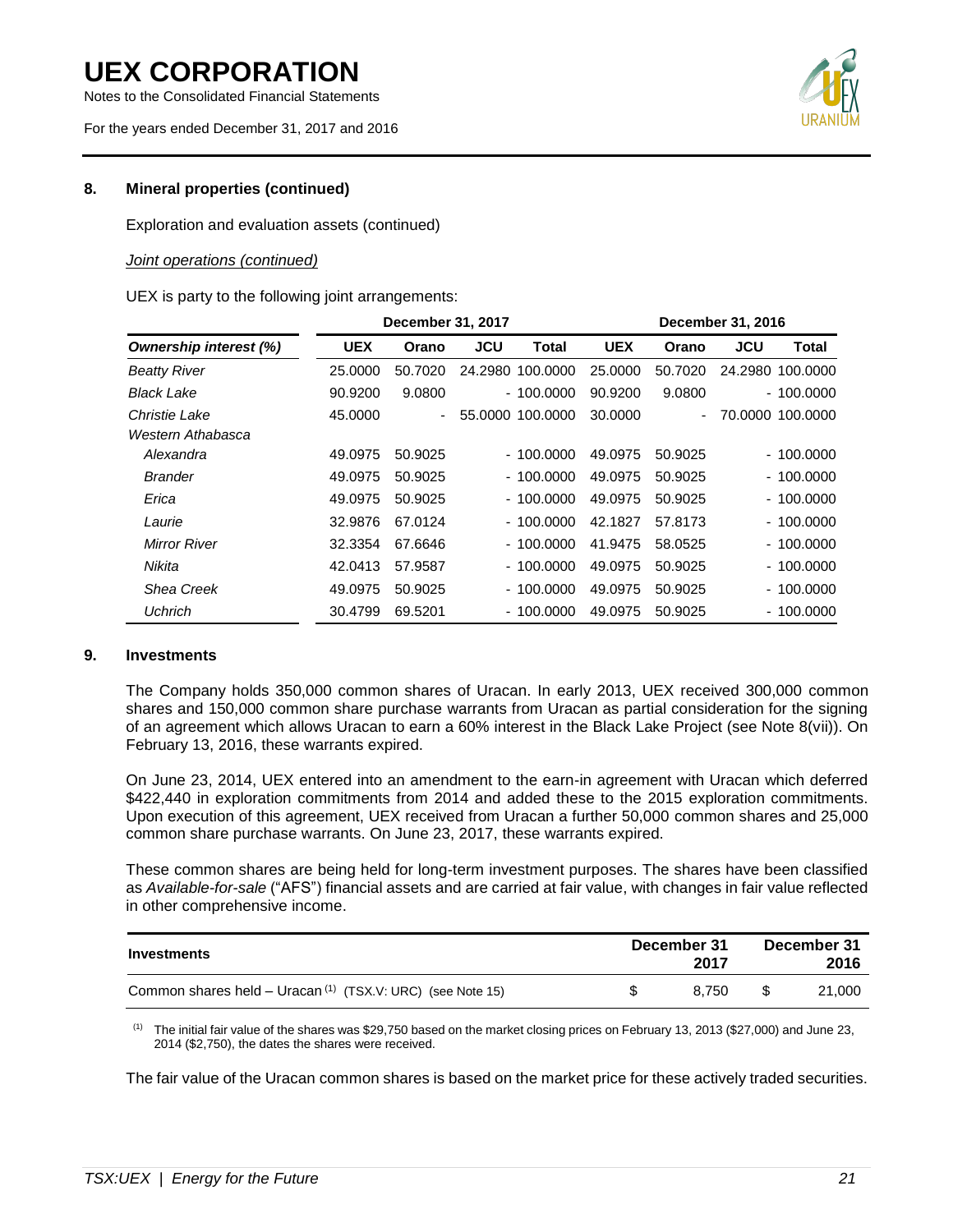Notes to the Consolidated Financial Statements

For the years ended December 31, 2017 and 2016



#### **10. Accounts payable and other liabilities**

|                            | December 31<br>2016 | December 31<br>2016 |
|----------------------------|---------------------|---------------------|
| Trade payables             | \$<br>85.547        | 57,427              |
| Other liabilities          | 273,564             | 238,868             |
| Flow-through share premium | ٠                   | 236,680             |
|                            | \$<br>359,111       | 532,975             |

Other liabilities comprise general and exploration costs incurred in the period for which invoices had not been received at the balance sheet date.

The flow-through share premium at December 31, 2016 represents the difference between the subscription price of \$0.25 per share and the market price at issuance of \$0.23 per share related to the May 17, 2016 flow-through private placement of 21,000,000 shares (\$420,000). Flow-through premium of \$183,320 relating to flow-through renunciation under the general rule was extinguished during the year ended December 31, 2016. In February 2017, the flow-through share premium of \$236,680 relating to unspent amounts of \$2,958,500 at December 31, 2016 from the May 17, 2016 flow-through placement was extinguished as the funds were spent on qualifying expenditures during 2017.

#### **11. Income taxes**

The tax effect (computed by applying the Canadian federal and provincial statutory rate) of the significant temporary differences, which comprise deferred income tax assets and liabilities, is as follows:

|                                                                                                                 | 2017                                | 2016                               |
|-----------------------------------------------------------------------------------------------------------------|-------------------------------------|------------------------------------|
| Canadian statutory income tax rate                                                                              | 26.75%                              | 27.00%                             |
| Loss before income taxes                                                                                        | \$ (6,102,423)                      | \$<br>(6,315,670)                  |
| Income tax recovery at statutory rate                                                                           | 1,632,398                           | 1,705,231                          |
| Tax effect of:<br>Permanent differences<br>Flow-through expenditures renounced and other<br>Valuation allowance | (153,494)<br>(1,769,020)<br>526,796 | 24,752<br>(736, 113)<br>(659, 298) |
| Income tax provision                                                                                            | \$<br>236,680                       | \$<br>334.572                      |

The Company recognized a deferred income tax recovery of \$236,680 for the year ended December 31, 2017 (2016 - \$334,572) related to the extinguishment of the flow-through premium related to flow-through shares renounced during the year ended December 31, 2017. Flow-through premiums related to the following placements as renounced resulted in deferred tax recoveries as follows:

|                                                          | <b>Year ended December 31</b> |    |         |  |
|----------------------------------------------------------|-------------------------------|----|---------|--|
|                                                          | 2017                          |    | 2016    |  |
| May 11, 2015 placement flow-through premium of \$275,000 | \$<br>$\sim$                  | -S | 151,252 |  |
| May 17, 2016 placement flow-through premium of \$420,000 | 236,680                       |    | 183,320 |  |
|                                                          | \$<br>236,680                 |    | 334,572 |  |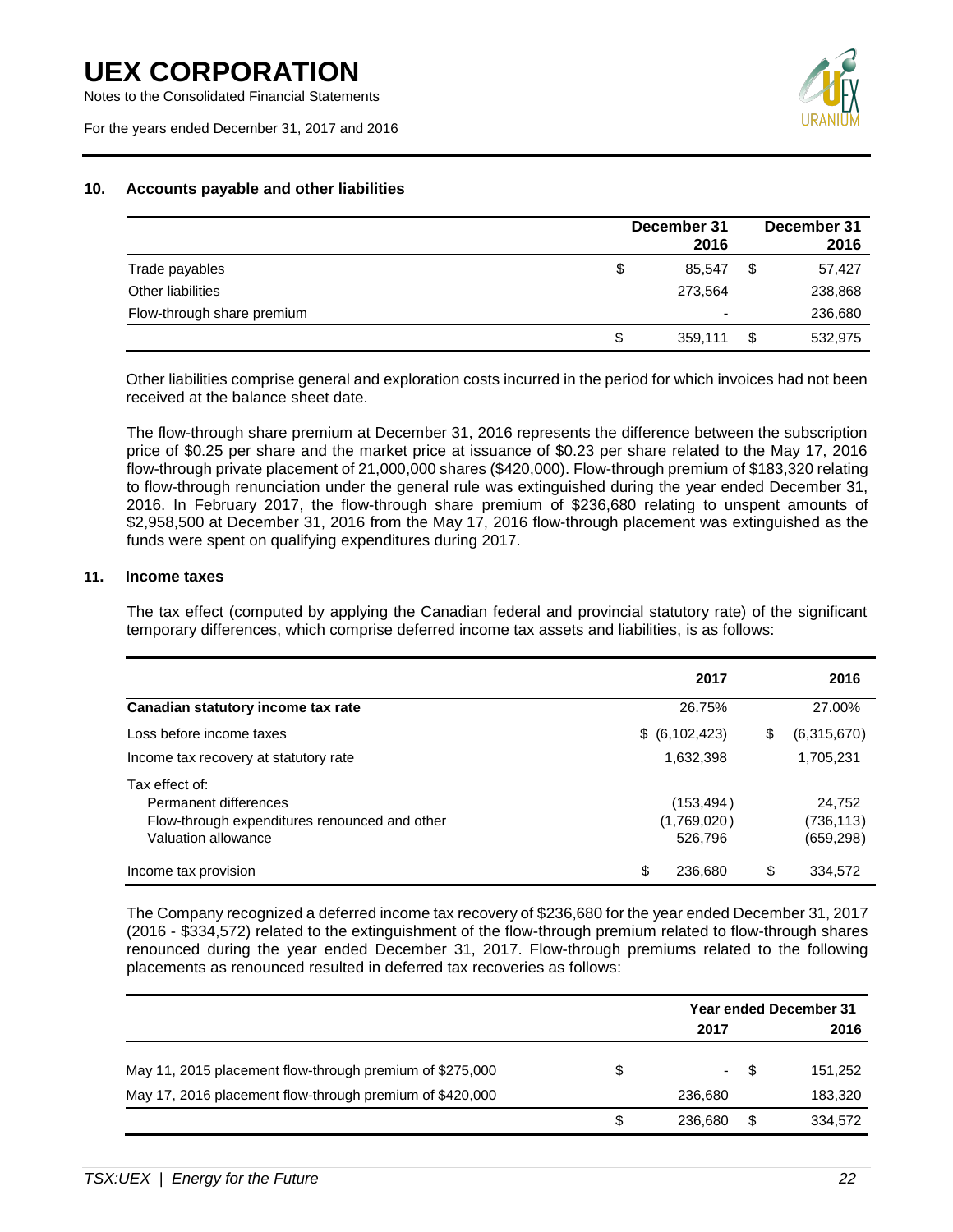Notes to the Consolidated Financial Statements

For the years ended December 31, 2017 and 2016



#### **11. Income taxes (continued)**

At December 31, 2017, the Company has Canadian non-capital income tax losses carried forward of approximately \$18.5 million which are available to offset future years' taxable income. These losses expire as follows:

|      | December 31<br>2017 |
|------|---------------------|
| 2037 | \$<br>1,691,543     |
| 2036 | 1,455,378           |
| 2035 | 2,157,909           |
| 2034 | 2,128,882           |
| 2033 | 1,870,696           |
| 2032 | 1,787,321           |
| 2031 | 1,684,498           |
| 2030 | 1,642,206           |
| 2029 | 2,666,670           |
| 2028 | 1,458,771           |
|      | \$<br>18,543,874    |

The unrecognized deductible temporary differences at December 31, 2017 and 2016 are as follows:

|                                   | <b>Year ended December 31</b> |    |             |  |
|-----------------------------------|-------------------------------|----|-------------|--|
|                                   | 2017                          |    | 2016        |  |
| Non-capital loss carryforwards    | \$<br>18,543,874              | \$ | 16,852,331  |  |
| Charitable donations              | 2,000                         |    | 9,000       |  |
| Equipment                         | 923,160                       |    | 795,700     |  |
| Investments                       | 30,820                        |    | 18,426      |  |
| Mineral resource expenditure pool | 78,239,492                    |    | 82,509,540  |  |
| Share issuance costs              | 953,702                       |    | 669,446     |  |
|                                   | \$<br>98,693,048              | S  | 100,854,443 |  |

#### **12. Share capital**

#### (a) Authorized

The authorized share capital of the Company consists of an unlimited number of common shares and an unlimited number of (no par value) preferred shares issuable in series, of which 1,000,000 preferred shares have been designated Series 1 Preferred Shares. As of December 31, 2017, no preferred shares have been issued.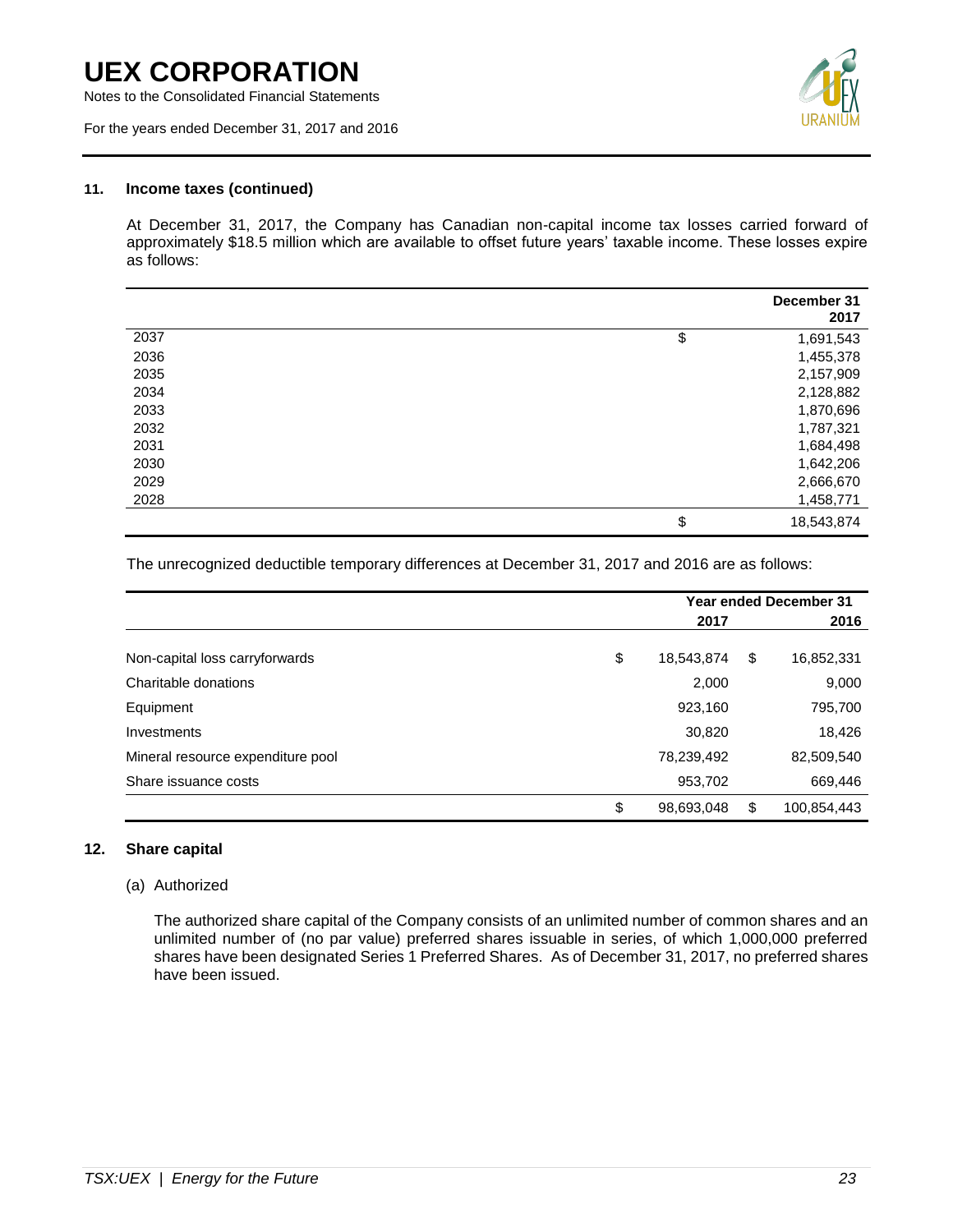Notes to the Consolidated Financial Statements

For the years ended December 31, 2017 and 2016



#### **12. Share capital (continued)**

#### (b) Issued and outstanding – common shares

|                                                                | Number of<br>shares | Value              |
|----------------------------------------------------------------|---------------------|--------------------|
| Balance, December 31, 2015                                     | 246,015,069         | \$178,279,744      |
| Issued pursuant to private placement in 2016                   | 50,523,810          | 9,250,000          |
| Share issuance costs                                           |                     | (505, 882)         |
| Value attributed to flow-through premium on issuance (Note 10) |                     | (420,000)          |
| Balance, December 31, 2016                                     | 296,538,879         | 186.603.862<br>\$. |
| Issued pursuant to private placements in 2017                  | 28.259.994          | 8.011.599          |
| Share issuance costs                                           | 389.200             | (765, 205)         |
| Balance, December 31, 2017                                     | 325,188,073         | 193,850,256<br>\$. |

On May 17, 2016, the Company completed a private placement consisting of 21,000,000 flow-through common shares at a price of \$0.25 per share and 9,523,810 units at a price of \$0.21 per unit for gross proceeds of \$7,250,000 with issue costs of \$463,138. Each unit consists of one common share and one half share purchase warrant exercisable at a price of \$0.30 per share for a period of two years. A flowthrough premium related to the sale of the associated tax benefits was determined to be \$420,000.

On January 21, 2016, UEX completed a private placement of 20,000,000 units at a price of \$0.10 per unit for gross proceeds of \$2,000,000 with issue costs of \$42,744. Each unit consisted of one common share and one full common share purchase warrant exercisable at \$0.20 per share for a period of two years. The placement was fully subscribed by a former CEO of the Company, with no commission payable.

On February 27, 2017, the Company completed a private placement of 15,999,994 units at a price of \$0.25 per unit and 6,700,000 flow-through common shares at a price of \$0.30 per common share, for gross proceeds of \$6,009,999. Share issue costs included a cash commission of \$360,600, the fair value of brokers warrants of \$105,755 and other issuance costs of approximately \$204,938. Each unit consisted of one common share and one common share purchase warrant exercisable at a price of \$0.42 per common share for a period of three years. The Company also issued 681,000 common share broker warrants as part of the placement. Each broker warrant is exercisable at a price of \$0.30 per common share for a period of two years.

On December 14, 2017, the Company completed a flow-through private placement of 5,560,000 common shares at a price of \$0.36 per common share, for gross proceeds of \$2,001,600. Share issue costs included the agent's commission of \$140,112 equal to 7% of the aggregate gross proceeds of the financing paid in common shares of the Company at a price of \$0.36 per common share, the fair value of brokers warrants of \$29,520 and other issuance costs of \$64,392. The agent also received 222,400 broker warrants equal to 4% of the number of flow-through shares placed by the agent. Each broker warrant is exercisable for one common share of the Company for a period of two years at a price of \$0.42 per common share. As the quoted market price of the Company's common shares exceeded the flow through issuance price at the time flow-through shares were issued in 2017, no share premium liability was recorded in 2017.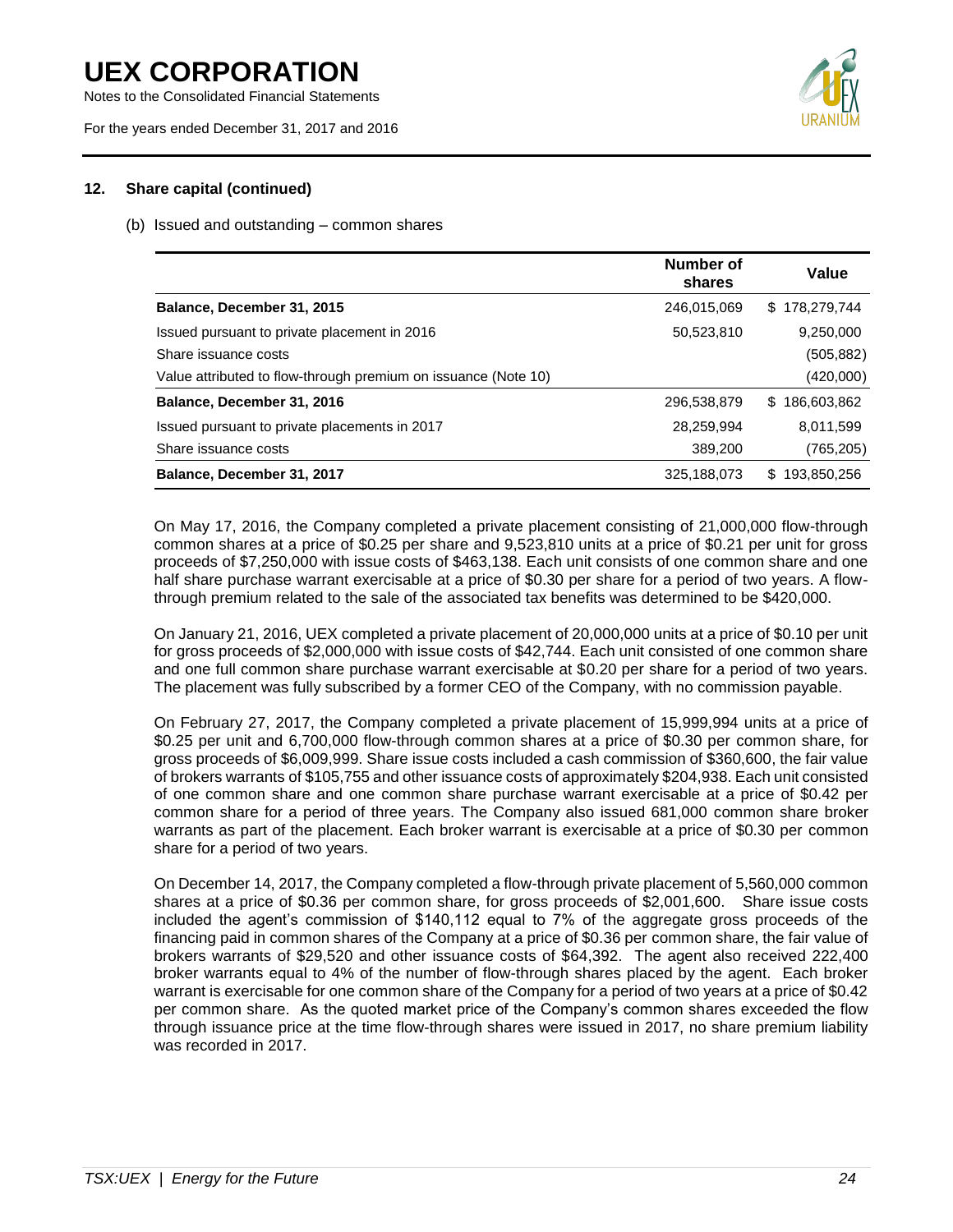Notes to the Consolidated Financial Statements

For the years ended December 31, 2017 and 2016



#### **12. Share capital (continued)**

#### (b) Issued and outstanding – common shares (continued)

The fair value of the brokers warrants issued for each respective financing was determined using the Black-Scholes pricing model with the following weighted-average assumptions:

|                                         | December 14<br>2017 | <b>February 27</b><br>2017 |
|-----------------------------------------|---------------------|----------------------------|
| Number of broker warrants granted       | 222,400             | 681,000                    |
| Expected forfeiture rate                | $0.00\%$            | $0.00\%$                   |
| Weighted-average grant date share price | \$0.365             | \$0.36                     |
| <b>Expected volatility</b>              | 73.42%              | 67.84%                     |
| Risk-free interest rate                 | 1.56%               | 0.76%                      |
| Dividend yield                          | $0.00\%$            | $0.00\%$                   |
| Expected life                           | 2.00 years          | 2.00 years                 |
| Weighted-average grant date fair value  | \$0.13              | \$0.16                     |

#### (c) Share-based compensation

Under the Company's share-based compensation plan, the Company may grant share purchase options to its key employees, directors, officers and others providing services to the Company. The maximum number of shares issuable under the plan is a rolling number equal to 10% of the issued and outstanding common shares of the Company from time to time. Under the plan, the exercise price of each share purchase option shall be fixed by the Board of Directors but shall not be less than the quoted closing market price of the shares on the Toronto Stock Exchange on the date prior to the share purchase option being granted and a share purchase option's maximum term is 10 years. The shares subject to each share purchase option shall vest at such time or times as may be determined by the Board of Directors.

A summary of the status of the Company's share-based compensation plan as at December 31, 2017 and December 31, 2016 and changes during the years ended on these dates is presented below:

|                                | Number of share<br>purchase options | Weighted-<br>average<br>exercise<br>price |  |
|--------------------------------|-------------------------------------|-------------------------------------------|--|
| Outstanding, December 31, 2015 | 17,316,000                          | 0.79<br>\$                                |  |
| Granted                        | 4,426,667                           | 0.23                                      |  |
| Cancelled                      | (838, 667)                          | 0.54                                      |  |
| Outstanding, December 31, 2016 | 20,904,000                          | 0.68                                      |  |
| Granted                        | 6,725,000                           | 0.20                                      |  |
| Cancelled                      | (2, 107, 000)                       | 0.57                                      |  |
| Expired                        | (1,425,000)                         | 0.80                                      |  |
| Outstanding, December 31, 2017 | 24,097,000                          | \$<br>0.55                                |  |

The 24,097,000 options outstanding as of December 31, 2017 represent 7.4% of the Company's issued and outstanding common shares. The number of options available for grant as of December 31, 2017 is 8,421,807 representing 2.6% of the Company's issued and outstanding common shares.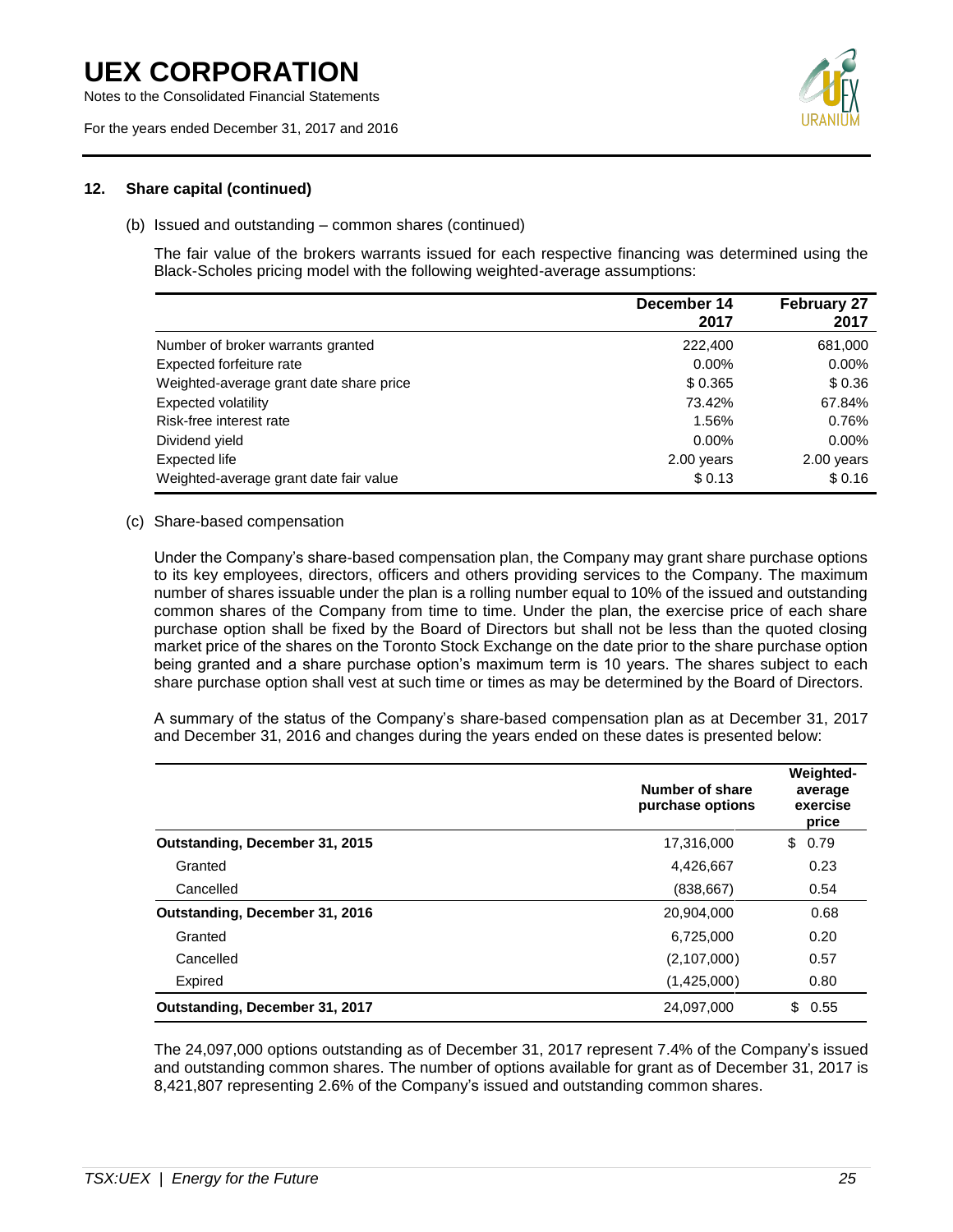Notes to the Consolidated Financial Statements

For the years ended December 31, 2017 and 2016



#### **12. Share capital (continued)**

#### (c) Share-based compensation (continued)

Additional information regarding stock options outstanding as at December 31, 2017 is as follows:

|                             | Outstanding                               |                                               |                                                                         |                                           | Exercisable                                   |
|-----------------------------|-------------------------------------------|-----------------------------------------------|-------------------------------------------------------------------------|-------------------------------------------|-----------------------------------------------|
| Range of<br>exercise prices | Number of<br>share<br>purchase<br>options | <b>Weighted-</b><br>average<br>exercise price | <b>Weighted-</b><br>average<br>remaining<br>contractual life<br>(years) | Number of<br>share<br>purchase<br>options | <b>Weighted-</b><br>average<br>exercise price |
| $$0.15 - 0.33$              | 13,085,000                                | \$0.23                                        | 4.54                                                                    | 7,398,332                                 | \$0.24                                        |
| $0.34 - 0.99$               | 5,782,000                                 | 0.59                                          | 2.34                                                                    | 5,748,667                                 | 0.59                                          |
| $1.00 - 1.45$               | 5,230,000                                 | 1.30                                          | 1.55                                                                    | 5,230,000                                 | 1.30                                          |
|                             | 24,097,000                                | \$0.55                                        | 3.36                                                                    | 18,376,999                                | \$ 0.65                                       |

The share-based payments reserve values of \$2,684,872 as at December 31, 2017 and \$3,321,238 as at December 31, 2016 on the balance sheet reflect the expensed fair value of vested share purchase options. If all options that are vested were exercised, the entire balance of the share-based payments reserve would be transferred to share capital.

The estimated fair value expense of all share purchase options vested during the year ended December 31, 2017 is \$567,012 (2016 - \$406,561). The amount included in exploration and evaluation expenditures for the year ended December 31, 2017 is \$83,927 (2016 - \$38,753) and the remaining \$483,085 (2016 - \$367,808) was expensed to share-based compensation.

|                                         | December 31<br>2017 | December 31<br>2016 |
|-----------------------------------------|---------------------|---------------------|
| Number of options granted               | 6,725,000           | 4,426,667           |
| Expected forfeiture rate                | 2.27%               | 1.69%               |
| Weighted-average grant date share price | \$0.20              | \$0.23              |
| Expected volatility                     | 65.15%              | 63.46%              |
| Risk-free interest rate                 | 1.06%               | 0.59%               |
| Dividend yield                          | $0.00\%$            | $0.00\%$            |
| Expected life                           | 4.46 years          | 4.21 years          |
| Weighted-average grant date fair value  | \$0.10              | \$0.11              |

#### (d) Flow-through shares

The Company has financed a portion of its exploration programs through the use of flow-through share issuances. Income tax deductions relating to these expenditures are claimable by the investors and not by the Company.

As at December 31, 2017, the Company had spent, on qualified expenditures, all (December 31, 2016 - \$2,291,500) of the \$5,250,000 flow-through monies raised in the May 17, 2016 placement. The Company renounced the income tax benefit of this issue to its subscribers effective December 31, 2016. The Company incurred \$4,249 in Part XII.6 tax on unspent flow-through monies in the year ended December 31, 2017 (2016 - \$2,043), which has been netted against interest income.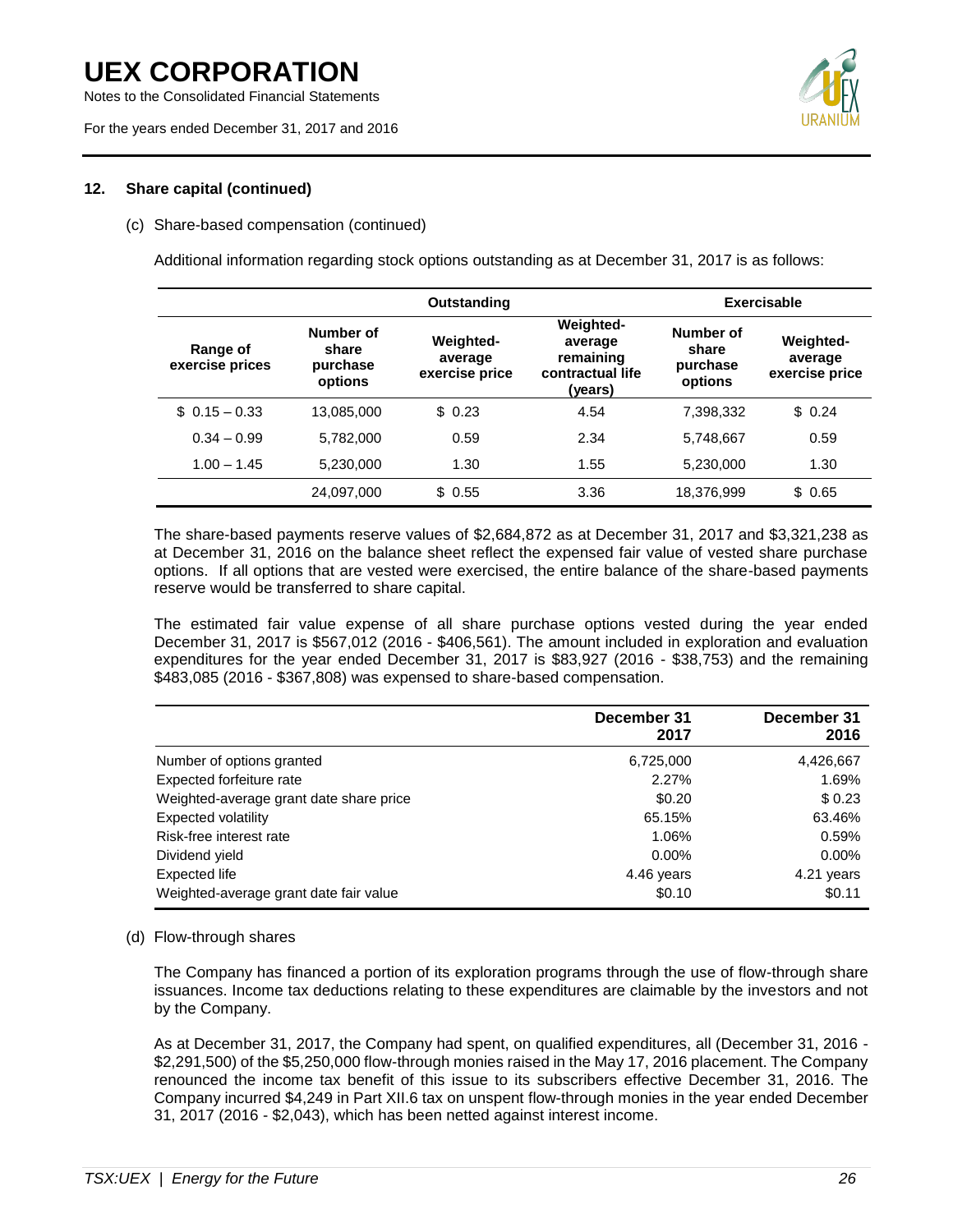Notes to the Consolidated Financial Statements

For the years ended December 31, 2017 and 2016



#### **12. Share capital (continued)**

(d) Flow-through shares (continued)

As at December 31, 2017, the Company had spent \$744,139 of the \$2,010,000 flow-through monies raised in the February 27, 2017 placement and had yet to spend any of the \$2,001,600 flow-through monies raised in the December 14, 2017 placement. The Company renounced the income tax benefit of both private placements to its subscribers effective December 31, 2017 and will begin incurring Part XII.6 tax on unspent amounts relating to this placement subsequent to December 31, 2017.

(e) Warrants

Outstanding share purchase warrants entitle their holders to purchase common shares of the Company at a price outlined in the warrant agreements. The following table summarizes the continuity of share purchase warrants for the Company:

|                                               | Number of<br><b>Warrants</b> | <b>Weighted Average</b><br><b>Exercise Price</b> |      |  |
|-----------------------------------------------|------------------------------|--------------------------------------------------|------|--|
| Balance, December 31, 2015                    | $\overline{\phantom{0}}$     | \$                                               |      |  |
| Issued pursuant to private placements in 2016 | 24,761,905                   |                                                  | 0.22 |  |
| Balance, December 31, 2016                    | 24,761,905                   |                                                  | 0.22 |  |
| Issued pursuant to private placements in 2017 | 16,903,394                   |                                                  | 0.42 |  |
| Balance, December 31, 2017                    | 41,665,299                   | \$                                               | 0.30 |  |

As at December 31, 2017 the Company's outstanding share purchase warrants had expiry dates and exercise prices as follows:

| <b>Expiry Date for Warrants</b> | Number of<br><b>Warrants</b> | <b>Exercise Price</b> |
|---------------------------------|------------------------------|-----------------------|
| January 22, 2018 (2 year life)  | 20,000,000                   | \$<br>0.20            |
| May 17, 2018 (2 year life)      | 4,761,905                    | 0.30                  |
| February 27, 2019 (2 year life) | 681,000                      | 0.30                  |
| February 27, 2020 (3 year life) | 15,999,994                   | 0.42                  |
| December 14, 2019 (2 year life) | 222,400                      | 0.42                  |
| Balance, December 31, 2017      | 41,665,299                   | \$<br>0.30            |

During January 2018, 22,761,905 warrants were exercised and 2,000,000 warrants expired. Accordingly, the Company issued 22,761,905 common shares for gross proceeds of \$5,028,572.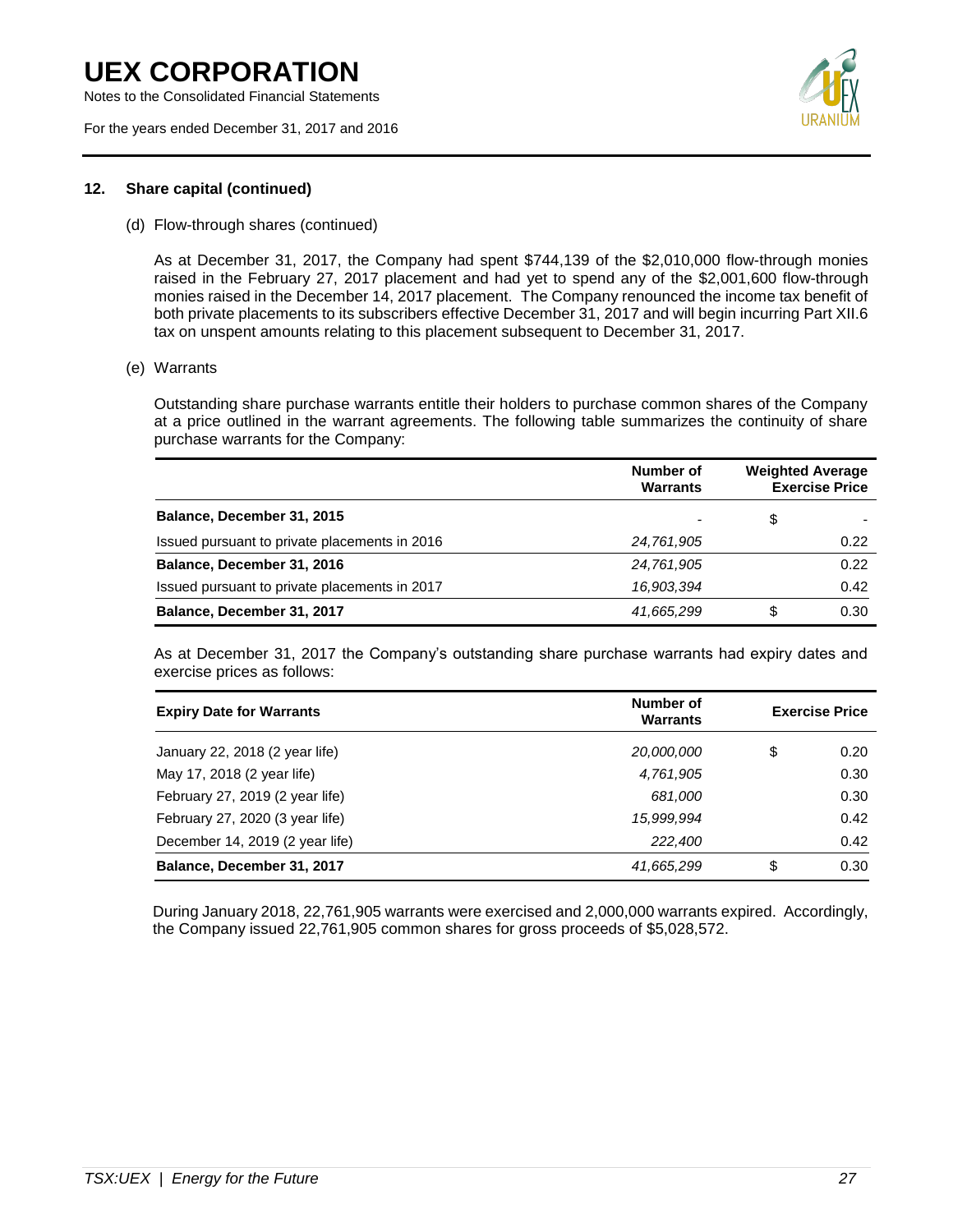Notes to the Consolidated Financial Statements

For the years ended December 31, 2017 and 2016



#### **13. Commitments**

The Company has obligations under operating leases for its office premises, which expire between July 31, 2018 and February 29, 2024. The future minimum payments are as follows:

|                 | December 31<br>2017 |
|-----------------|---------------------|
| 2018            | \$<br>134,907       |
| 2019            | 116,121             |
| 2020            | 107,805             |
| 2021            | 54,675              |
| 2022 and beyond | 166,050             |

#### **14. Management of capital**

The Company's objective when managing capital is to safeguard the Company's ability to continue as a going concern in order to pursue the exploration and evaluation programs on its mineral properties. The Company manages its capital structure, consisting of shareholders' equity, and makes adjustments to it, based on funds available to the Company, in order to support the exploration and evaluation of its mineral properties. Historically, the Company has relied exclusively on the issuance of common shares for its capital requirements.

All of the Company's cash and cash equivalents are available for exploration and evaluation programs and administrative operations. The Company has not changed its approach to capital management during the current period and is not subject to any external capital restrictions.

#### **15. Management of financial risk**

The Company operates entirely in Canada and is therefore not subject to any significant foreign currency risk. The Company's financial instruments are exposed to limited liquidity risk, credit risk and market risk.

Liquidity risk is the risk that the Company will not be able to meet its financial obligations as they fall due. The Company manages liquidity risk through the management of its capital structure as outlined in Note 14. Accounts payable and other liabilities are due within the current operating period.

Credit risk is the risk of an unexpected loss if a third party to a financial instrument fails to meet its contractual obligations. The Company's exposure to credit risk includes cash and cash equivalents, amounts receivable and deposits. The Company reduces its credit risk by maintaining its bank accounts at large national financial institutions. The maximum exposure to credit risk is equal to the carrying value of cash and cash equivalents, amounts receivable and deposits. The Company's investment policy is to invest its cash in highly liquid shortterm interest-bearing investments that are redeemable 90 days or less from the original date of acquisition.

Market risk is the risk that changes in market prices such as foreign exchange rates and interest rates will affect the Company's income. The Company is subject to interest rate risk on its cash and cash equivalents. The Company reduces this risk by investing its cash in highly liquid short-term interest-bearing investments that earn interest on a fixed rate basis.

All financial instruments measured at fair value are categorized into one of three hierarchy levels, described below, for disclosure purposes. Each level is based on the transparency of the inputs used to measure the fair values of assets and liabilities: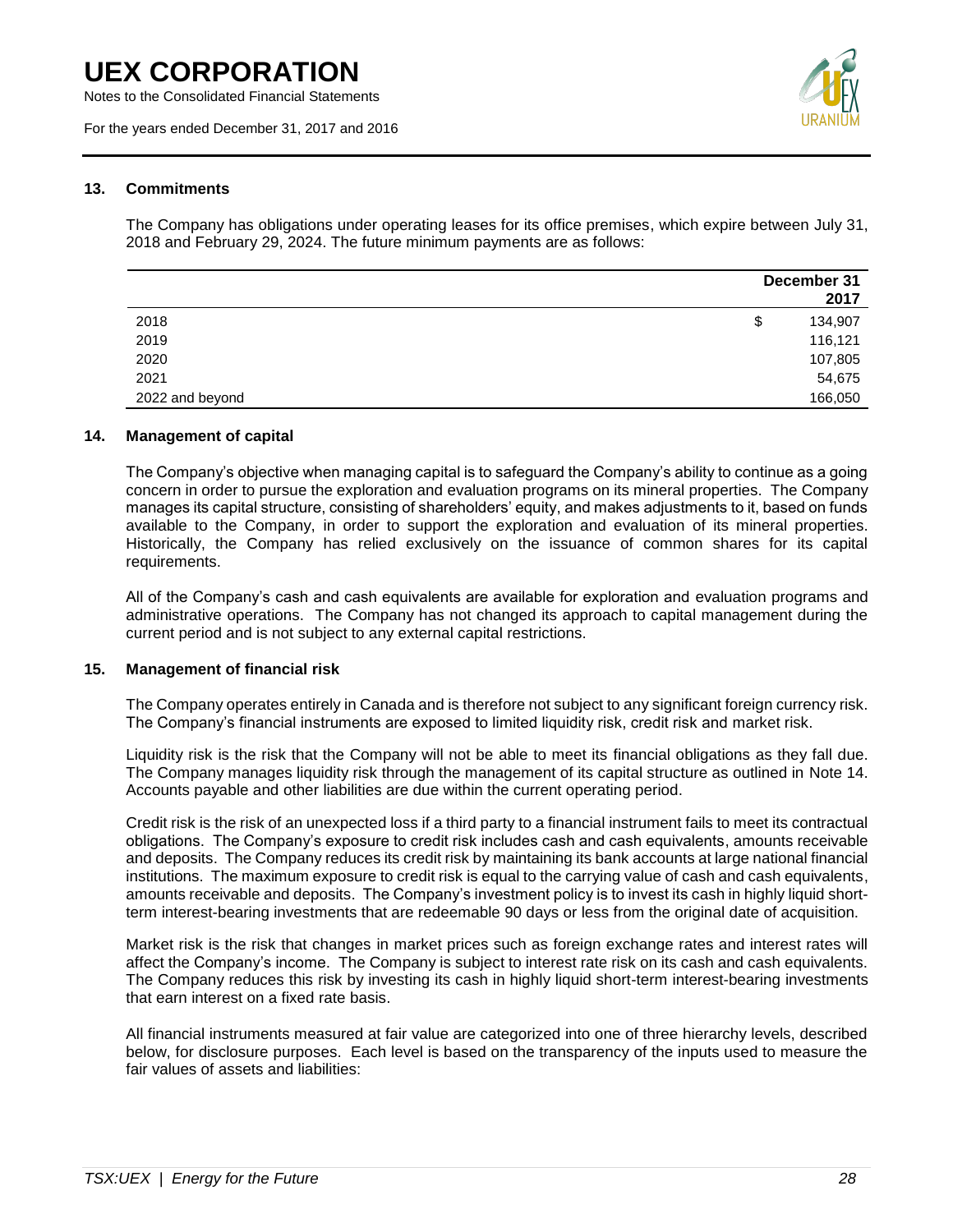Notes to the Consolidated Financial Statements

For the years ended December 31, 2017 and 2016



#### **15. Management of financial risk (continued)**

Level 1 - Values based on unadjusted quoted prices in active markets that are accessible at the measurement date for identical assets or liabilities;

Level 2 - Values based on quoted prices in markets that are not active or model inputs that are observable either directly or indirectly for substantially the full term of the asset or liability; and

Level 3 - Values based on prices or valuation techniques that require inputs that are both unobservable and significant to the overall fair value measurement.

The carrying values of cash and cash equivalents, amounts receivable, and accounts payable and other liabilities are a reasonable estimate of their fair values because of the short period to maturity of these instruments.

Cash and cash equivalents are classified as loans and receivables and are initially recorded at fair value and subsequently at amortized cost with accrued interest recorded in accounts receivable.

|                                                  | Level 1                  |          |   |                    | Level 3                  |   | Total        |
|--------------------------------------------------|--------------------------|----------|---|--------------------|--------------------------|---|--------------|
| S                                                | 21,000                   | \$       |   | \$                 | -                        | S | 21,000       |
|                                                  | $\overline{\phantom{a}}$ |          |   |                    | 144                      |   | 144          |
| \$.                                              | 21,000                   | \$       |   | \$                 | 144                      | S | 21,144       |
|                                                  |                          |          |   |                    |                          |   |              |
| Investments – as at December 31, 2017<br>Level 1 |                          |          |   |                    | Level 3                  |   | <b>Total</b> |
|                                                  | 8,750                    | \$       |   | \$                 | $\overline{\phantom{a}}$ |   | 8,750        |
|                                                  | 8,750                    | \$       | ۰ | \$                 | $\overline{\phantom{a}}$ | S | 8,750        |
|                                                  |                          | \$.<br>S |   | Level 2<br>Level 2 |                          |   | \$           |

The following table summarizes those assets and liabilities carried at fair value: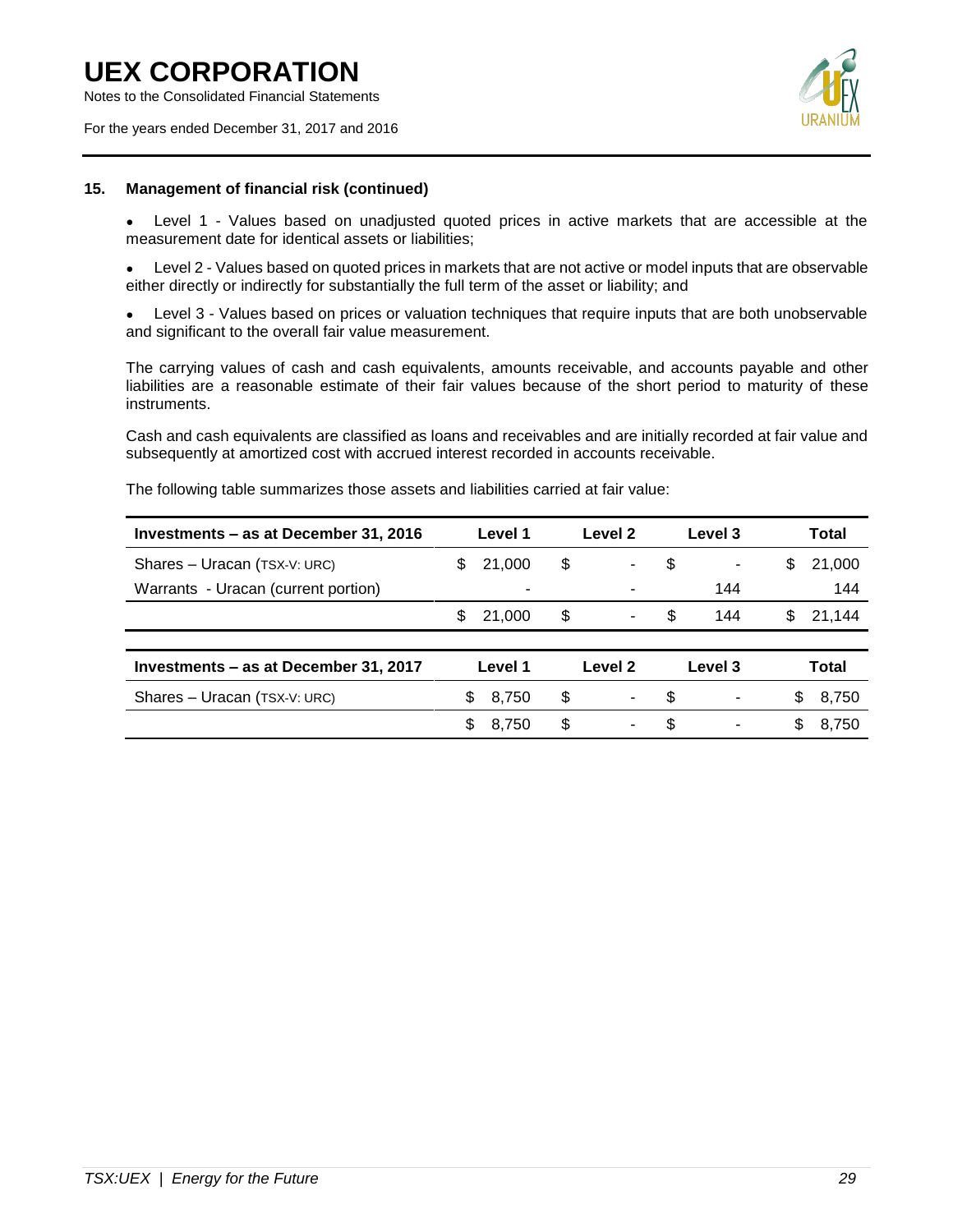Notes to the Consolidated Financial Statements

For the years ended December 31, 2017 and 2016



#### **15. Management of financial risk (continued)**

The following table shows a reconciliation from the beginning balances to ending balances for Level 1 fair value measurements for investments:

|                                                                                                                            | Number of<br><b>Shares</b> | Change in<br><b>Fair Value</b> | <b>Fair Value</b> |
|----------------------------------------------------------------------------------------------------------------------------|----------------------------|--------------------------------|-------------------|
| Balance, December 31, 2015                                                                                                 | 350,000                    |                                | \$<br>7,000       |
| Gains (losses) for the three months ended March 31, 2016                                                                   |                            | 3,500                          |                   |
| Gains (losses) for the three months ended June 30, 2016                                                                    |                            | 7,000                          |                   |
| Gains (losses) for the three months ended September 30, 2016                                                               |                            | 10,500                         |                   |
| Gains (losses) for the three months ended December 31, 2016                                                                |                            | (7,000)                        |                   |
| Changes in fair value – total unrealized gain (loss) on financial assets at<br>AFS (shares) – year ended December 31, 2016 |                            | 14,000                         | 14,000            |
| Balance, December 31, 2016                                                                                                 | 350,000                    |                                | \$<br>21,000      |
| Gains (losses) for the three months ended March 31, 2017                                                                   |                            | (3,500)                        |                   |
| Gains (losses) for the three months ended June 30, 2017                                                                    |                            | (7,000)                        |                   |
| Gains (losses) for the three months ended September 30, 2017                                                               |                            | 3,500                          |                   |
| Gains (losses) for the three months ended December 31, 2017                                                                |                            | (5,250)                        |                   |
| Changes in fair value – total unrealized gain (loss) on financial assets at<br>AFS (shares) – year ended December 31, 2017 |                            | (12,250)                       | (12,250)          |
| Balance, December 31, 2017                                                                                                 | 350,000                    |                                | \$<br>8,750       |

The Company's policy is to recognize transfers out of Level 3 as of the date of the event or change in circumstances that caused the transfer. There have been no transfers out of Level 3 in the period.

#### **16. Segmented information**

The Company conducts its business as a single operating segment, being the mining and mineral exploration business in Canada. All mineral properties and equipment are located in Canada.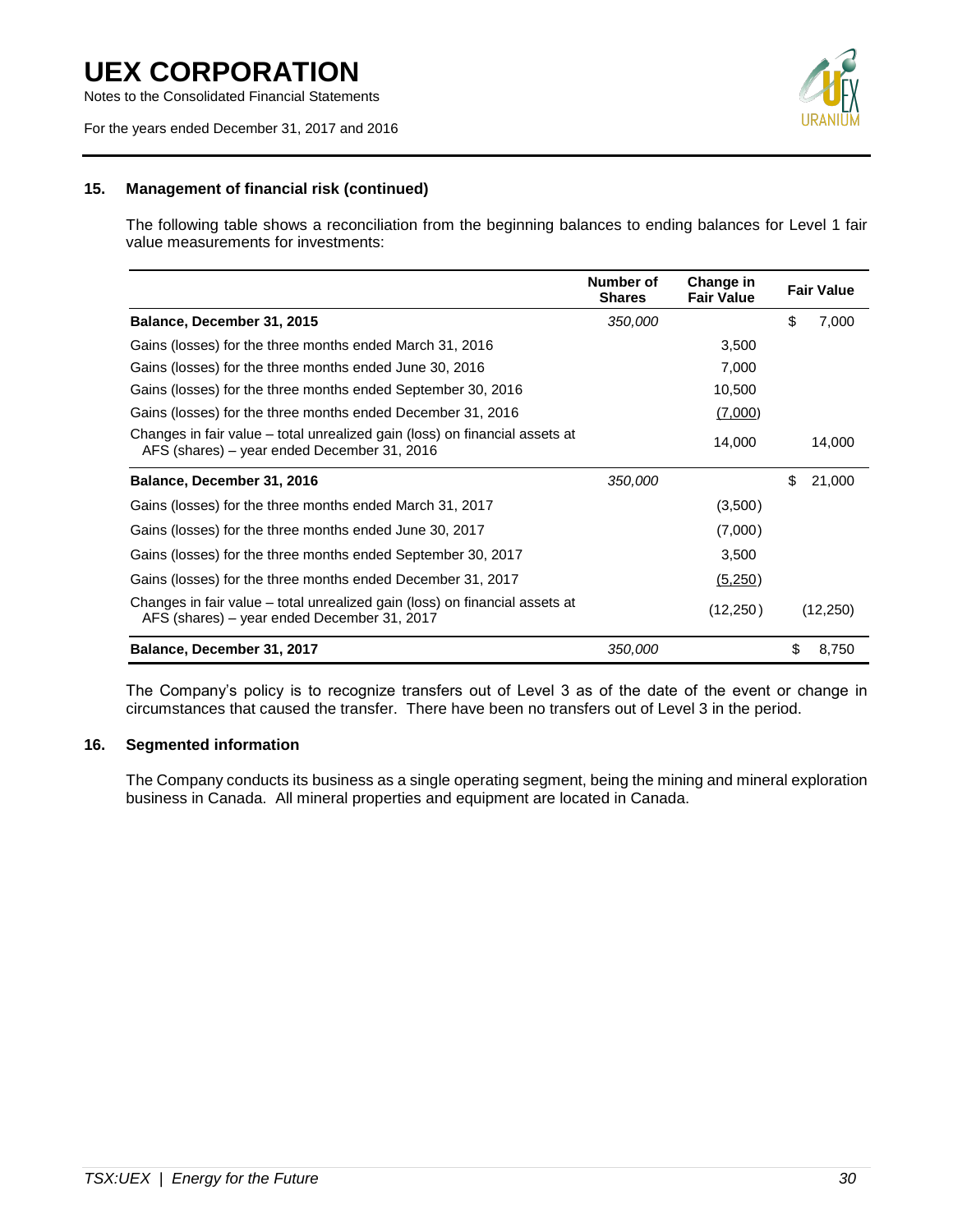Notes to the Consolidated Financial Statements

For the years ended December 31, 2017 and 2016



#### **17. Exploration and evaluation expenditures**

|                           |                                        | 2016 |                               |                                    |             |                               | 2017                               |             |
|---------------------------|----------------------------------------|------|-------------------------------|------------------------------------|-------------|-------------------------------|------------------------------------|-------------|
| Project                   | Cumulative (1) to<br>December 31, 2015 |      | Expenditures<br>in the period | Cumulative to<br>December 31, 2016 |             | Expenditures<br>in the period | Cumulative to<br>December 31, 2017 |             |
| <b>Beatty River</b>       | \$<br>873,069                          | \$   |                               | \$                                 | 873,069     | \$<br>2,136                   | \$                                 | 875,205     |
| <b>Black Lake</b>         | 14,508,893                             |      | 16                            |                                    | 14,508,909  | (20, 402)                     |                                    | 14,488,507  |
| <b>Christie Lake</b>      | 58,689                                 |      | 4,021,603                     |                                    | 4,080,292   | 3,981,889                     |                                    | 8,062,181   |
| Hidden Bay <sup>(2)</sup> | 33,026,660                             |      | 42,556                        |                                    | 33,069,216  | 200,905                       |                                    | 33,270,121  |
| Horseshoe-Raven           | 41,669,712                             |      | 143,746                       |                                    | 41,813,458  | 8,413                         |                                    | 41,821,871  |
| West Bear Co-Ni           |                                        |      |                               |                                    |             | 38,359                        |                                    | 38,359      |
| Western Athabasca         |                                        |      |                               |                                    |             |                               |                                    |             |
| Alexandra                 | 1,205,251                              |      |                               |                                    | 1,205,251   | 1,457                         |                                    | 1,206,708   |
| <b>Brander</b>            | 1,353,363                              |      |                               |                                    | 1,353,363   |                               |                                    | 1,353,363   |
| Erica                     | 2,253,085                              |      |                               |                                    | 2,253,085   |                               |                                    | 2,253,085   |
| Laurie                    | 1,586,528                              |      |                               |                                    | 1,586,528   | 2,774                         |                                    | 1,589,302   |
| Mirror                    | 1,987,612                              |      |                               |                                    | 1,987,612   | 2,774                         |                                    | 1,990,386   |
| <b>Nikita</b>             | 1,952,331                              |      |                               |                                    | 1,952,331   | 1,826                         |                                    | 1,954,157   |
| Shea Creek                | 53,581,147                             |      | 618,032                       |                                    | 54,199,179  | 3,289                         |                                    | 54,202,468  |
| Uchrich                   | 543,091                                |      |                               |                                    | 543,091     | 664                           |                                    | 543,755     |
| <b>All Projects Total</b> | \$<br>154,599,431                      | \$   | 4,825,953                     | \$                                 | 159,425,384 | \$<br>4,224,084               | \$                                 | 163,649,468 |

 $<sup>(1)</sup>$  Exploration and evaluation expenditures have been presented on a cumulative basis from July 17, 2002.</sup>

<sup>(2)</sup> Includes the West Bear Deposit and all other Hidden Bay exploration areas: Tent-Seal, Telephone-Shamus, Rabbit West, Wolf Lake, Rhino, Dwyer-Mitchell, and Umpherville River.

Exploration and evaluation expenditures for the year ended December 31, 2017 and 2016 include the following non-cash expenditures:

|                          | <b>Year ended December 31</b> |    |         |  |
|--------------------------|-------------------------------|----|---------|--|
|                          | 2017                          |    | 2016    |  |
| Depreciation             | \$<br>70.431                  | \$ | 53,092  |  |
| Share-based compensation | 83.927                        |    | 38,753  |  |
| Project management fee   | 355,734                       |    | 367,860 |  |
|                          | \$<br>510.092                 | \$ | 459,705 |  |

#### *Western Athabasca Projects*

UEX did not fund its share of the 2017 Western Athabasca exploration budget (\$0.5 million each for geophysics on Uchrich and Nikita, \$1.3 million each for drilling on Laurie and Mirror River) which resulted in a dilution of interest in certain properties (see Note 8(vi)).

#### *Christie Lake Project*

During the year ended December 31, 2017, the Company completed a \$4.0 million exploration program at Christie Lake. The Company to date has completed \$8.0 million of exploration work and will apply the excess expenditures to reduce future years' commitments to the ownership milestones. UEX is the project operator and is entitled to a 10% management fee, which is offset against salaries and is deemed to be an expenditure for the exploration work commitment portion of the project earn-in (see Note 19).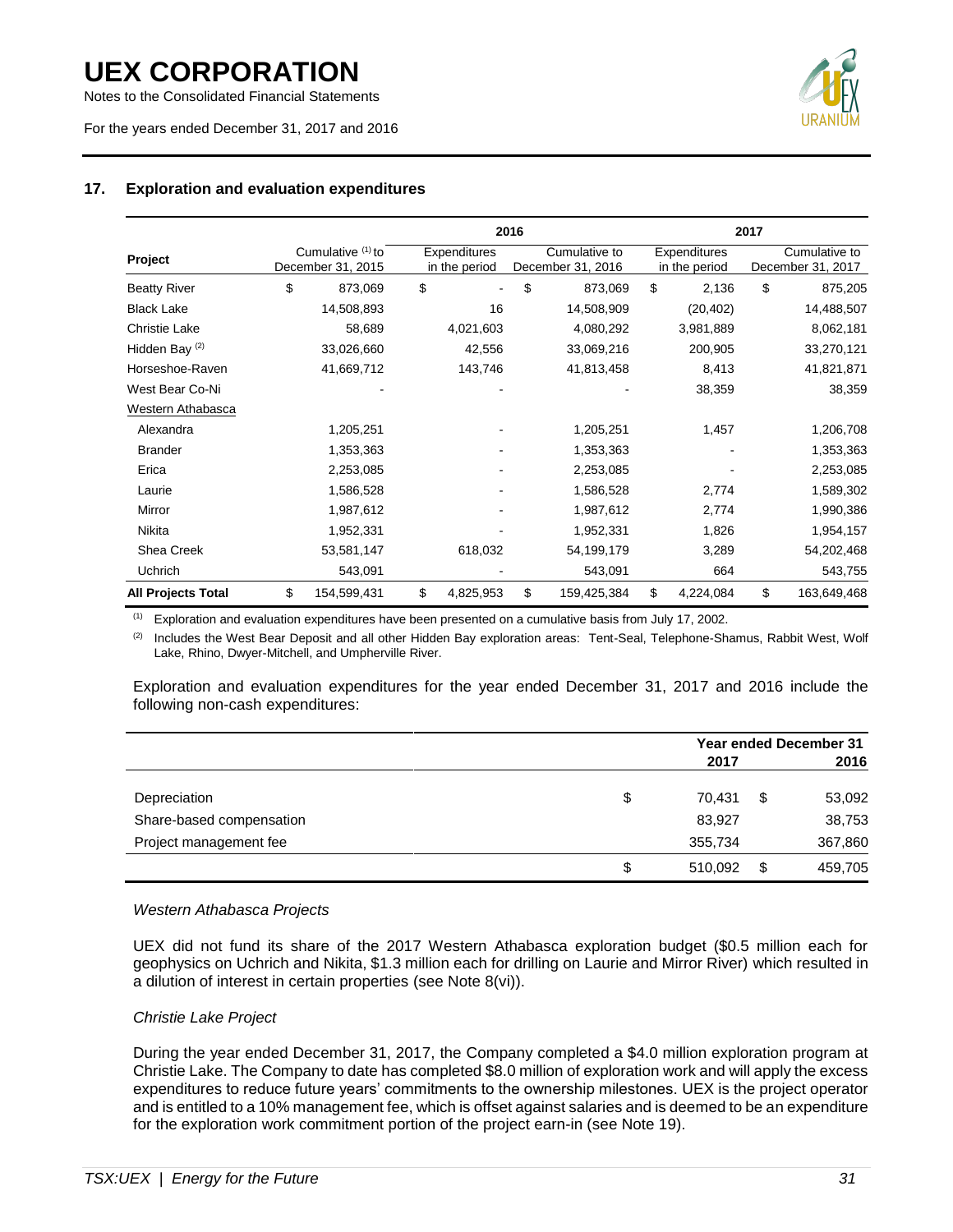Notes to the Consolidated Financial Statements

For the years ended December 31, 2017 and 2016



#### **18. Office expenses**

|                                |    | <b>Year ended December 31</b> |    |         |  |
|--------------------------------|----|-------------------------------|----|---------|--|
|                                |    | 2017                          |    | 2016    |  |
| Insurance                      | \$ | 51.587                        | \$ | 51,710  |  |
| Office supplies and consulting |    | 268,331                       |    | 125,510 |  |
| Telephone                      |    | 13,995                        |    | 11,815  |  |
|                                | S  | 333,913                       |    | 189,035 |  |

#### **19. Salaries, net of project management fees**

|                                 | <b>Year ended December 31</b> |      |            |  |
|---------------------------------|-------------------------------|------|------------|--|
|                                 | 2017                          |      | 2016       |  |
| Gross salaries                  | \$<br>912.564                 | - \$ | 881,793    |  |
| Non-cash management fee offset: |                               |      |            |  |
| Christie Lake - 10%             | (355, 734)                    |      | (367, 841) |  |
| Black Lake - 10%                | ٠                             |      | (19)       |  |
|                                 | \$<br>556,830                 | \$   | 513,933    |  |

The Christie Lake non-cash operator management fee offset above arises from the 10% management fee deemed to be an expenditure for the exploration work commitment portion of the project earn-in, as per the January 19, 2016 Option Agreement with JCU.

#### **20. Related party transactions**

The value of all transactions relating to key management personnel, close members of the family of persons that are key management personnel and entities over which they have control or significant influence are as follows:

(a) Related party transactions

Related party transactions include the following payments which were made to related parties other than key management personnel:

|                                                               |    |       | <b>Year ended December 31</b> |
|---------------------------------------------------------------|----|-------|-------------------------------|
|                                                               |    | 2017  | 2016                          |
| Cameco Corporation (1)                                        | \$ | 1.324 | 1.323                         |
| Management advisory board share-based payments <sup>(2)</sup> |    | 6.329 | 9,055                         |
|                                                               | S  | 7.653 | 10,378                        |

 $(1)$  Payments related to fees paid for use of the Cameco airstrip at the McArthur River mine.

 $(2)$  Share-based compensation expense is the fair value of options granted which have been calculated using the Black-Scholes optionpricing model and the assumptions disclosed in Note 12(c).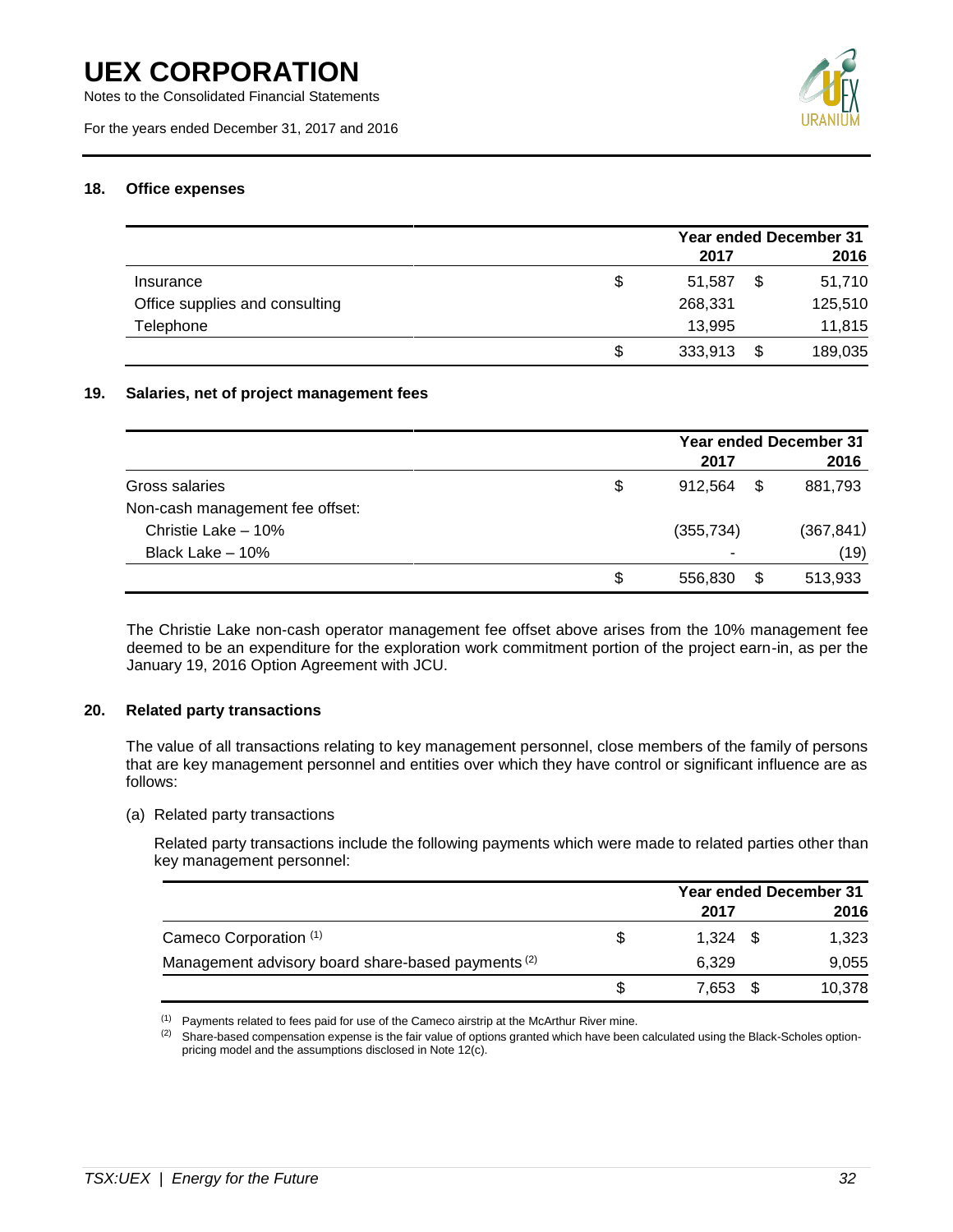Notes to the Consolidated Financial Statements

For the years ended December 31, 2017 and 2016



#### **20. Related party transactions (continued)**

#### (b) Key management personnel compensation

Key management personnel compensation includes management and director compensation as follows:

|                                                  |    | <b>Year ended December 31</b> |    |           |
|--------------------------------------------------|----|-------------------------------|----|-----------|
|                                                  |    | 2017                          |    | 2016      |
| Salaries and short-term employee benefits (1)(2) | \$ | 696.749                       | -S | 740,259   |
| Share-based payments <sup>(3)</sup>              |    | 399,104                       |    | 338,449   |
| Other compensation (4)                           |    | 15.750                        |    |           |
|                                                  | S  | 1,111,603                     |    | 1,078,708 |

- <sup>(1)</sup> In the event of a change of control of the Company, certain senior management may elect to terminate their employment agreements and the Company shall pay termination benefits of up to two times their respective annual salaries at that time and all of their share purchase options will become immediately vested with all other employee benefits, if any, continuing for a period of up to two years.
- <sup>(2)</sup> In the event that Mr. Lemaitre's (UEX's President and CEO) employment is terminated by the Corporation for any reason other than as a result of a change of control, death or termination for cause, the Corporation will pay a termination amount equal to one year's base salary plus any bonus owing. All other employee related benefits will continue for a period of one year following such termination. Mr. Lemaitre may also terminate the employment agreement upon three months' written notice to the Board and receive a lump sum payment equal to his base salary plus benefits for three months.
- <sup>(3)</sup> Share-based compensation expense is the fair value of options granted which have been calculated using the Black-Scholes optionpricing model and the assumptions disclosed in Note 12(c).
- **(4)** Represents payments to Altastra Office Systems Inc., a company owned by Mr. Hui, for Interim CFO services rendered to UEX.

#### **21. Subsequent event**

During January 2018, 22,761,905 warrants were exercised and 2,000,000 warrants expired. Accordingly, the Company issued 22,761,905 common shares for gross proceeds of \$5,028,572.

On March 7, 2018, UEX entered into a purchase agreement with Denison Mines Corp. ("Denison") to acquire a single 890 hectare claim which was incorporated into the West Bear Project. In consideration to acquire 100% interest in the property UEX made a cash payment of \$11,000 and granted a 1.5% net smelter return royalty to Denison which can be purchased anytime for a cash payment of \$950,000.

#### **22. Contingencies**

Due to the size, complexity, and nature of the Company's operations various legal matters are outstanding from time to time. By their nature, contingencies will only be resolved when one or more future events occur or fail to occur. The Company accrues for such items when a liability is both probable and the amount can be reasonably estimated. In the opinion of management, based on the information currently available, these matters will not have a material adverse effect on the consolidated financial statements of the Company.